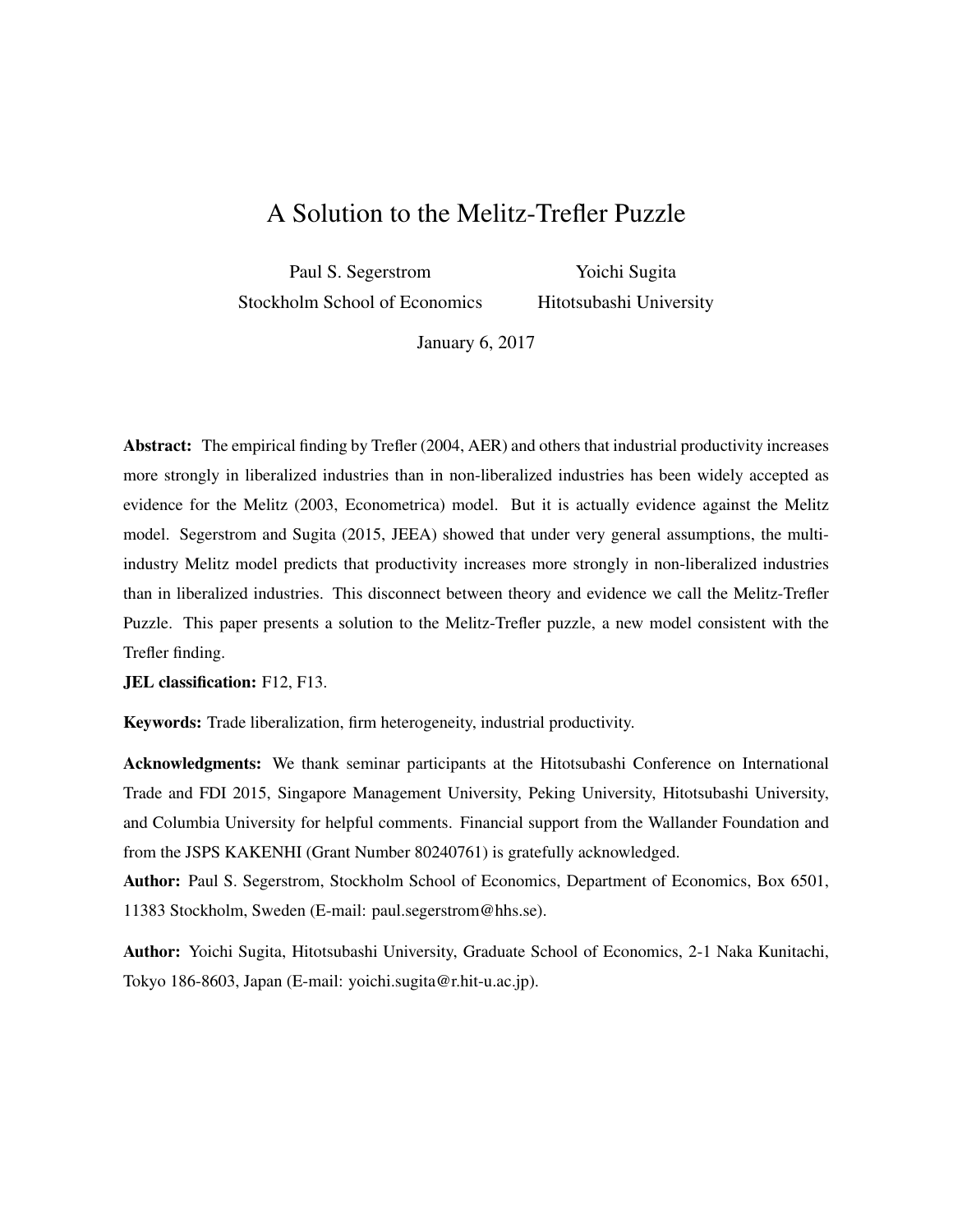## 1 Introduction

In the last decade, the empirical trade literature have established a new mechanism of gains from trade. Trade liberalization improves industrial productivity by shifting resources from less productive to more productive firms within industries. For instance, by investigating the impact of the Canada-USA free trade agreement on Canadian manufacturing industries, Trefler (2004) found that industrial productivity increased more strongly in liberalized industries that experienced large Canadian tariff cuts than in non-liberalized industries, and that the rise in industrial productivity was mainly due to the shift of resources from less productive to more productive firms. Similar productivity gains through intra-industry reallocation in liberalized industries are also observed in other large liberalization episodes (e.g. Pavcnik 2002, for Chile; Eslava, Haltiwanger, Kugler and Kugler, 2012, for Colombia; Nataraji, 2011, for India).

The empirical finding by Trefler (2004) and others that industrial productivity increases more strongly in liberalized industries than in non-liberalized industries has been widely accepted as evidence for the seminal model by Melitz (2003) on intra-industry reallocation due to trade liberalization. Virtually all recently published survey papers by leading scholars cite Trefler (2004) as evidence for the Melitz model (Bernard, Jensen, Redding, and Schott, 2007, 2012; Helpman, 2011; Redding, 2011; Melitz and Trefler, 2012). In addition to survey papers, empirical studies on intra-industry reallocation following trade liberalization judge whether their findings support Melitz (2003) or not based on the same belief (e.g. Eslava et al., 2013; Fernandes, 2007; Harrison et al., 2013; Nataraj, 2011; Sivadasan, 2009). When they observe that the increase in industrial productivity (or the exit of low productivity firms) is greater in liberalized industries than in non-liberalized industries, they regard their findings as support for the Melitz model.

This conventional wisdom is wrong. The Trefler finding is actually evidence against the Melitz model. In Segerstrom and Sugita (2015a), we show that under very general assumptions, a multi-industry version of the Melitz model predicts the opposite relationship that industrial productivity increases more strongly in non-liberalized industries than in liberalized industries. When a country like Canada opens up to trade in some industries but not others, the Melitz model implies that productivity increases more strongly in the Canadian industries that did not experience tariff cuts. This disconnect between theory and evidence we call the Melitz-Trefler Puzzle.

In this paper, we present a solution to the Melitz-Trefler Puzzle. We present a new model of international trade with two countries and two differentiated good sectors (or industries), and then study what happens when country 1 opens up to trade in industry A but not industry B. We show that this unilateral trade liberalization by country 1 causes productivity to increase more strongly in the liberalized industry A than in the non-liberalized industry  $B$ , consistent with the evidence in Trefler (2004)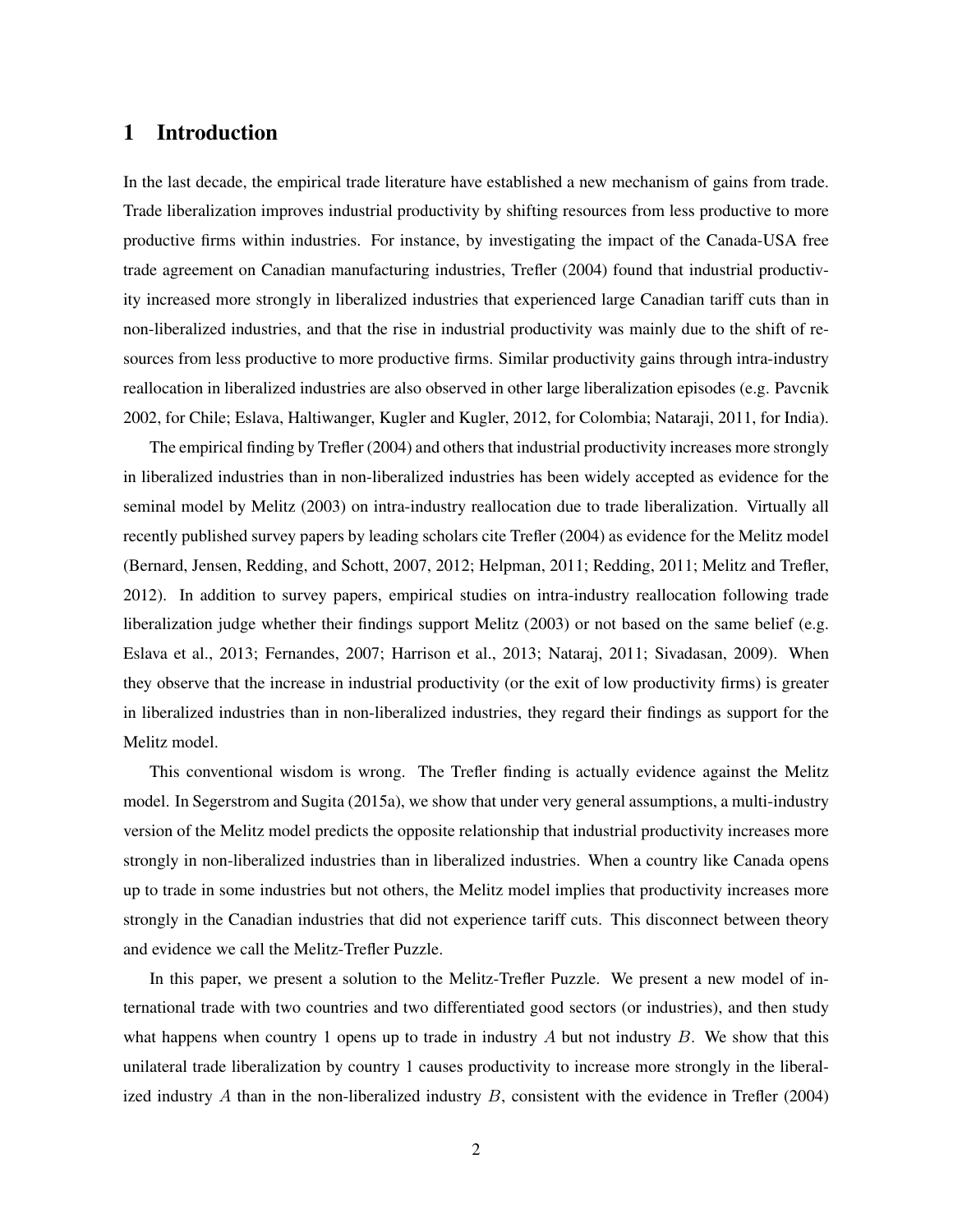and other previously-mentioned papers. As Segerstrom and Sugita (2015b) show, trade liberalization has two effects in the Melitz model with two countries and two industries, a *competitiveness effect* that contributes to lowering productivity in the liberalized industry and a *wage effect* that contributes to raising productivity in both liberalized and non-liberalized industries. In the new model, trade liberalization still has the same two effects but they both go in the opposite direction. The *competitiveness effect* of trade liberalization contributes to raising productivity in the liberalized industry (Theorem 1) and the *wage effect* of trade liberalization contributes to lowering productivity in both liberalized and non-liberalized industries (Theorem 2). It is possible to write down a trade model with opposite properties compared to the Melitz model.

The basic structure of the new model is the same as the Melitz model with two industries and two countries. All consumers have the same two tier utility function where the upper tier is Cobb-Douglas and the lower tier is CES. Labor is the only factor of production and workers in each country earn the competitive wage rate. Firms are risk neutral and maximize expected profits. In each time period, there is a fixed cost of entry and an endogenously determined measure of firms choose to enter in each country and sector. Each firm then independently draws its productivity from a Pareto distribution. A firm incurs a fixed "marketing" cost to sell to domestic consumers and incurs an even larger fixed cost to sell to foreign consumers, so only those firms with productivity levels exceeding a threshold value choose to produce for the domestic market and only those firms with productivity levels exceeding a higher threshold value choose to export. In addition to the fixed costs of serving domestic and foreign markets, there are also iceberg trade costs associated with shipping products across countries.

Compared to the Melitz model, the key new assumption concerns the fixed cost of entry. We assume that individual firms take this fixed cost of entry as given but at the aggregate level, entry costs go up as more firms choose to enter. With this new assumption, we are in effect assuming that there are decreasing returns to research and development (R&D) at the sector level: when R&D input (entry costs) is doubled, R&D output (new varieties) less than doubles. In contrast, Melitz (2003) assumed that there are constant returns to R&D at the sector level: when R&D input is doubled, R&D output doubles. A large empirical literature on patents and R&D has shown that R&D is subject to significant decreasing returns at the sector level (e.g., Kortum 1993; Jones 2009).

Although the Melitz model cannot explain the Trefler finding, this model does have other attractive properties that have been confirmed in many empirical studies. For example, a recent survey paper by Redding (2011) mentions two other facts as empirical motivations for the Melitz model: (1) exporters are larger and more productive than non-exporters; (2) entry and exit simultaneously occur within the same industry even without trade liberalization. The new model continues to predict these two facts.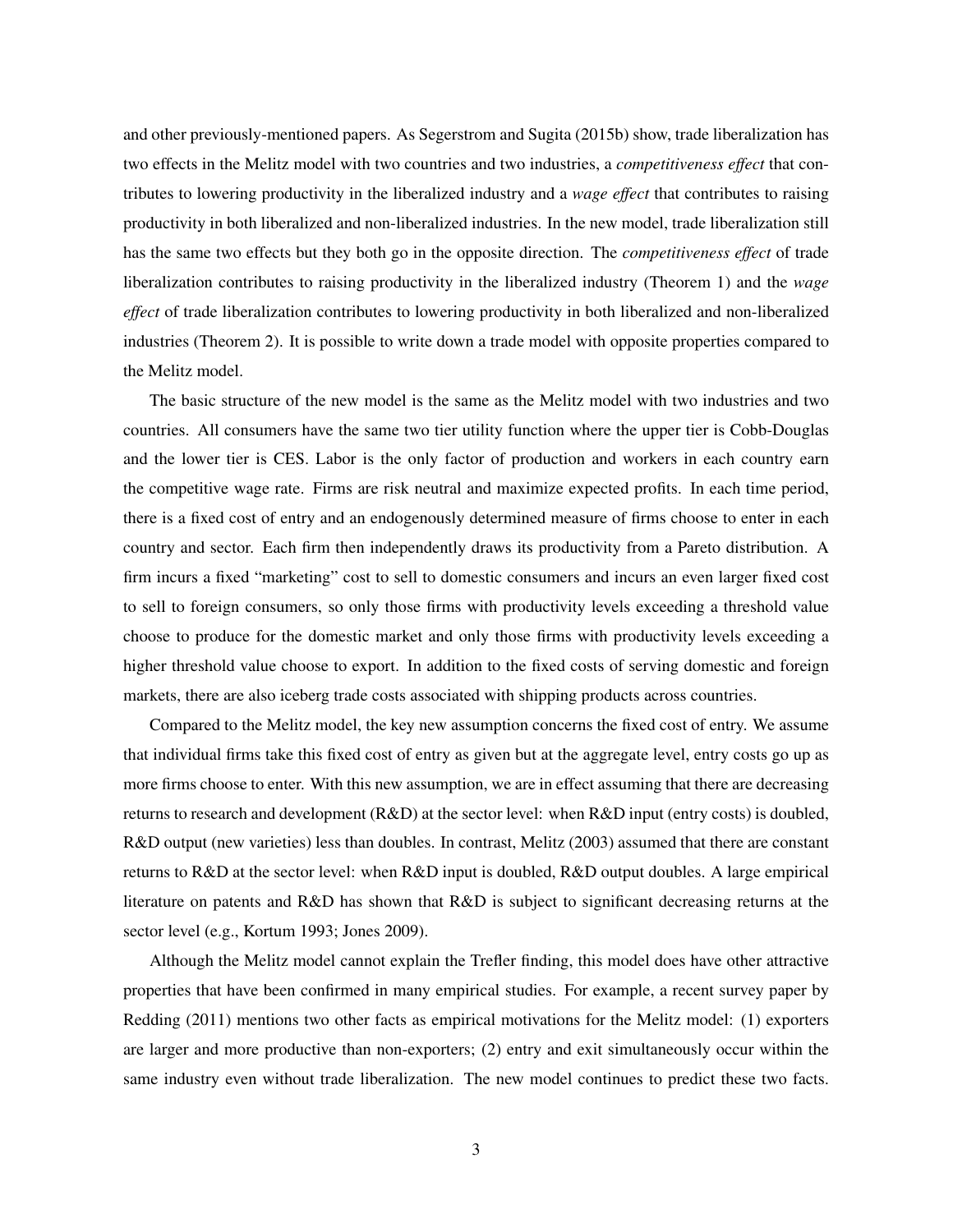The Melitz model also predicts the Home Market effect, which has received empirical support (e.g., Davis and Weinstein, 2003; Hanson and Xiang, 2004) and plays an important role in the New Economic Geography literature. With a moderate degree of decreasing returns to R&D, the new model predicts both the Home Market effect and the Trefler finding.

The current paper is related to previous studies of trade liberalization using versions of the Melitz model. Demidova and Rodriguez-Clare (2009, 2013), Felbermayr, Jung, and Larch (2013) and Ossa (2011) analyze unilateral trade liberalization in models with one Melitz industry. Bernard, Redding, and Schott (2007) and Okubo (2009) analyze symmetric multilateral liberalization in models with multiple Melitz industries and endogenous factor prices. Arkolakis, Costinot, and Rodriguez-Clare (2012) derive a formula by which one can calculate the the welfare effect of trade liberalization in a multi-industry Melitz model. Segerstrom and Sugita (2015a) derive the Melitz model's implication for difference-indifferences estimates of the impact of tariff cuts on industrial productivity. While these studies maintain the constant returns to R&D assumption as in the Melitz model, our paper is the first to introduce the decreasing returns to R&D assumption in this literature. We find that constant returns to R&D, which is assumed for analytical convenience, is not innocuous. In this class of models, the impacts of trade liberalization on resource reallocation, productivity and welfare crucially depend on the degree of returns to scale in R&D.

The degree of returns to scale in R&D has played an important role in R&D-based endogenous growth models. First generation models such as Grossman and Helpman (1991) assumed constant returns to R&D and as a result, these models have the scale effect property that a larger economy grows faster. Because this scale effect property is clearly at odds with the empirical evidence, second generation models weakened the degree of returns to scale in R&D (e.g., Jones, 1995; Segerstrom, 1998). This paper shares the same spirit with this literature: assuming decreasing returns to R&D also solves a puzzle in international trade.

The rest of the paper is organized as follows. In section 2, we present the model and our main results. In section 3, we discuss intuition and other predictions of the model. In section 4, we offer some concluding comments and there is an Appendix where calculations that we did to solve the model are presented in more detail.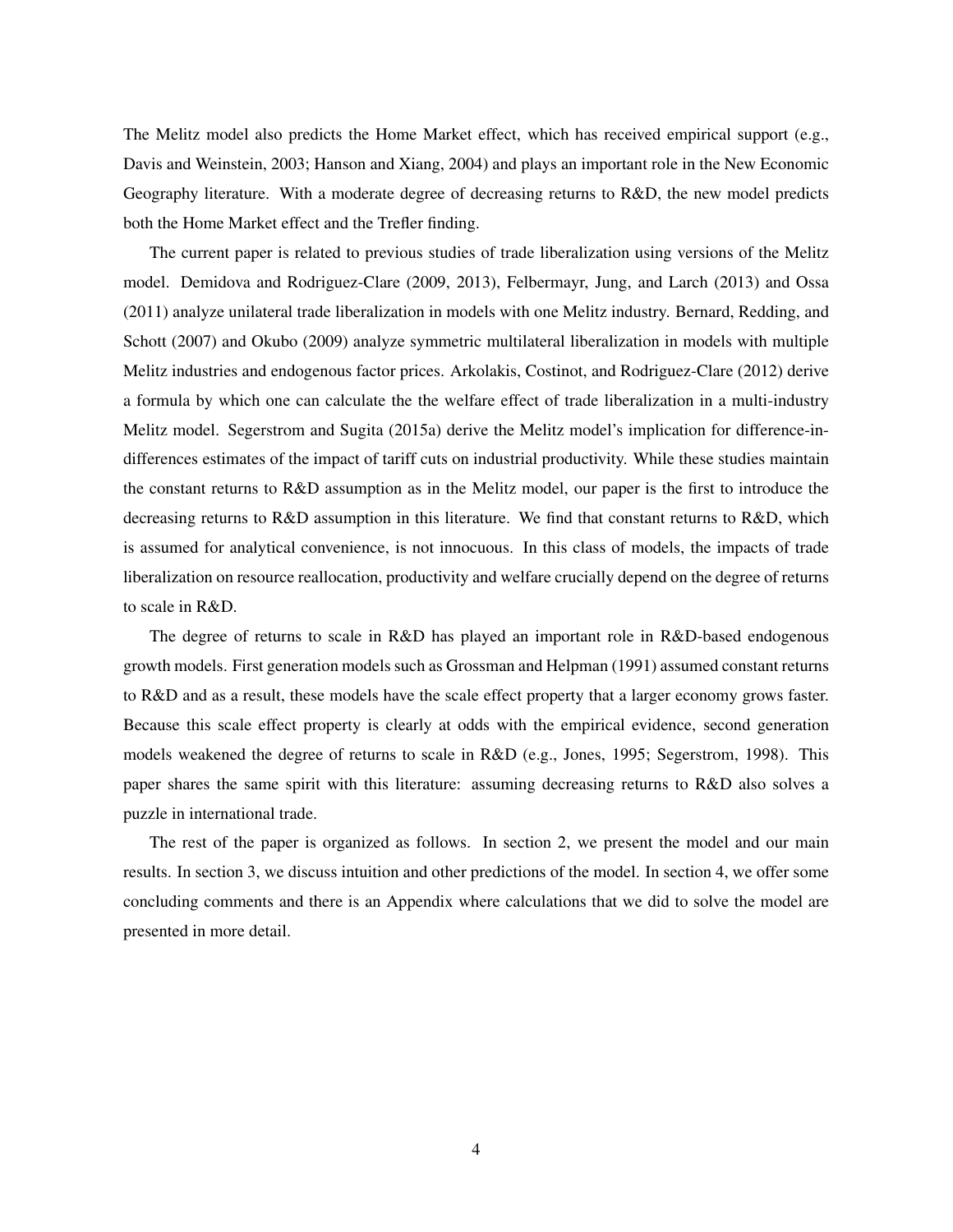### 2 The Model

#### 2.1 Setting

Consider two countries, 1 and 2, with two differentiated goods sectors (or industries), A and B. Throughout the paper, subscripts i and j denote countries  $(i, j \in \{1, 2\})$  and subscript s denotes sectors (s  $\in$  $\{A, B\}$ ). Though the model has infinitely many periods, there is no means for saving over periods. Following Melitz (2003), we focus on a stationary steady state equilibrium where aggregate variables do not change over time and omit notation for time periods.

The representative consumer in country  $i$  has a two-tier (Cobb-Douglas plus CES) utility function:

$$
U_i \equiv C_{iA}^{\alpha A} C_{iB}^{\alpha B} \qquad \text{where} \qquad C_{is} \equiv \left[ \int_{\omega \in \Omega_{is}} q_{is} \left( \omega \right)^{\rho} d\omega \right]^{1/\rho} \text{ and } \alpha_A + \alpha_B = 1.
$$

In the utility equation,  $q_{is}(\omega)$  is country i's consumption of a product variety  $\omega$  produced in sector s,  $\Omega_{is}$  is the set of available varieties in sector s and  $\rho$  measures the degree of product differentiation. We assume that products within a sector are closer substitutes than products across sectors, which implies that the within-sector elasticity of substitution  $\sigma \equiv 1/(1 - \rho)$  satisfies  $\sigma > 1$ . Given that  $\alpha_A + \alpha_B = 1$ ,  $\alpha_s$  represents the share of consumer expenditure on sector s products.

Country  $i$  is endowed with  $L_i$  units of labor as the only factor of production. Labor is inelastically supplied and workers in country i earn the competitive wage rate  $w_i$ . We measure all prices relative to the price of labor in country 2 by setting  $w_2 = 1$ .

Firms are risk neutral and maximize expected profits. In each time period, the measure  $M_{ise}$  of firms choose to enter in country i and sector s. Each firm uses  $f_{ise}$  units of labor to enter and incurs the fixed entry cost  $w_i f_{ise}$ . Each firm then independently draws its productivity  $\varphi$  from a Pareto distribution. The cumulative distribution function  $G(\varphi)$  and the corresponding density function  $g(\varphi) = G'(\varphi)$  are given by  $G(\varphi) = 1 - (b/\varphi)^\theta$  and  $g(\varphi) = \theta b^\theta/\varphi^{\theta+1}$  for  $\varphi \in [b,\infty)$ , where  $\theta > 0$  and  $b > 0$  are the shape and scale parameters of the distribution. We assume that  $\theta > \sigma - 1$  to guarantee that expected profits are finite.

A firm with productivity  $\varphi$  uses  $1/\varphi$  units of labor to produce one unit of output and has constant marginal cost  $w_i/\varphi$  in country i. This firm must use  $f_{ij}$  units of domestic labor and incur the fixed "marketing" cost  $w_i f_{ij}$  to sell in country j. Denoting  $f_{ii} = f_d$  and  $f_{ij} = f_x$  for  $i \neq j$ , we assume that exporting require higher fixed costs than local selling  $(f_x > f_d)$ . There are also iceberg trade costs associated with shipping products across countries: a firm that exports from country i to country  $j \neq i$  in sector s needs to ship  $\tau_{ijs} > 1$  units of a product in order for one unit to arrive at the foreign destination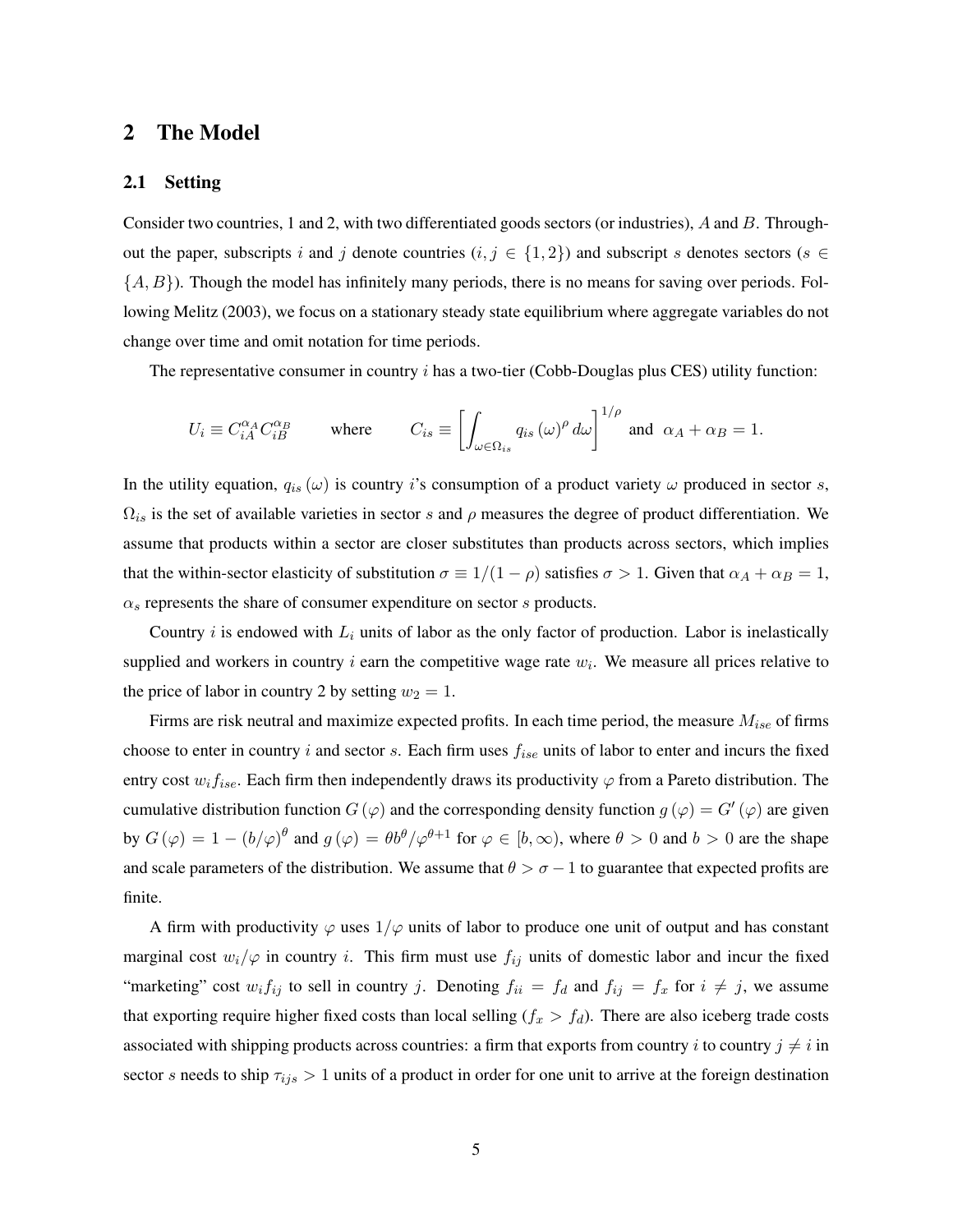(if  $j = i$ , then  $\tau_{iis} = 1$ ).

**Decreasing Returns to R&D** So far, the model is a two-industry version of Melitz (2003) with a Cobb-Douglas upper-tier utility function and a Pareto distribution. The key new assumption concerns the fixed cost of entry  $w_i f_{ise}$ . We assume that individual firms take  $f_{ise}$  as given but at the aggregate level, entry costs satisfy

$$
f_{ise} = F \cdot M_{ise}^{\zeta} \qquad \text{where} \qquad \zeta > 0,
$$
 (1)

that is, entry costs go up as more firms choose to enter.

Since  $M_{ise}$  is the number of firms that enter and  $F \cdot M_{ise}^{\zeta}$  is the labor used per firm, the total labor used for R&D in country i and sector s is  $L_{ise} \equiv F \cdot M_{ise}^{1+\zeta}$ . Solving this expression for  $M_{ise}$  yields  $M_{ise} = (L_{ise}/F)^{1/(1+\zeta)}$ , where  $M_{ise}$  can be thought of as the flow of new products developed by researchers and  $L_{ise}$  is the sector level of R&D labor. By assuming that  $\zeta > 0$ , we obtain decreasing returns to R&D at the sector level: when R&D input  $L_{ise}$  is doubled, R&D output  $M_{ise}$  less than doubles. Melitz (2003) assumed that  $\zeta = 0$ . This implies constant returns to R&D at the sector level: when R&D input  $L_{ise}$  is doubled, R&D output  $M_{ise}$  doubles. A large empirical literature on patents and R&D has shown that R&D is subject to significant decreasing returns at the sector level. The patents per R&D worker ratio has declined for most time of the 20th century (Griliches, 1994). This trend holds across countries (Evenson, 1984) and across industries (Kortum, 1993). A more recent study by Jones (2009) confirms the decreasing returns to R&D using microdata on US patents and innovators. According to Kortum (1993), point estimates of  $1/(1 + \zeta)$  lie between 0.1 and 0.6, which corresponds to  $\zeta$  values between 0.66 and 9. The Melitz model case where  $\zeta = 0$  is outside the range of empirical estimates.

There are two reasons for decreasing returns to R&D. One reason is that the duplication and overlap of research at a point of time decreases the research output per researcher (the duplication effect). Another reason is that as an industry matures, innovation becomes harder and needs more inputs (the fishing out effect). We focus on the first effect for simplicity.<sup>1</sup>

#### 2.2 Equilibrium Conditions

A firm in country i and sector s with productivity  $\varphi$  sets a profit-maximizing price  $p_{ijs}(\varphi)$  for goods it sells to country j. This firm earns revenue  $r_{ijs}(\varphi)$  and gross profits  $r_{ijs}(\varphi)/\sigma$  from selling to country j.

<sup>&</sup>lt;sup>1</sup>An alternative formulation is  $f_{ise} = FM_{ise}^{\zeta}M_{is}^{\zeta}$ . The mass of actively operating firms  $M_{is}$  expresses the amount of past successful innovation and parameter  $\varsigma > 0$  captures the decreasing returns to R&D due to the fishing out effect. With this formulation, our main results continue to hold but the calculations become more complex. These results can be obtained from the authors upon request.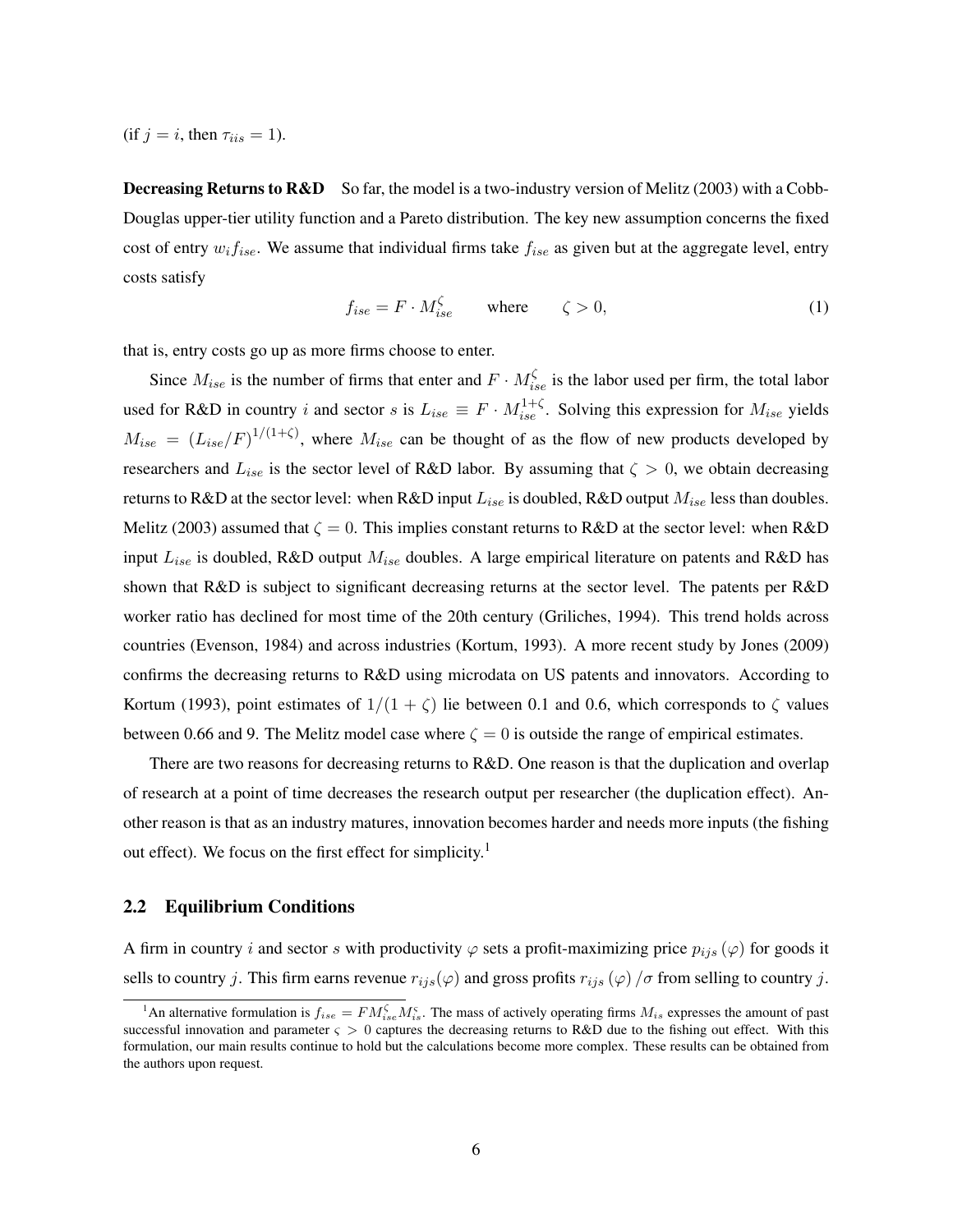Solving the consumer optimization and profit maximization problems yields

$$
p_{ijs}(\varphi) = \frac{w_i \tau_{ijs}}{\rho \varphi} \quad \text{and} \quad r_{ijs}(\varphi) = \alpha_s w_j L_j \left(\frac{p_{ijs}(\varphi)}{P_{js}}\right)^{1-\sigma}, \quad (2)
$$

where  $P_{js}$  is the price index. Each firm charges a fixed markup over its marginal cost  $w_i \tau_{ijs}/\varphi$ .

Because of the fixed marketing costs, there exist productivity cut-off levels  $\varphi_{ijs}^*$  such that only firms with  $\varphi \geq \varphi^*_{ijs}$  sell products from country i to country j in sector s. We solve the model for an equilibrium where both countries produce both goods A and B, and the more productive firms export  $(\varphi_{iis}^* < \varphi_{ijs}^*)$ . Firms with  $\varphi \ge \varphi^*_{ijs}$  export and sell domestically, firms with  $\varphi \in [\varphi^*_{iis}, \varphi^*_{ijs})$  only sell domestically and firms with  $\varphi < \varphi^*_{iis}$  exit. A firm with cut-off productivity  $\varphi^*_{ijs}$  just breaks even from selling to country j:

$$
\frac{r_{ijs}\left(\varphi_{ijs}^*\right)}{\sigma} = \frac{\alpha_s w_j L_j}{\sigma} \left(\frac{p_{ijs}(\varphi_{ijs}^*)}{P_{js}}\right)^{1-\sigma} = w_i f_{ij},\tag{3}
$$

where  $P_{js} \equiv \left[ \sum_{i=1,2} \int_{\varphi_{ijs}^*}^{\infty} p_{ijs}(\varphi)^{1-\sigma} M_{is} \mu_{is}(\varphi) d\varphi \right]^{1/(1-\sigma)}$  is the price index for sector s products in country j,  $M_{is}$  is the mass of actively operating firms in country i and sector s, and  $\mu_{is}(\varphi) = g(\varphi)/[1 - \varphi]$  $G(\varphi_{iis}^*)$ ] is the equilibrium productivity density function for country i and sector s.

In each period, there is an exogenous probability  $\delta$  with which actively operating firms in country i and sector s die and exit. In a stationary steady state equilibrium, the mass of actively operating firms  $M_{is}$  and the mass of entrants  $M_{ise}$  in country i and sector s satisfy

$$
\left[1 - G\left(\varphi_{iis}^*\right)\right] M_{ise} = \delta M_{is},\tag{4}
$$

that is, firm entry in each time period is matched by firm exit.

From (2) and (3), the cut-off productivity levels of domestic and foreign firms in country j are related as follows:

$$
\varphi_{ijs}^* = \tau_{ijs} \left(\frac{f_{ij}}{f_{jj}}\right)^{1/(\sigma-1)} \left(\frac{w_i}{w_j}\right)^{1/\rho} \varphi_{jjs}^*.
$$
\n(5)

This equation shows that the cut-off productivity levels of domestic and foreign firms in country j would be the same if it were not for differences in trade costs and labor costs. Let  $\phi_{ijs}$  denote the ratio of the expected profit of an entrant in country  $i$  from selling to country  $j$  in sector  $s$  to that captured by an entrant in country j from selling to country j. Using  $(2)$ ,  $(3)$ ,  $(4)$ , and  $(5)$ , the relative expected profit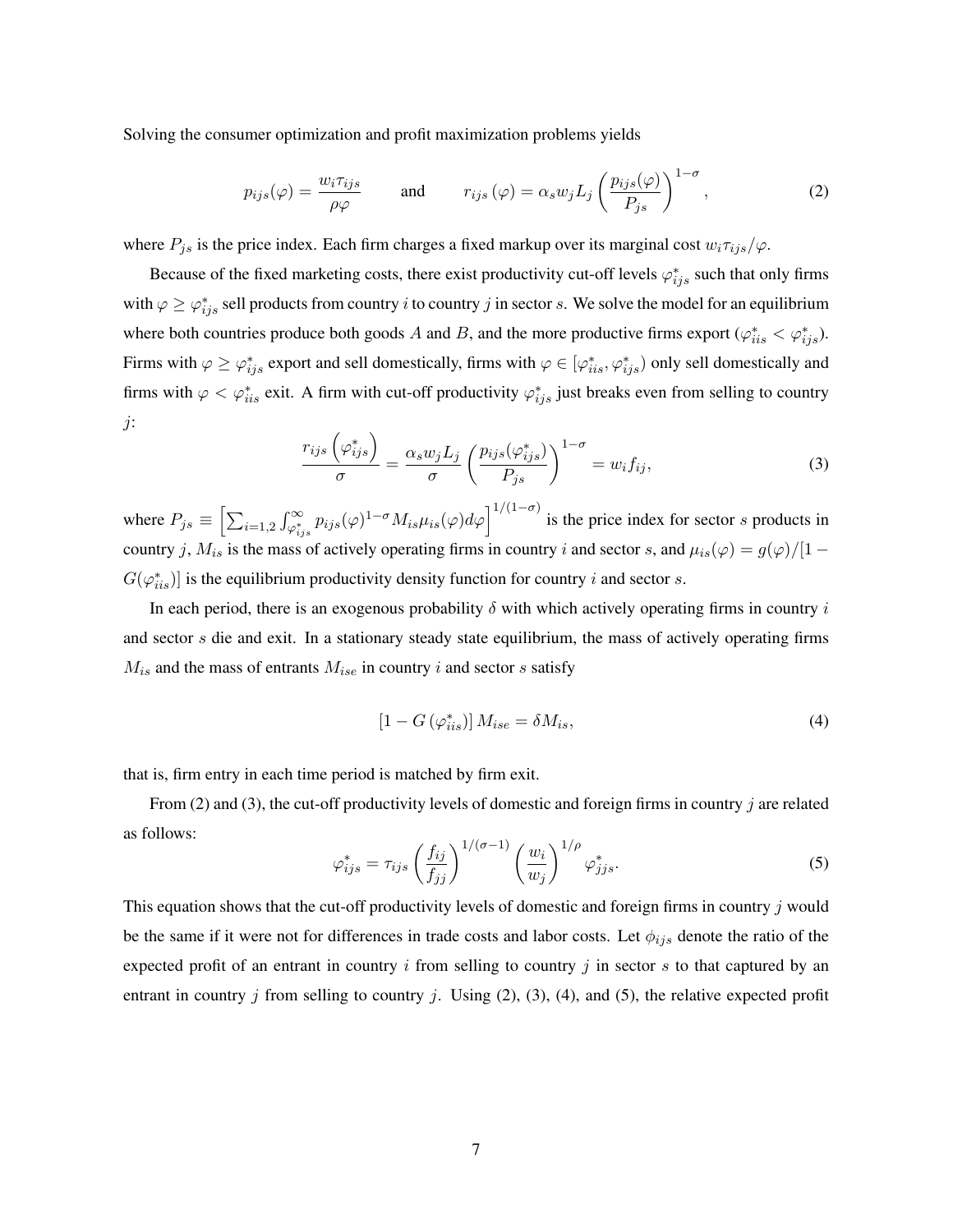simplifies to:

$$
\phi_{ijs} \equiv \frac{\delta^{-1} \int_{\varphi_{ijs}^*}^{\infty} \left[ \frac{r_{ijs}(\varphi)}{\sigma} - w_i f_{ij} \right] g(\varphi) d\varphi}{\delta^{-1} \int_{\varphi_{jjs}^*}^{\infty} \left[ \frac{r_{jjs}(\varphi)}{\sigma} - w_j f_{ij} \right] g(\varphi) d\varphi} = \frac{1}{\tau_{ijs}^{\theta}} \left( \frac{f_{jj}}{f_{ij}} \right)^{(\theta - \sigma + 1)/(\sigma - 1)} \left( \frac{w_j}{w_i} \right)^{(\theta - \rho)/\rho} . \tag{6}
$$

Variable  $\phi_{ijs}$  is an index summarizing the degree of country i's market access to country j in sector s. Since  $\theta > \sigma - 1$  and  $(\theta - \rho)/\rho > \theta$ , it decreases in variable trade costs  $\tau_{ijs}$ , relative marketing costs  $f_{ij}/f_{jj}$ , and the relative wage  $w_i/w_j$ . As export barriers  $\tau_{ijs}$  or  $f_{ij}$  increase to infinity, the market access index  $\phi_{ijs}$  converges to zero.

Using the equilibrium price (2), the cutoff conditions (5) and the relative expected profit (6), the price index can be rewritten as

$$
P_{is}^{1-\sigma} = \eta \, p_{iis} \, (\varphi_{iis}^*)^{1-\sigma} \left(\frac{b}{\varphi_{iis}^*}\right)^{\theta} \left(\frac{M_{ise}}{\delta} + \phi_{jis} \frac{M_{jse}}{\delta}\right) \tag{7}
$$

where  $\eta \equiv \theta/(\theta - \sigma + 1) > 0$ . To understand equation (7), consider first autarky with  $\phi_{jis} = 0$ . Then, from (4), it becomes that  $P_{is}^{1-\sigma} = \eta p_{iis} (\varphi_{iis}^*)^{1-\sigma} M_{is}$ . The price index depends on the mass of domestic varieties and the distribution of prices. Under the Pareto distribution, the latter is summarized by the highest price set by the least productive firms on the market. In the open economy with  $\phi_{jis} > 0$ , the price index also depends on the mass of foreign varieties  $(M_{jse}/\delta)$  and the degree of their market access  $(\phi_{iis})$ .

Substituting the price index  $(7)$  into the cutoff condition  $(3)$ , we obtain

$$
\varphi_{11s}^{*\theta} = \frac{\theta b^{\theta}}{\delta \left(\theta - \sigma + 1\right)} \frac{\sigma f_d}{\alpha_s L_1} \left(M_{1se} + \phi_{21s} M_{2se}\right). \tag{8}
$$

The domestic productivity cutoff  $\varphi_{11s}^*$  rises if and only if  $(M_{1se} + \phi_{21s}M_{2se})$  rises. If trade liberalization results in  $M_{1se} + \phi_{21s} M_{2se}$  increasing, more firms are entering and competition is becoming tougher in country 1 and sector s. With tougher competition, firms need to have a higher productivity level to survive, so the domestic productivity cutoff  $\varphi^*_{11s}$  increases, and it follows that industrial productivity  $\Phi^L_{1s}$ rises. If trade liberalization results in  $M_{1se} + \phi_{21s} M_{2se}$  decreasing, then fewer firms enter, competition becomes less tough, lower productivity firms can now survive and industrial productivity falls. Equation (8) implies that, for determining how trade liberalization impacts the domestic productivity cut-off and industrial productivity, it is sufficient to consider how the mass of entrants in both countries and country 2's market access index  $\phi_{21s}$  change.

A convenient property of the model with the Cobb-Douglas upper tier utility and the Pareto distribu-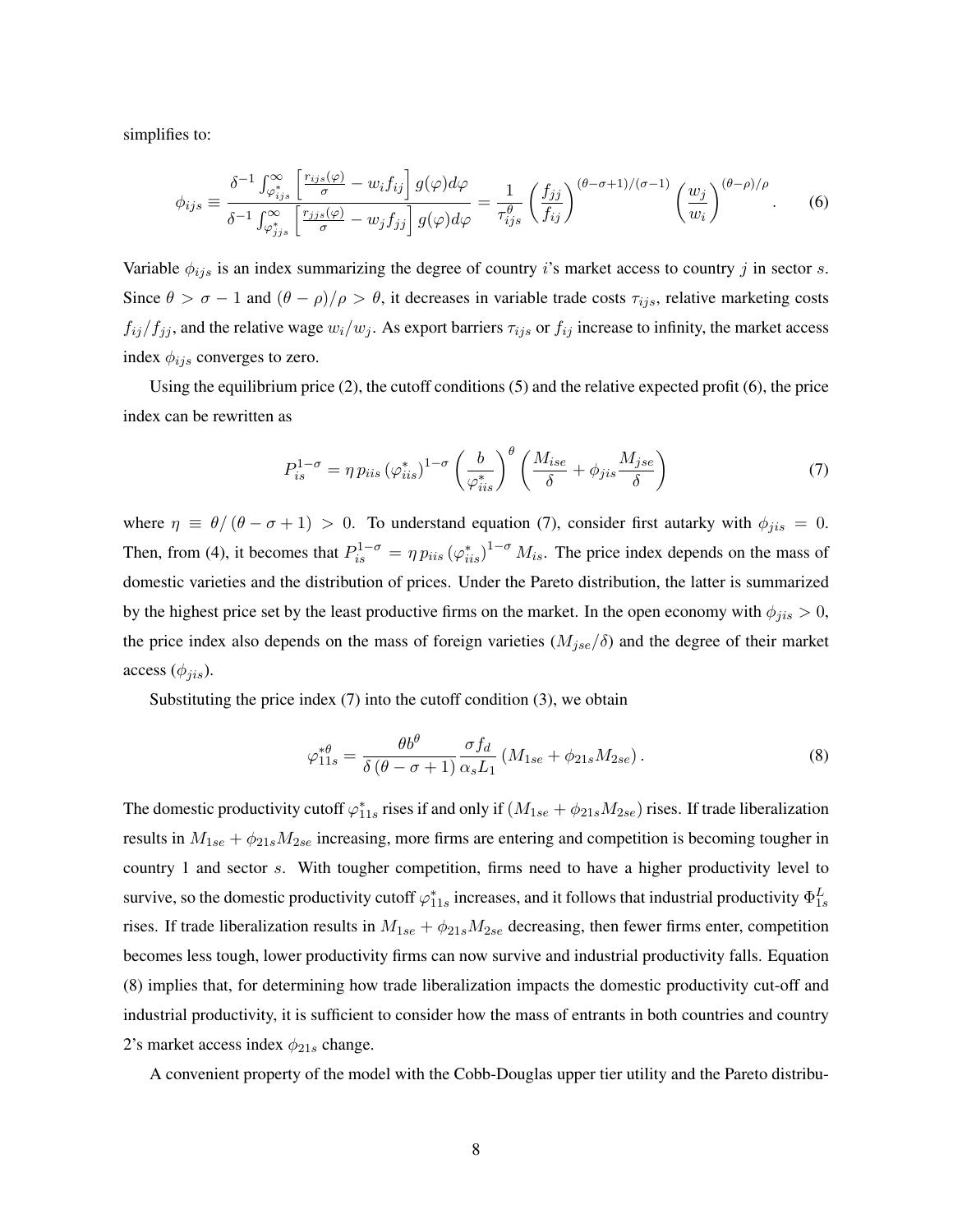tion is that we can solve for the mass of entrants  $M_{ise}$  as a function of the wage  $w_1$  and trade costs  $\tau_{ijs}$ . First, free entry implies that the expected profits from entry must equal the cost of entry:

$$
\frac{1}{\delta} \sum_{j=1,2} \int_{\varphi_{ijs}^*}^{\infty} \left[ \frac{r_{ijs}(\varphi)}{\sigma} - w_i f_{ij} \right] g(\varphi) d\varphi = w_i f_{ise}.
$$
\n(9)

Following Melitz (2003) and Demidova (2008), equation (9) can be rewritten as

$$
\frac{1}{\delta} \left( \frac{\sigma - 1}{\theta - \sigma + 1} \right) \sum_{j=1,2} f_{ij} \left( \frac{b}{\varphi_{ijs}^*} \right)^{\theta} = f_{ise}.
$$
 (10)

Second, equation (10) implies that the total fixed costs (the entry costs plus the marketing costs) are proportional to the mass of entrants in each country  $i$  and sector  $s$ :

$$
w_i \left( M_{ise} f_{ise} + \sum_{j=1,2} \int_{\varphi_{ijs}^*}^{\infty} f_{ij} M_{is} \mu_{is}(\varphi) d\varphi \right) = w_i M_{ise} \left( \frac{\theta f_{ise}}{\sigma - 1} \right). \tag{11}
$$

Third, the free entry condition (9) implies that the total fixed costs are equal to the total gross profits in each country  $i$  and sector  $s$ , that is,

$$
w_i M_{ise} \left( \frac{\theta f_{ise}}{\sigma - 1} \right) = \frac{1}{\sigma} \sum_{j=1,2} R_{ijs} \tag{12}
$$

where  $R_{ijs} \equiv \int_{\varphi_{ijs}^*}^{\infty} r_{ijs}(\varphi) M_{is} \mu_{is}(\varphi) d\varphi$  is the total revenue associated with shipments from country *i* to country j in sector s. Fourth, from (2), (4), and (7), the total revenue  $R_{ijs}$  can be rewritten as

$$
R_{ijs} = \alpha_s w_j L_j \left( \frac{M_{ise}\phi_{ijs}}{\sum_{k=1,2} M_{kse}\phi_{kjs}} \right).
$$
 (13)

Substituting (13) into (12), we obtain

$$
\sum_{j=1,2} \alpha_s w_j L_j \left( \frac{\phi_{ijs}}{\sum_{k=1,2} M_{kse} \phi_{kjs}} \right) = w_i f_{ise} \left( \frac{\theta}{\rho} \right) \text{ for } i = 1, 2. \tag{14}
$$

Since  $f_{ise}$  is a function of  $M_{ise}$  and  $\phi_{ijs}$  is a function of  $\tau_{ijs}$  and  $w_1$ , it is possible to express the mass of entrants  $M_{ise}(\tau_{12s}, \tau_{21s}, w_1)$  as a function of variable trade costs and the country 1 relative wage. Then, from (5) and (8), we obtain the domestic and export productivity cutoffs as functions of variable trade costs and the country 1 relative wage.

The labor market clearing condition for country 1 determines the wage  $w_1$ . Free entry implies that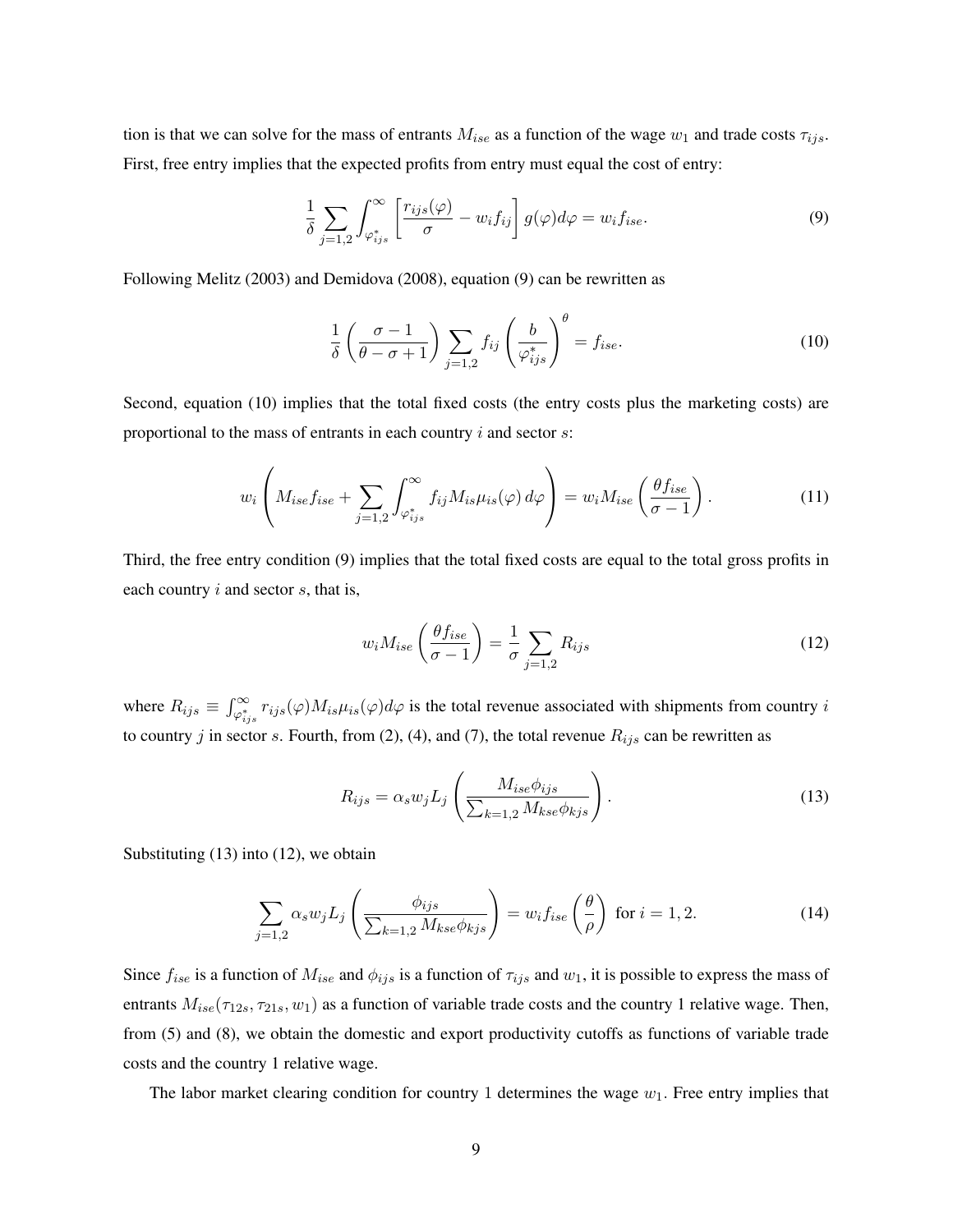wage payments to labor equal total revenue in each country i and sector s, that is,  $w_i L_{is} = \sum_{j=1,2} R_{ijs}$ , where  $L_{is}$  is labor demand in country i and sector s. From (1) and (12), this leads to

$$
L_{is} = \frac{1}{w_i} \sum_{j=1,2} R_{ijs} = M_{ise} \left(\frac{\sigma \theta}{\sigma - 1}\right) f_{ise} = M_{ise}^{1+\zeta} \left(\frac{\theta F}{\rho}\right). \tag{15}
$$

Notice that labor demand  $L_{is}$  depends only on the mass of entrants  $M_{ise}$  and not on any cut-off productivity levels  $\varphi_{ijs}^*$ . The country 1 labor supply is given by  $L_1$  so the requirement that labor supply equal labor demand

$$
L_1 = \left(\frac{\theta F}{\rho}\right) \sum_{s=A,B} M_{1se} \left(\tau_{12s}, \tau_{21s}, w_1\right)^{1+\zeta}.
$$
 (16)

determines the equilibrium wage rate  $w_1$  given the trade costs  $(\tau_{12s}, \tau_{21s})$ .

Following Segerstrom and Sugita (2015b), we consider two measures of industrial labor productivity. The first measure is the real industrial output per unit of labor:  $\Phi_{1s}^L \equiv \left(\sum_{j=1,2} R_{1js}\right) / \left(\tilde{P}_{1s} L_{1s}\right)$ . In this definition, the price deflater  $\tilde{P}_{1s} \equiv \int_{\varphi_{11s}}^{\infty} p_{11s}(\varphi) \mu_{1s}(\varphi) d\varphi$  is the simple average of prices set by domestic firms at the factory gate and aims to resemble the industrial product price index, which is used for the calculation of the real industrial output.<sup>2</sup> This measure is widely used in empirical studies (e.g. Trefler, 2004). The second measure is industrial labor productivity calculated using the theoretically consistent "exact" price index  $P_{1s}$  that we derived earlier:  $\Phi_{1s}^W \equiv \left(\sum_{j=1,2} R_{1js}\right) / (P_{1s} L_{1s})$ . This measure is motivated by thinking about consumer welfare. Consider the representative consumer in country 1 who supplies one unit of labor. Since her utility satisfies  $U_1 = (\alpha_A \Phi_{1A}^W)^{\alpha_A} (\alpha_B \Phi_{1B}^W)^{\alpha_B}$ ,  $\Phi_{1A}^W$ and  $\Phi_{1B}^W$  are the productivity measures for industries A and B that are directly relevant for calculating consumer welfare  $U_1$ . From (2), (3) and (15), the productivity measures satisfy

$$
\Phi_{1s}^{L} = \left(\frac{\theta + 1}{\theta}\right) \rho \varphi_{11s}^{*} \quad \text{and} \quad \Phi_{1s}^{W} = \left(\frac{\alpha_s L_1}{\sigma f_{11}}\right)^{1/(\sigma - 1)} \rho \varphi_{11s}^{*}.
$$
 (17)

Thus, these two measures are increasing functions of the domestic productivity cut-off  $\varphi_{11s}^*$ .

#### 2.3 The Effects of a Small Change in Trade Costs

We now compute the effects of a small change in trade costs  $\tau_{ijs}$ . We assume that countries and sectors are initially symmetric before trade liberalization with one exception: we allow the fraction  $\alpha_A$  of consumer expenditure on sector A products to differ from the fraction  $\alpha_B$  of consumer expenditure on sector  $B$  products. Thus, the derivatives that we calculate are evaluated at a "symmetric" equilibrium

<sup>&</sup>lt;sup>2</sup>The term  $\sum_{j=1,2} R_{1j s}$  is the total revenue of firms in country 1 and sector s. Dividing by the price index  $\tilde{P}_{1s}$  gives a measure of the real output of sector s. Then dividing by the number of workers  $L_{1s}$  gives a measure of real output per worker.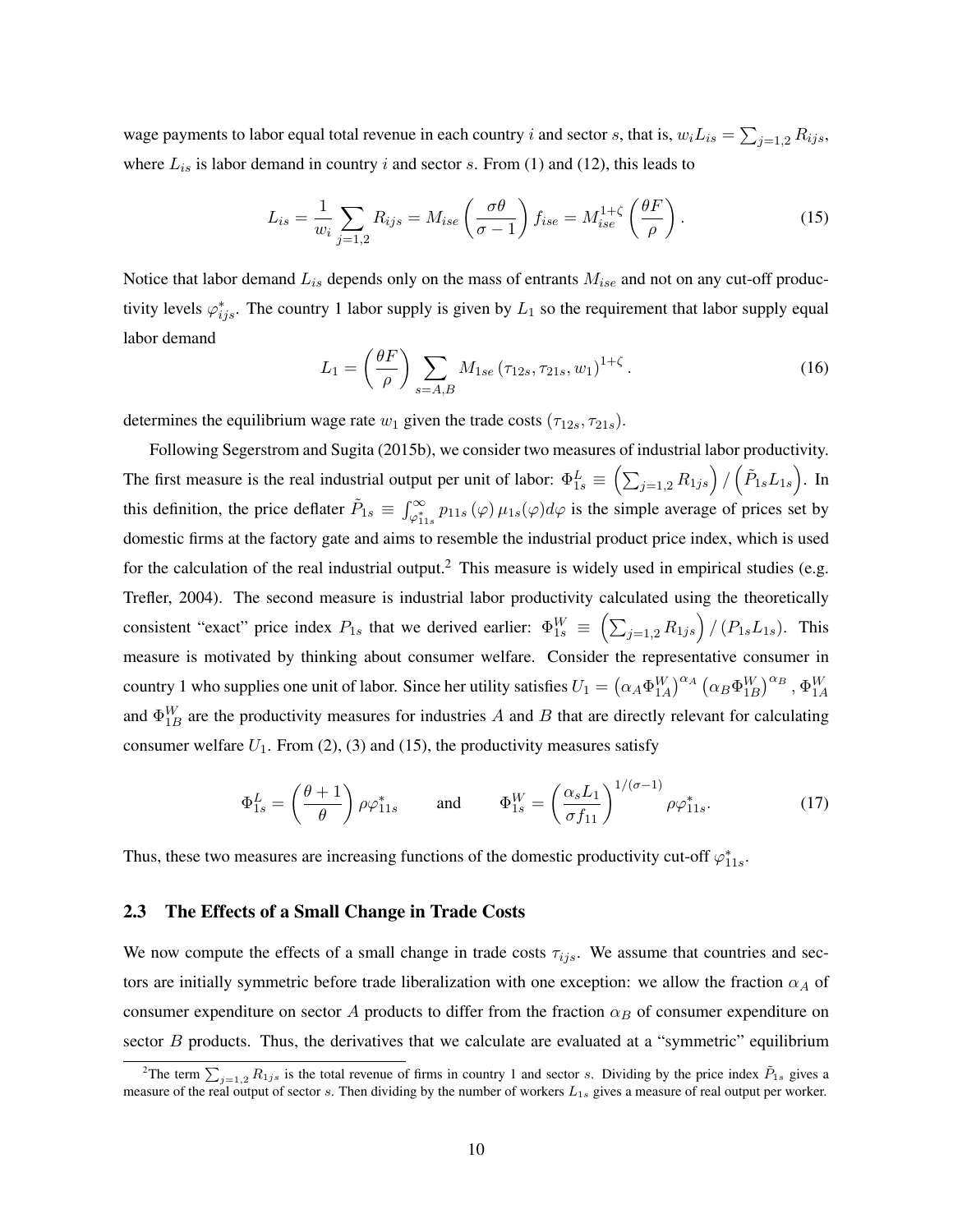where  $M_{1se} = M_{2se}$  and  $\phi_{ijs} = \phi$  hold. The market access index  $\phi$  takes a value between 0 (autarky) and 1 (free trade).

Taking logs of both sides and then totally differentiating (6), we obtain

$$
d\ln\phi_{21s} = -\theta \, d\ln\tau_{21s} + \left(\frac{\theta}{\rho} - 1\right) d\ln w_1. \tag{18}
$$

A decrease in country 1's import barrier ( $\tau_{21s} \downarrow$ ) or an increase in the relative wage of country 1 ( $w_1 \uparrow$ ) improve country 2's market access to country 1 ( $\phi_{21s}$   $\uparrow$ ), given that  $\theta > \rho > 0$ .

Writing out (14) yields a system of 2 linear equations that can be solved using Cramer's Rule. Taking logs of both sides and differentiating the solution equations, and then evaluating the resulting derivatives at the symmetric equilibrium, we obtain

$$
d\ln M_{1se} = \iota_{\tau} d\ln \tau_{21s} - \iota_{\tau} d\ln \tau_{12s} - \iota_{w} d\ln w_{1} - \iota_{1} d\ln f_{1se} + \iota_{2} d\ln f_{2se}
$$
  

$$
d\ln M_{2se} = -\iota_{\tau} d\ln \tau_{21s} + \iota_{\tau} d\ln \tau_{12s} + \iota_{w} d\ln w_{1} + \iota_{2} d\ln f_{1se} - \iota_{1} d\ln f_{2se},
$$
 (19)

where

$$
\iota_{\tau} \equiv \frac{\phi \theta}{(1-\phi)^2} > 0, \quad \iota_{w} \equiv \frac{\phi \left[ 2 \theta - \rho \left( 1 - \phi \right) \right]}{\rho \left( 1 - \phi \right)^2} > 0, \quad \iota_{1} \equiv \frac{1+\phi^2}{\left( 1 - \phi \right)^2} > 0 \quad \text{and} \quad \iota_{2} \equiv \frac{2\phi}{\left( 1 - \phi \right)^2} > 0.
$$

Increases in the wage  $(w_1 \uparrow)$ , export barriers  $(\tau_{12s} \uparrow)$  or domestic entry costs  $(f_{1se} \uparrow)$  discourage entry  $(M_{1se}\downarrow)$ , while increases in import barriers  $(\tau_{21s}\uparrow)$  or foreign entry costs  $(f_{2se}\uparrow)$  encourage entry  $(M_{1se} \uparrow)$ . Since entry costs are endogenous, substituting  $d \ln f_{ise} = \zeta d \ln M_{ise}$  into (19), we obtain

$$
d\ln M_{1se} = \varepsilon_{\tau} d\ln \tau_{21s} - \varepsilon_{\tau} d\ln \tau_{12s} - \varepsilon_{w} d\ln w_{1}
$$
  

$$
d\ln M_{2se} = -\varepsilon_{\tau} d\ln \tau_{21s} + \varepsilon_{\tau} d\ln \tau_{12s} + \varepsilon_{w} d\ln w_{1}
$$
 (20)

where

$$
\varepsilon_{\tau} \equiv \frac{\phi \theta}{\left(1-\phi\right)^2 + \zeta \left(1+\phi\right)^2} > 0 \text{ and } \varepsilon_w \equiv \frac{\phi \left[2\theta - \rho \left(1-\phi\right)\right]}{\rho \left[\left(1-\phi\right)^2 + \zeta \left(1+\phi\right)^2\right]} > 0.
$$

Since both  $\varepsilon_{\tau}$  and  $\varepsilon_{w}$  are decreasing in  $\zeta$ , we can see that decreasing returns to R&D makes entry less responsive to changes in trade costs and the wage. To understand why this is happening, it suffices to recall that for firms in country i and sector s, the cost of entry is  $w_iFM_{ise}^{\zeta}$ . When  $\zeta = 0$  (the Melitz model case), the cost of entry does not depend on the mass of entering firms  $M_{ise}$  but when  $\zeta > 0$ , the cost of entry goes up when  $M_{ise}$  increases and the cost of entry goes down when  $M_{ise}$  decreases. So in a sector where trade liberalization encourages more entry, as more firms enter, the cost of entry goes up,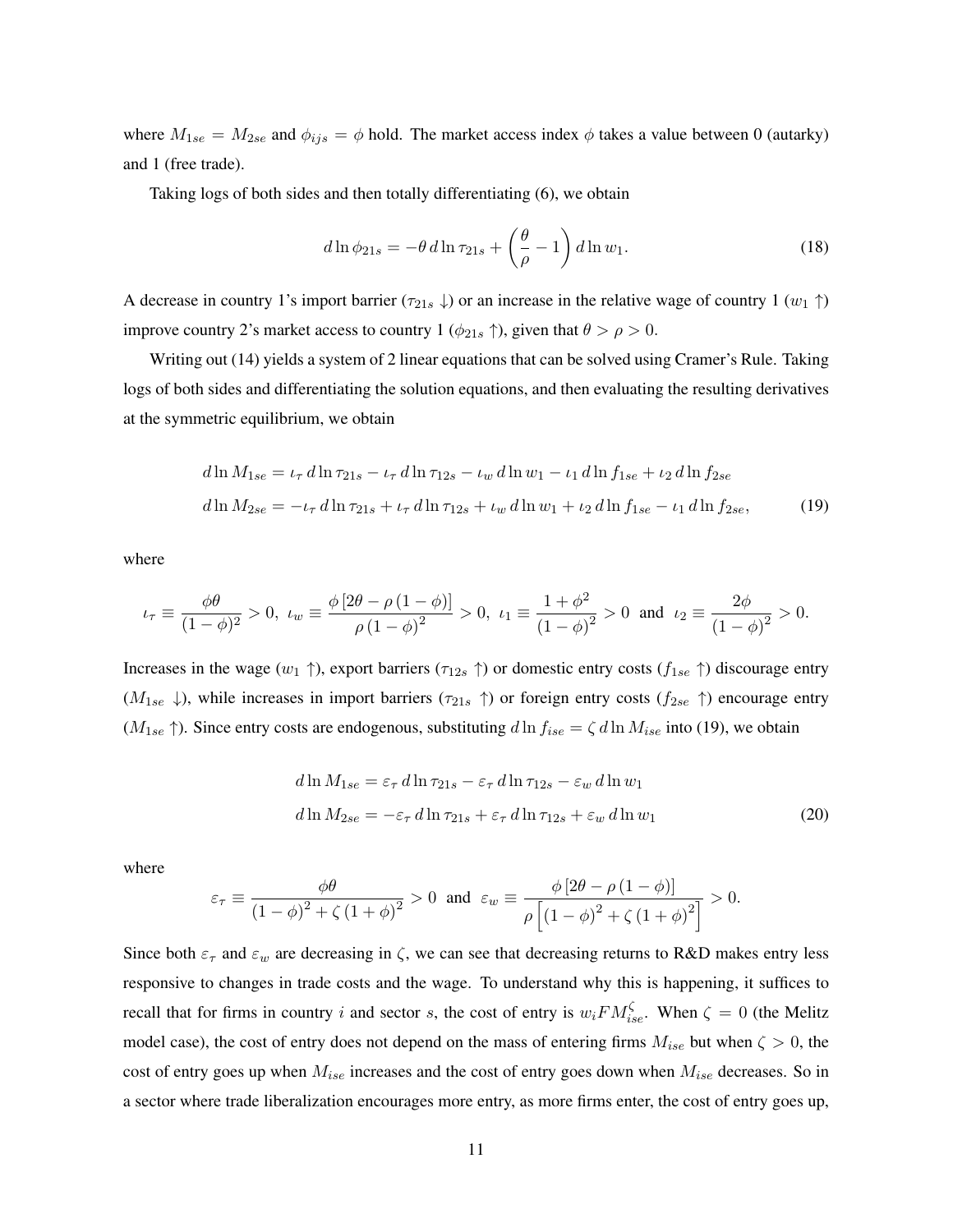which serves to discourage further entry. And in a sector where trade liberalization leads to less entry, as less firms enter, the cost of entry goes down, which serves to make entry more attractive. As  $\zeta$  increases, we get less adjustment in the up direction because the cost of entry is going up and we get less adjustment in the down direction because the cost of entry is going down.

Taking logs and then differentiating (8) and (17), we obtain that changes in industrial productivity  $\Phi_{1s}^k$  and domestic productivity cutoffs  $\varphi_{11s}^*$  are proportional to the change in  $M_{1se} + \phi_{21s} M_{2se}$ :

$$
d\ln \Phi_{1s}^{k=L,W} = d\ln \varphi_{11s}^* = \frac{1}{\theta} d\ln \left( M_{1se} + \phi_{21s} M_{2se} \right). \tag{21}
$$

Using  $(6)$ ,  $(20)$  and  $(21)$ , we obtain our key equation:

$$
d\ln \Phi_{1s}^{k=L,W} = d\ln \varphi_{11s}^* = \gamma_1 d\ln \tau_{21s} - \gamma_2 d\ln \tau_{12s} - \gamma_3 d\ln w_1 \tag{22}
$$

where

$$
\gamma_1 \equiv \frac{\phi\left[\phi - \lambda\left(\zeta\right)\right]}{1 - \phi^2}, \ \gamma_2 \equiv \frac{\phi\left[1 - \lambda\left(\zeta\right)\right]}{1 - \phi^2} > 0, \ \gamma_3 \equiv \frac{\phi}{\beta\left(1 - \phi^2\right)} \left[\frac{\theta(1 + \phi)}{2\theta - \rho\left(1 - \phi\right)} - \lambda\left(\zeta\right)\right],
$$
\n
$$
\lambda\left(\zeta\right) \equiv \frac{\zeta\left(1 + \phi\right)^2}{\left(1 - \phi\right)^2 + \zeta\left(1 + \phi\right)^2} \in (0, 1) \ \text{ and } \ \beta \equiv \frac{\rho\theta}{2\theta - \rho\left(1 - \phi\right)} > 0.
$$

Segerstrom and Sugita (2015a) derive a similar equation to (22) for the Melitz model with  $\zeta = 0$  and find that  $\gamma_1$ ,  $\gamma_2$ , and  $\gamma_3$  are all strictly positive. When  $\zeta > 0$ ,  $\gamma_1$ ,  $\gamma_2$ , and  $\gamma_3$  include an additional term  $\lambda(\zeta)$ . Since  $\lambda(\zeta)$  is positive and smaller than one, the sign of  $\gamma_2$  is always positive. Since  $\lambda(\zeta)$  is increasing in  $\zeta$ , the signs of  $\gamma_1$  and  $\gamma_3$  are ambiguous and become negative if  $\zeta$  is sufficiently large. Straightforward calculations lead to our main theorem about the sign of  $\gamma_1$ :

**Theorem 1.** (1) There exists a positive threshold  $\zeta_1 \equiv \frac{\phi(1-\phi)}{(1+\phi)^2}$  $\frac{\varphi(1-\varphi)}{(1+\varphi)^2} > 0$  such that  $\gamma_1 > 0$  if  $\zeta < \zeta_1$  and  $\gamma_1 < 0$  *if*  $\zeta > \zeta_1$ ; (2)  $\zeta_1 \leq 1/8$  *holds for all*  $\phi \in (0,1)$ *.* 

Segerstrom and Sugita (2015b) analyze unilateral trade liberalization by country 1 ( $d\ln\tau_{21s}$  <  $d \ln \tau_{12s} = 0$ ) and decompose the impact on industrial productivity in country 1 into two effects, the competitiveness effect and the wage effect. In their terminology,  $\gamma_1 d \ln \tau_{21s}$  in (22) expresses the competitiveness effect, while  $-\gamma_3 d \ln w_1$  expresses the wage effect. For the unilateral trade liberalization that they study, the middle term  $-\gamma_2 d \ln \tau_{12s}$  equals zero. Theorem 1 implies that as the decreasing returns to R&D becomes stronger ( $\zeta \uparrow$ ), the competitiveness effect becomes weaker ( $\gamma_1 \downarrow$ ) and eventually takes the opposite sign ( $\gamma_1$  < 0). The threshold level  $\zeta_1$  for the decreasing returns to R&D parameter  $\zeta$  is bounded above by 1/8. This is a small degree of decreasing returns to R&D when compared with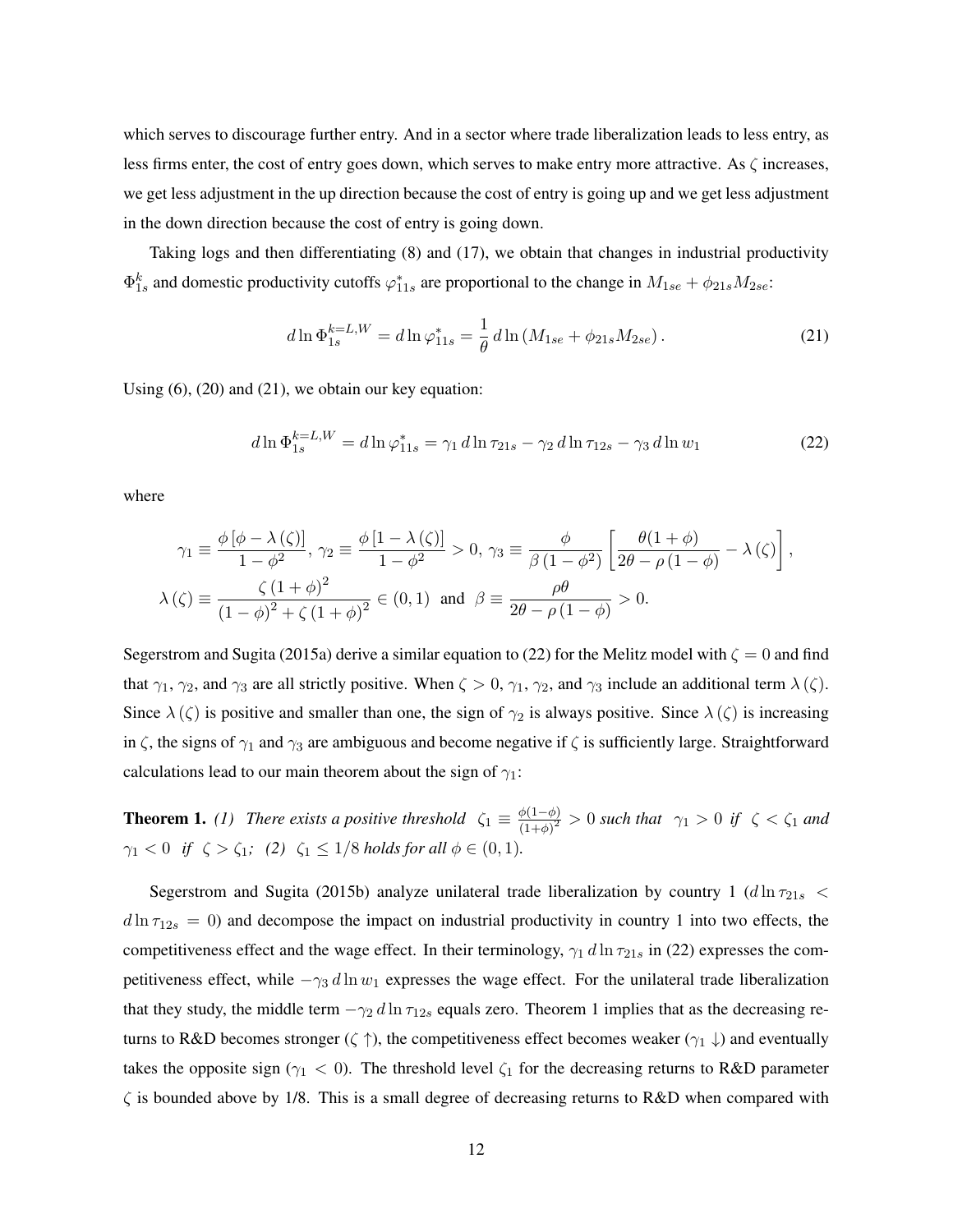estimates of  $\zeta$  ranging from 0.66 to 9 reported in Kortum (1993). Even a small degree of decreasing returns to R&D is sufficient for flipping the sign of the competitiveness effect.

To understand the intuition for Theorem 1, consider how the entrant index  $M_{1se} + \phi_{21s}M_{2se}$  changes when country 1 unilaterally opens up to trade in industry  $s$  and the country 1 relative wage  $w_1$  is held fixed (d ln  $\tau_{21s}$  < d ln  $\tau_{12s}$  = d ln  $w_1$  = 0). From (18) and (20), country 2's market access rises ( $\tau_{21s}$   $\downarrow \Rightarrow$  $\phi_{21s}$   $\uparrow$ ), the mass of entrants in country 2  $M_{2se}$  increases ( $\tau_{21s} \downarrow \Rightarrow M_{2se} \uparrow$ ), and the mass of entrants in country 1 decreases ( $\tau_{21s} \downarrow \Rightarrow M_{1se} \downarrow$ ). The first two effects increase  $M_{1se} + \phi_{21s} M_{2se}$ , while the last effect decreases it. When  $\zeta = 0$  (the Melitz model case),  $M_{1se}$  falls so much that it offsets the increase in  $\phi_{21s}M_{2se}$  and  $M_{1se} + \phi_{21s}M_{2se}$  falls. As we have seen, when  $\zeta$  increases, entry becomes less responsive to changes in trade costs. On the other hand, equation (18) with  $d \ln w_1 = 0$  implies that the increase in country 2's market access  $\phi_{12s}$  does not depend on the size of  $\zeta$  but just on the size of parameter  $\theta$ :  $d \ln \phi_{21s} = -\theta d \ln \tau_{21s}$ . Therefore, as  $\zeta$  increases, the dominant change eventually becomes the increase in  $\phi_{12s}$ , so  $M_{1se} + \phi_{21s} M_{2se}$  rises.

Theorem 1 offers a solution to the Melitz-Trefler puzzle. When country 1 opens up to trade in industry A but not in industry B  $(d \ln \tau_{21A} < d \ln \tau_{21B} = d \ln \tau_{12A} = d \ln \tau_{12B} = 0)$ , it follows from (22) that

$$
d\ln \Phi_{1A}^{k} - d\ln \Phi_{1B}^{k} = (\gamma_1 d\ln \tau_{21A} - \gamma_3 d\ln w_1) - (-\gamma_3 d\ln w_1)
$$
  
=  $\gamma_1 d\ln \tau_{21A}.$ 

That is, the competitiveness effect of trade liberalization is equal to the difference-in-differences change in productivity between liberalized and non-liberalized industries in the liberalizing country. The Melitz model with  $\zeta = 0$  predicts that  $\gamma_1 > 0$ , that is, productivity rises more strongly in non-liberalized industries than in liberalized industries  $(d \ln \tau_{21A} < 0 \Rightarrow d \ln \Phi_{1A}^k < \ln \Phi_{1B}^k)$ . This is the exact opposite of the Trefler finding  $(d \ln \tau_{21A} < 0 \Rightarrow d \ln \Phi_{1A}^k > \ln \Phi_{1B}^k)$ . On the other hand, when  $\zeta$  is sufficiently greater than zero, the current model predicts  $\gamma_1 < 0$ , which is consistent with the Trefler finding.

Corollary 1. *When country 1 opens up to trade in industry* A *but not in industry* B*, productivity increases more strongly in the liberalized industry A than in the non-liberalized industry B if*  $\zeta > \zeta_1$ *. Productivity increases more strongly in the non-liberalized industry B than in the liberalized industry* A *if*  $\zeta < \zeta_1$ .

The decreasing returns to R&D also affects the wage effect of trade liberalization  $-\gamma_3 d \ln w_1$ . To determine the size of the wage effect, we need to solve for the wage change from the labor market clearing condition. Taking logs of both sides and then differentiating (16) and substituting using (20),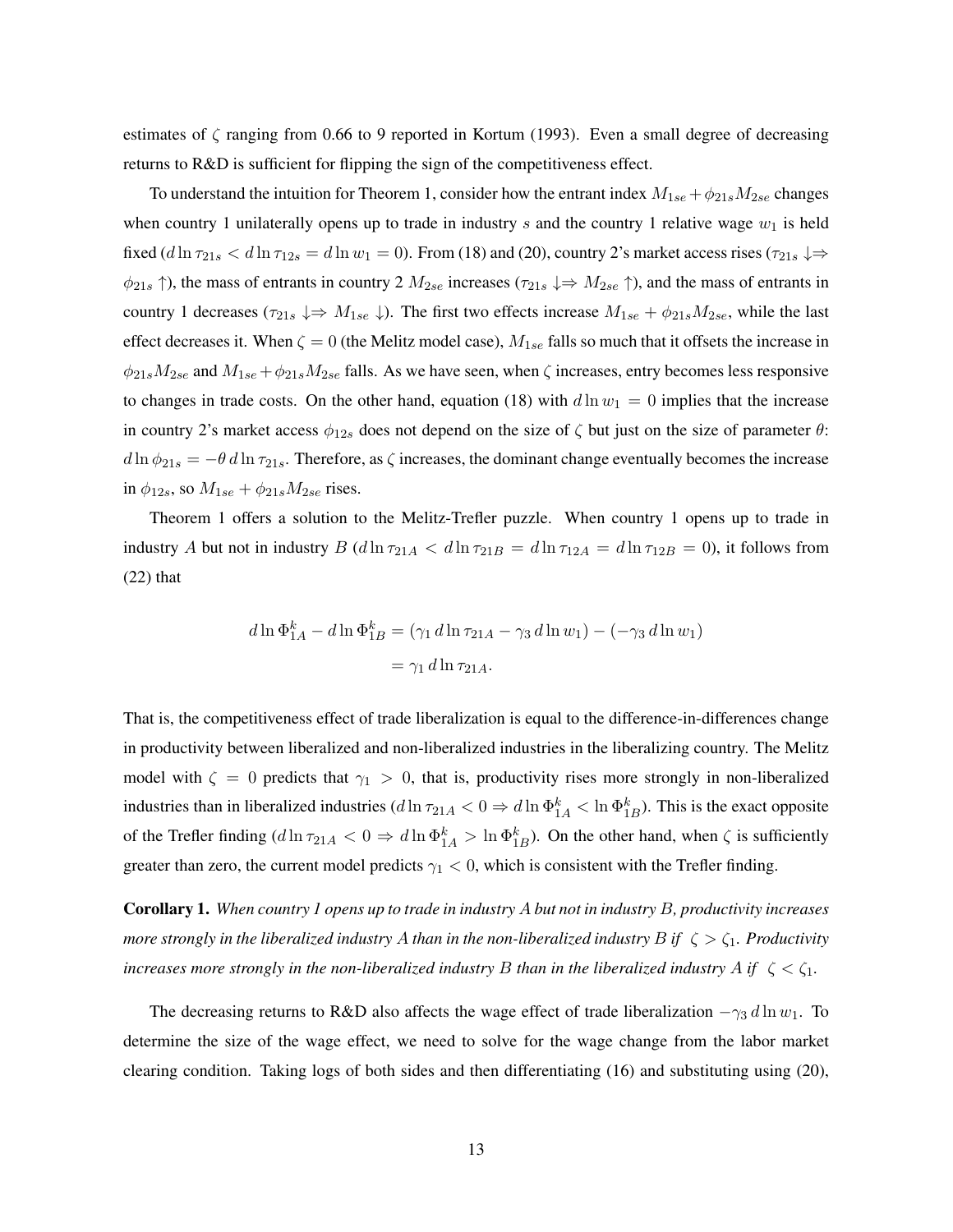we obtain

$$
d\ln w_1 = \beta \sum_{s=A,B} \alpha_s (d\ln \tau_{21s} - d\ln \tau_{12s}). \tag{23}
$$

Notice that the wage change does not depend on the size of  $\zeta$ , so the decreasing returns to R&D affects the wage effect only through the size of  $\gamma_3$ . Straightforward calculations lead to our second theorem about the sign of  $\gamma_3$ :

**Theorem 2.** (1) There exists a positive threshold  $\zeta_3 \equiv \frac{\theta(1-\phi)}{(\theta-\rho)(1+\phi)} > 0$  such that  $\gamma_3 > 0$  if  $\zeta < \zeta_3$ *and*  $\gamma_3 < 0$  *if*  $\zeta > \zeta_3$ ; (2)  $\zeta_3/\zeta_1 = \left(1 + \frac{1}{\phi}\right)\left(1 + \frac{\rho}{\theta - \rho}\right) > 1$ .

As the decreasing returns to R&D becomes stronger starting from  $\zeta = 0$ ,  $\gamma_3$  is initially positive, decreases and eventually turns negative. To understand the intuition for Theorem 2, suppose that country 1's wage exogenously increases while trade costs are held fixed  $(d \ln w_1 > d \ln \tau_{12s} = d \ln \tau_{21s} = 0)$ , and consider how the entry index  $M_{1se} + \phi_{21s} M_{2se}$  changes. From (18) and (20), country 2's market access rises ( $w_1 \uparrow \Rightarrow \phi_{21s} \uparrow$ ), the mass of entrants in country 2 increases ( $w_1 \uparrow \Rightarrow M_{2se} \uparrow$ ), and the mass of entrants in country 1 decreases ( $w_1 \uparrow \Rightarrow M_{1se} \downarrow$ ). The first two effects increase  $M_{1se} + \phi_{21s}M_{2se}$ , while the last effect decreases it. When  $\zeta = 0$  and  $\gamma_3$  is positive (the Melitz model case),  $M_{1se}$  falls so much that it offsets the increase in  $\phi_{21s}M_{2se}$  and  $M_{1se} + \phi_{21s}M_{2se}$  falls. On the other hand, when  $\zeta$  increases from zero, the adjustment of entrants becomes smaller, while the increase in  $\phi_{12s}$  remains the same. Therefore, as  $\zeta$  increases, the dominant change eventually becomes the increase in  $\phi_{12s}$ , so  $M_{1se} + \phi_{21s} M_{2se}$  rises and  $\gamma_3$  becomes negative.

The case where  $\gamma_3$  < 0 seems to be more intuitive. When the domestic wage  $w_1$  exogenously rises, one should expect the lowest productivity firms to exit and the domestic productivity cutoff to rise. However, the Melitz model with  $\zeta = 0$  actually predicts the opposite: when the domestic wage increases, the domestic productivity cutoff falls  $(w_1 \uparrow \Rightarrow \varphi_{11s}^* \downarrow$  when  $\gamma_3 > 0$ ). The current model predicts that the domestic productivity cutoff rises when  $\zeta > \zeta_3$  ( $w_1 \uparrow \Rightarrow \varphi_{11s}^* \uparrow$  when  $\gamma_3 < 0$ ). Again, introducing decreasing returns to R&D makes the model more intuitive.

Corollary 2. *When the domestic wage exogenously rises, the domestic productivity cutoffs and industrial productivity rise if*  $\zeta > \zeta_3$  *and fall if*  $\zeta < \zeta_3$ *.* 

The case where  $\gamma_3$  < 0 is also consistent with empirical studies on the effect of exchange rate appreciation on firm exit. Since the wage of country 2 is normalized to one, the wage of country 1 represents the relative wage of country 1. An appreciation of the real exchange rate is a shock increasing the relative wage of a country. Several empirical studies have found that the exit probability of low productivity firms rises during periods of real exchange rate appreciation, such as Baggs, Beaulie, and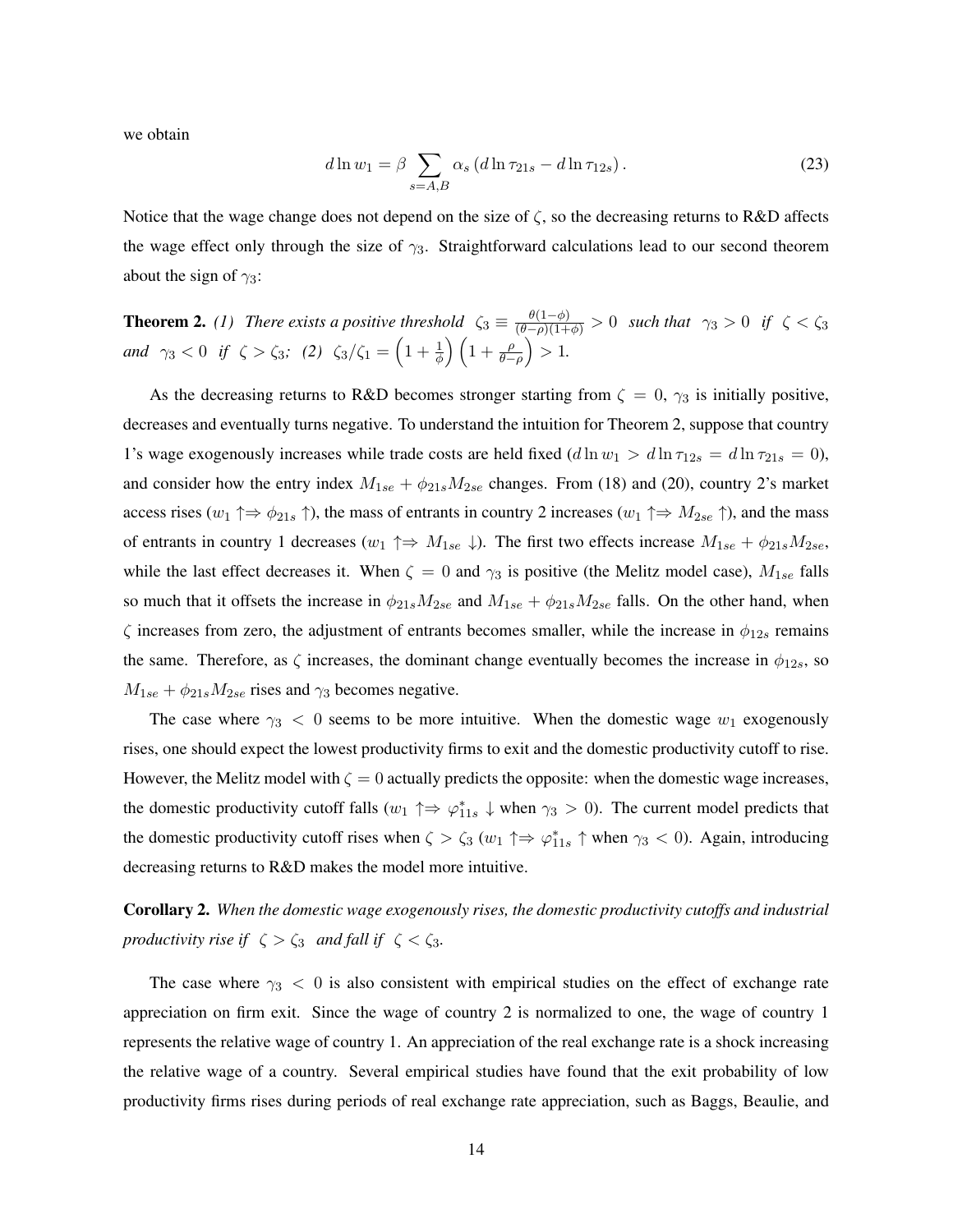Fung (2008) and Tomlin and Fung (2015) for Canada and Ekholm, Moxnes and Ulltveit-Moe (2012, Table 9 in Appendix) for Norway.

Substituting the wage change (23) into (22), we obtain the total impact of trade liberalization on industrial productivity in sector A in country 1:

$$
d\ln \Phi_{1A}^{k} = -\xi_{1A} d\ln \tau_{21A} - \xi_{2A} d\ln \tau_{12A} - \xi_{3A} (d\ln \tau_{21B} - d\ln \tau_{12B})
$$
(24)  
where  $\xi_{1A} \equiv \gamma_3 \beta \alpha_A - \gamma_1$ ,  $\xi_{2A} \equiv \gamma_2 - \gamma_3 \beta \alpha_A$  and  $\xi_{3A} \equiv \gamma_3 \beta (1 - \alpha_A)$ .

The signs of  $\xi_{1A}$ ,  $\xi_{2A}$  and  $\xi_{3A}$  depend on five parameters  $\gamma_1$ ,  $\gamma_2$ ,  $\gamma_3$ ,  $\alpha_A$  and  $\beta$ . Letting  $\bar{\alpha}(\zeta) \equiv$  $\gamma_1/(\beta\gamma_3) = [2\theta - \rho(1-\phi)](\zeta_1-\zeta)/[(\theta-\rho)(\zeta_3-\zeta)]$ , straightforward calculations lead to the following theorem:

**Theorem 3.** (1)  $\xi_{1A} < 0$  *if*  $\zeta < \zeta_1$  *and*  $\alpha_A < \bar{\alpha}(\zeta)$ ; (2)  $\xi_{1A} > 0$  *if*  $\zeta < \zeta_1$  *and*  $\alpha_A > \bar{\alpha}(\zeta)$ *or*  $\zeta \ge \zeta_1$ *;* (3)  $\xi_{2A} > 0$ *;* (4)  $\xi_{3A} > 0$  *if*  $\zeta < \zeta_3$ *;* and (5)  $\xi_{3A} < 0$  *if*  $\zeta > \zeta_3$ *.* 

Theorem 3 implies that the impact of trade liberalization on industrial productivity crucially depends on the decreasing returns to R&D parameter  $\zeta$  and the size of the liberalizing industry  $\alpha_A$ . Figure 1 is drawn based on Theorem 3 and shows how the signs of  $\xi_{1A}$  and  $\xi_{3A}$  depend on  $\zeta$  and  $\alpha_A$ . When the degree of the decreasing returns to R&D is sufficiently small (Area I in Figure 1), as in the Melitz model (when  $\zeta = 0$ ), unilateral trade liberalization reduces the productivity of the liberalized industry when the liberalized industry is small  $(\tau_{21A} \downarrow \Rightarrow \Phi_{1A}^k \downarrow$  when  $\xi_{1A} < 0$ ). However, with just a slight degree of decreasing returns to R&D (Areas II and III where  $\zeta_1 \leq 1/8$ ), unilateral trade liberalization raises the productivity of the liberalized industry ( $\tau_{21A} \downarrow \Rightarrow \Phi_{1A}^k \uparrow$  when  $\xi_{1A} > 0$ ). The impact on the non-liberalized industry also depends on the degree of the decreasing returns to R&D ( $\tau_{21B} \downarrow \Rightarrow \Phi_{1A}^k \uparrow$ when  $\xi_{3A} > 0$  and  $\tau_{21B} \downarrow \Rightarrow \Phi_{1A}^k \downarrow$  when  $\xi_{3A} < 0$ ). Unilateral trade liberalization raises the productivity of the non-liberalized industry when the degree of decreasing returns to R&D is small (Areas I and II) but reduces it when the degree of decreasing returns to R&D is sufficiently large (Area III). Interestingly, trade liberalization by foreign countries always raises the productivity of the liberalized industry in the domestic country ( $\tau_{12A} \downarrow \Rightarrow \Phi_{1A}^k \uparrow$  given  $\xi_{2A} > 0$ ), but its impact on the non-liberalized industry depend on the degree of decreasing returns to R&D ( $\tau_{12B} \downarrow \Rightarrow \Phi_{1A}^k \downarrow$  if  $\xi_{3A} > 0$ , and  $\tau_{12B} \downarrow \Rightarrow \Phi_{1A}^k \uparrow$  if  $\xi_{3A} < 0$ ).

Using Theorem 3, we can analyze the types of trade liberalization that previous studies analyze. First, we consider the symmetric trade liberalization that Melitz (2003) analyzes. Suppose country 1 and country 2 symmetrically liberalize  $(d \ln \tau_{21s} = d \ln \tau_{12s} = d \ln \tau_s < 0$ ) in a single industry s. Since symmetric trade liberalization keeps countries symmetric, the wage continues to be  $w_1 = 1$ . Thus,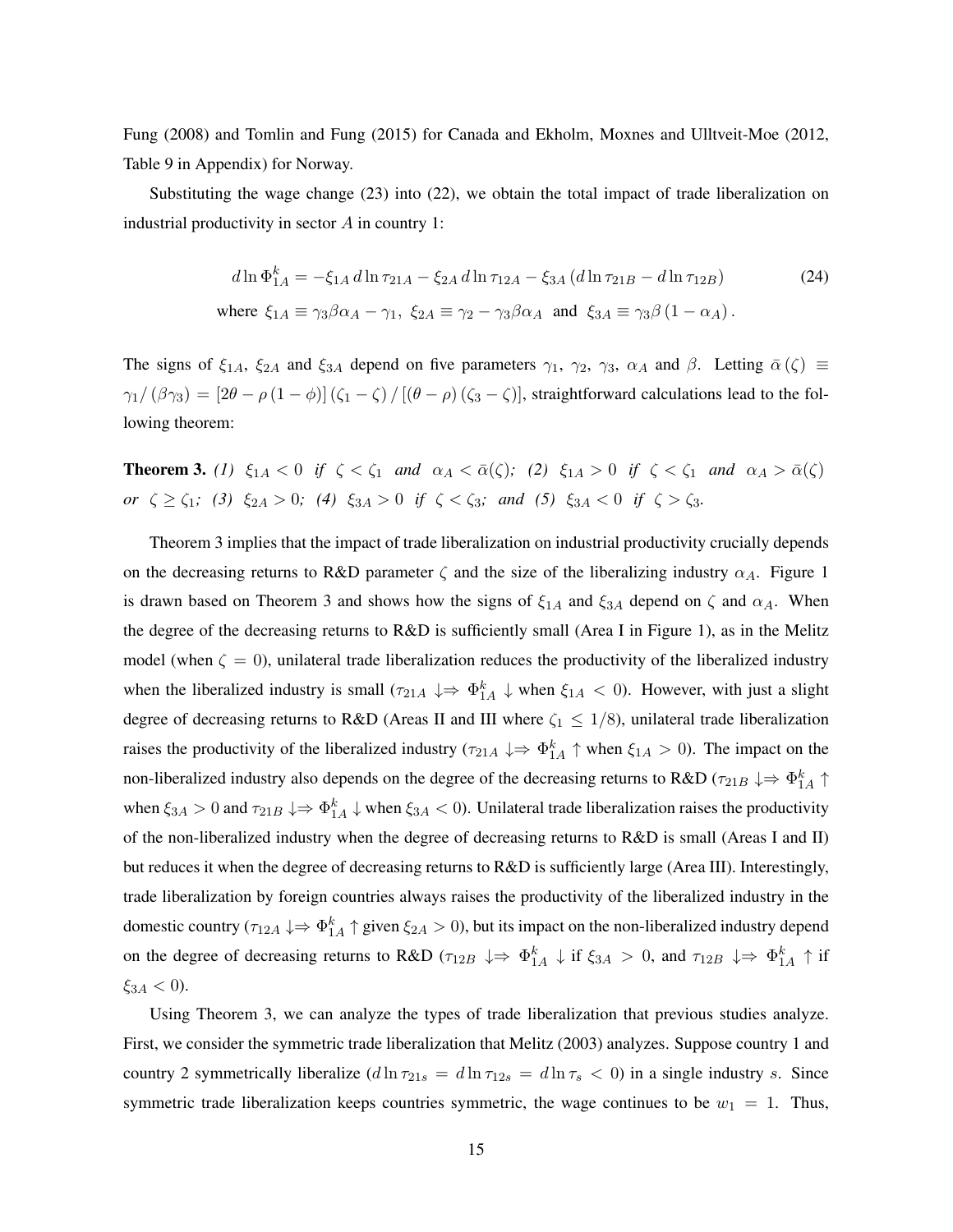

Figure 1: The signs of  $\xi_{1A}$  and  $\xi_{3A}$ 

equation (22) leads to

$$
d \ln \Phi_{1s}^{k} = (\gamma_1 - \gamma_2) \, d \ln \tau_s = -\frac{\phi}{1 + \phi} \, d \ln \tau_s > 0,
$$

so symmetric trade liberalization raises the productivity of the liberalized industry and does not affect the productivity of the non-liberalized industry. Second, we consider unilateral trade liberalization by country 1 that is uniform across industries  $(d \ln \tau_{21A} = d \ln \tau_{21B} = d \ln \tau < d \ln \tau_{12A} = d \ln \tau_{12B} = 0$ ). Then, equation (24) leads to

$$
d \ln \Phi_{1A}^{k} = d \ln \Phi_{1B}^{k} = -\frac{\phi (\theta + \rho \phi)}{(1 + \phi) [2\theta - \rho (1 - \phi)]} d \ln \tau > 0.
$$

Thus, unilateral and uniform trade liberalization always raises productivity in the liberalizing country. This is consistent with previous studies on unilateral trade liberalization in the Melitz model with one industry such as Demidova and Rodriguez-Clare (2009, 2013) and Felbermayr, Jung, and Larch (2013).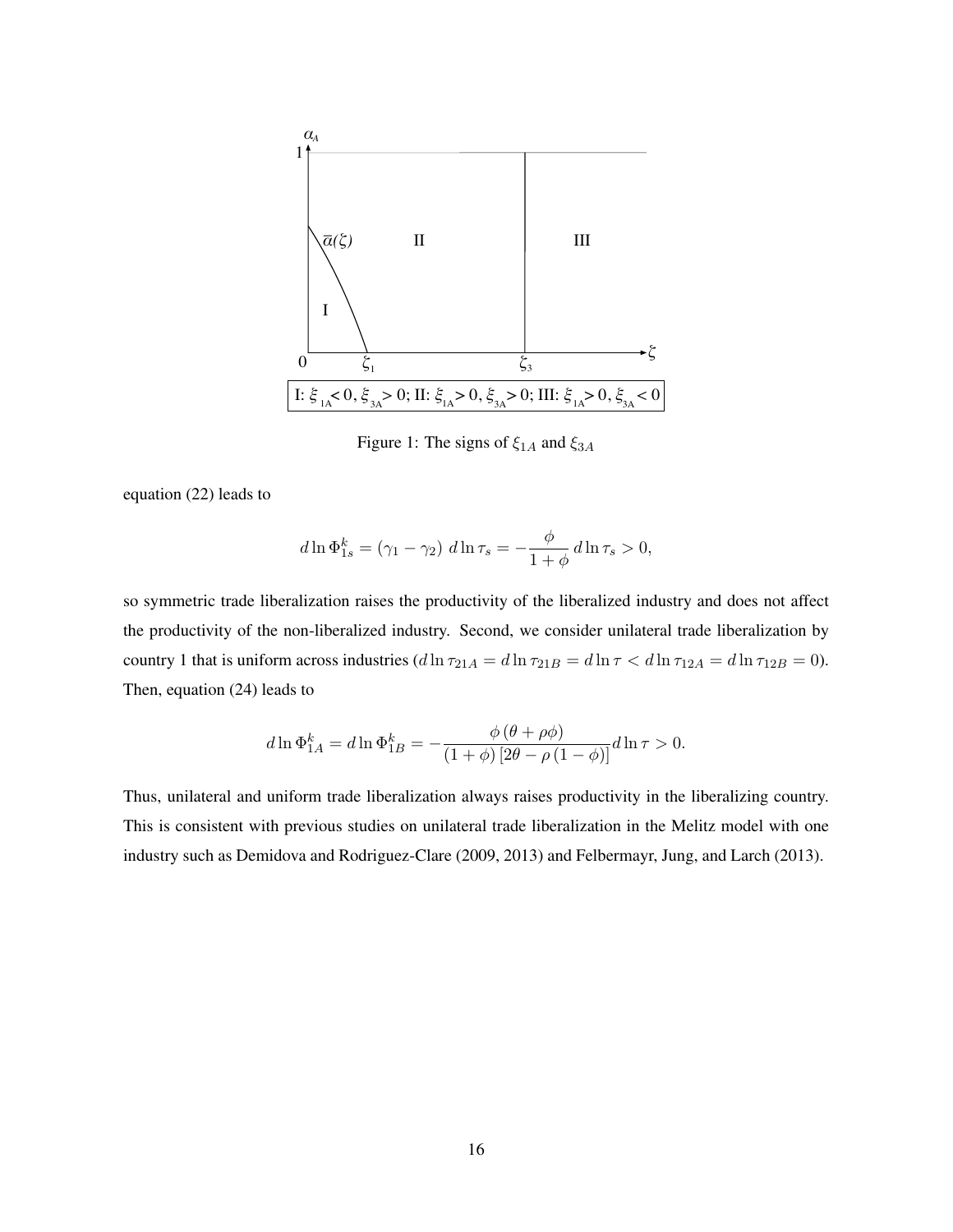## 3 Discussion

#### 3.1 Intuition from the Free Entry Condition

Another way to understand the intuition behind Theorems 1 and 2 is to investigate the free entry condition (10). The condition for entrants in country 1 and sector  $A$  can be written as follows:

| $f_{1Ae} = F M_{1Ae}^{\zeta}$ | $=$           | $\frac{k f_{11}}{\varphi_{11A}^{*\theta}}$ | $+$      | $\frac{k f_{12}}{\varphi_{12A}^{*\theta}}$ |
|-------------------------------|---------------|--------------------------------------------|----------|--------------------------------------------|
| Entry R&D Costs               | Expected      | Expected                                   | Expected |                                            |
| Domestic Profit               | Expert Profit |                                            |          |                                            |

where  $k \equiv b^{\theta} (\sigma - 1)/[\delta (\theta - \sigma + 1)]$  is constant. Roughly speaking, the left hand side in (25) represents entry R&D costs, while the right hand side represents the expected profit from entry. The expected profit from entry consist of expected domestic profit (the first term) and expected export profit (the second term). The expected domestic profit is decreasing in the domestic productivity cutoff  $\varphi_{11A}^*$ , while the expected export profit is decreasing in the export productivity cutoff  $\varphi_{12}^*$ .

When  $\zeta = 0$  (the Melitz model case), entry R&D costs in (25) are constant. This means that entry must yield the same expected profit (before and after trade liberalization) to cover the R&D entry costs: otherwise, no firm enters and the number of active firms becomes zero in a steady state. When the domestic productivity cutoff rises, the expected domestic profit falls, since fewer firms can survive in the domestic market. Then, the export productivity cutoff must fall and the expected export profit must rise enough to keep total expected profit constant. Notice that the reverse is also true. When the export productivity cutoff falls and the expected export profit rises, the domestic productivity cutoff must rise and the expected domestic profit must fall enough to keep total expected profit constant.  $\varphi_{11A}^*$  and  $\varphi_{12A}^*$ move in opposite directions to keep total expected profit constant.

First, consider the competitiveness effect  $\gamma_1 > 0$  when  $\zeta = 0$ . Suppose the import tariff by country 1  $\tau_{21A}$  falls and the wage  $w_1$  is held fixed. The fall in country 1's import tariff makes exporting by country 2 firms more profitable, so the country 2 export productivity cutoff  $\varphi_{21A}^*$  decreases. Since entry R&D costs in country 2 do not change, the domestic productivity cutoff  $\varphi_{22A}^*$  in country 2 must rise so that the expected domestic profit for country 2 firms falls. When the wage  $w_1$  is held fixed, an increase in the domestic productivity cutoff  $\varphi_{22A}^*$  in country 2 implies an increase in the export productivity cutoff  $\varphi_{12A}^*$  in country 1 [see the productivity cutoff condition (5)] because selling to country 2 becomes less profitable for country 1 firms as well as for country 2 firms. Since the expected export profit for country 1 firms falls, the domestic productivity cutoff  $\varphi_{11A}^*$  in country 1 must fall so that the expected domestic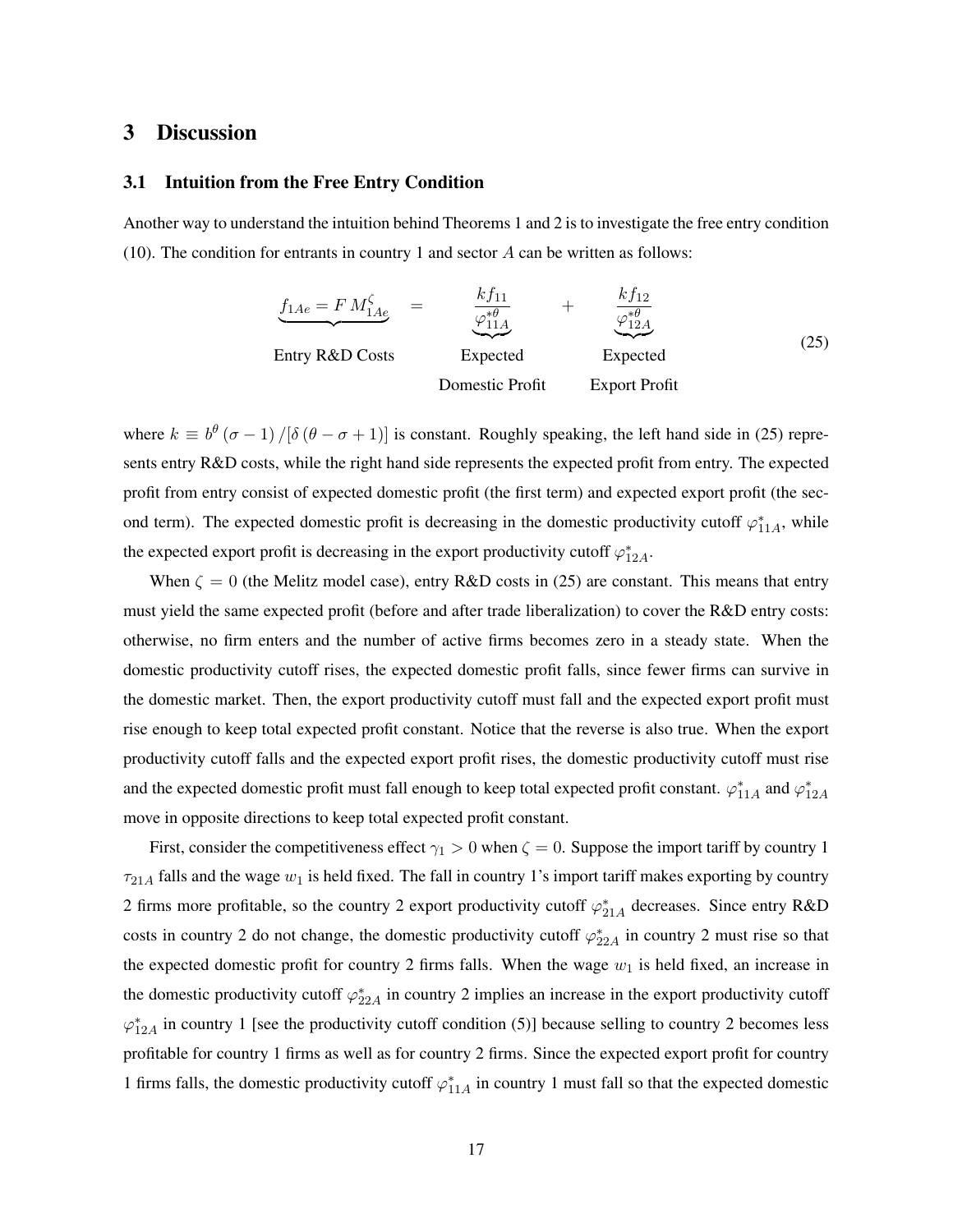profit increases enough to cover the entry R&D costs ( $\tau_{21A} \downarrow$ ,  $w_1$  fixed  $\Rightarrow \varphi_{11A}^* \downarrow$ ,  $\Phi_{1A}^k \downarrow$ ).

Next, consider the wage effect  $\gamma_3 > 0$  when  $\zeta = 0$ . An exogenous decrease in country 1's wage  $w_1$  increases the expected export profit of country 1 firms. Thus, the domestic productivity cutoff  $\varphi_{11A}^*$ must rise so that the domestic expected profit decreases enough to cover the constant entry R&D costs  $(w_1 \downarrow \Rightarrow \varphi_{11A}^* \uparrow, \Phi_{1A}^k \uparrow).$ 

The assumption of decreasing returns to entry R&D ( $\zeta > 0$ ) weakens the above-mentioned adjustment mechanisms in two ways. First, when the import tariff  $\tau_{21A}$  falls, the mass of country 1 entrants  $M_{1Ae}$  falls so that entry costs  $f_{1Ae}$  fall in country 1. Therefore, the expected domestic profit does not have to increase when the export productivity cutoff rises. Second, the mass of entrants in country 2  $M_{2Ae}$  rises and entry costs rise in country 2. This also means that the expected domestic profit in country 2 does not have to fall.

#### 3.2 The Welfare Effect

The utility of the representative consumer in country 1,  $U_1 = (\alpha_A \Phi_{1A}^W)^{\alpha_A} (\alpha_B \Phi_{1B}^W)^{\alpha_B}$ , is an increasing function of productivity in both industries,  $\Phi_{1A}^W$  and  $\Phi_{1B}^W$ . Therefore, the welfare effect of trade liberalization depends on how productivity in both industries change. In this section, we solve for how welfare changes.

Taking logs of both sides and differentiating the consumer utility function  $U_1$ , and then substituting for the productivity changes from (24), we obtain the welfare change:

$$
d\ln U_1 = -\sum_{s=A,B} \alpha_s \left( \kappa_1 \, d\ln \tau_{21s} + \kappa_2 \, d\ln \tau_{12s} \right),\tag{26}
$$

where 
$$
\kappa_1 \equiv \frac{\phi(\theta + \rho \phi)}{(1 + \phi) [2\theta - \rho(1 - \phi)]} > 0
$$
 and  $\kappa_2 \equiv \frac{\phi(\theta - \rho)}{(1 + \phi) [2\theta - \rho(1 - \phi)]} > 0$ .

Both domestic and foreign trade liberalization cause domestic welfare to increase ( $\tau_{ijs} \downarrow \Rightarrow U_1 \uparrow$ ). Interestingly, the welfare effect does not depend on the decreasing returns to R&D parameter  $\zeta$ . This means that the welfare effect does not depend on whether productivity goes up or down in the liberalized industry. Even when the productivity of the liberalized industry falls, consumer welfare rises thanks to the productivity gain in the non-liberalized industry. We have established

**Theorem 4.** *For all*  $\zeta \geq 0$ , unilateral trade liberalization by country 1 in industry A leads to consumer *welfare increasing in both countries (* $\tau_{21A} \downarrow \Rightarrow U_1 \uparrow, U_2 \uparrow$ *).*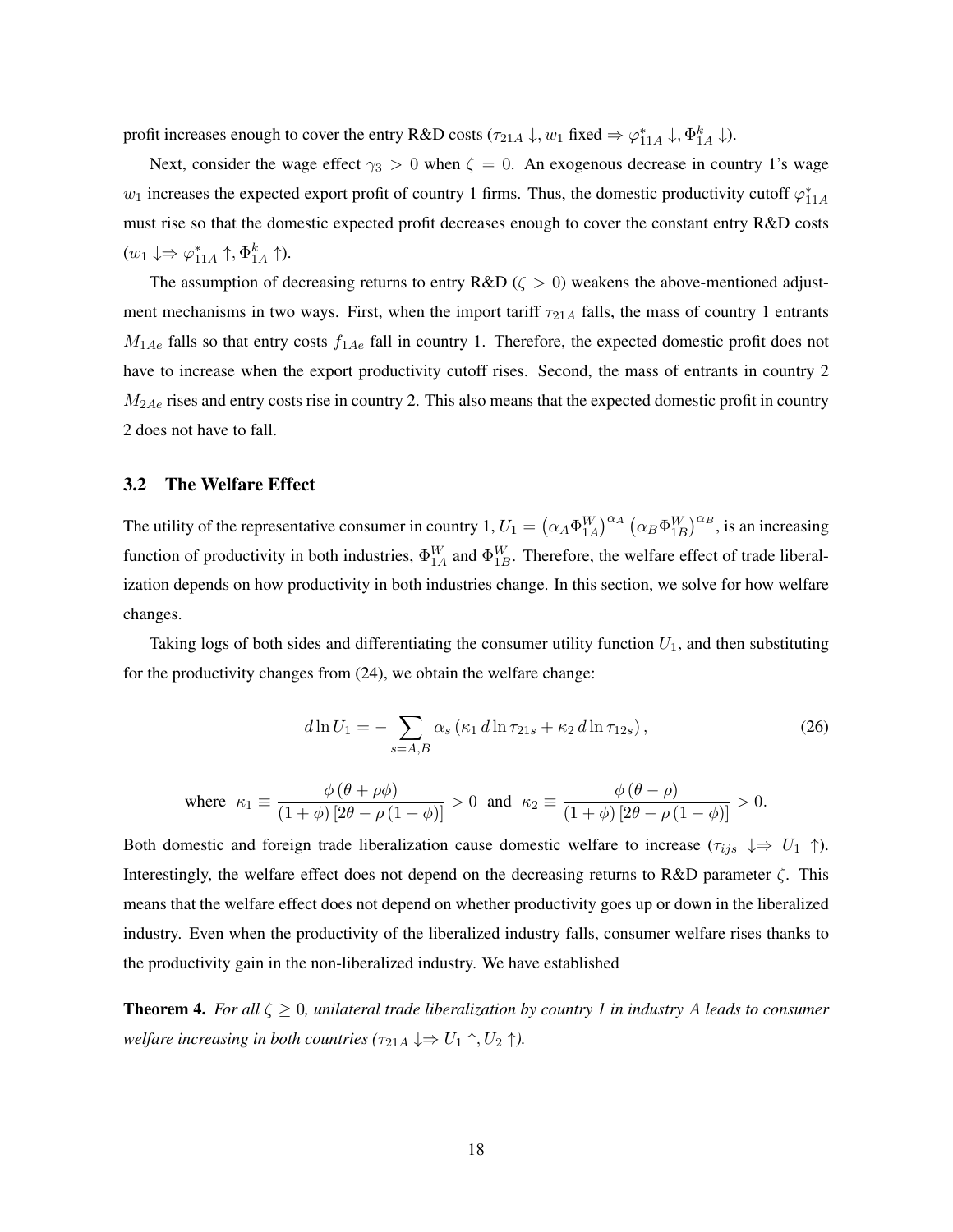#### 3.3 The Welfare Effect When Industries Are Asymmetric

When industries are asymmetric, the welfare effect of trade liberalization depends on the degree of decreasing returns to R&D. To see this, considers a case of asymmetric industries that Ossa (2011) analyzed. Suppose now that industry  $B$  produces a homogenous numeraire good with constant returns to scale technology, there is costless trade in this good and perfect competition prevails. Then, industry B fixes the wage  $(w_1 = w_2 = 1)$  and using (22), the welfare change from trade liberalization in industry A becomes

$$
d\ln U_1 = \alpha_A \, d\ln \Phi_{1A}^W = \alpha_A \left[ \gamma_1 \, d\ln \tau_{21A} - \gamma_2 \, d\ln \tau_{12A} \right] \tag{27}
$$

In the case of  $\zeta = 0$ , Ossa (2011) showed that unilateral trade liberalization monotonically decreases the welfare of the liberalizing country ( $\tau_{21A} \downarrow \Rightarrow U_1 \downarrow$ ) and thus the optimal tariff is infinite. Equation (27) shows this result comes from  $\gamma_1 > 0$ . As Theorem 1 shows, the sign of  $\gamma_1$  changes when the degree of decreasing returns to R&D is increased. When  $\zeta > \zeta_1$  and  $\gamma_1 < 0$ , unilateral trade liberalization increases the welfare of the liberalizing country ( $\tau_{21A} \downarrow \Rightarrow U_1 \uparrow$ ). This is because unilateral trade liberalization raises productivity in the liberalizing industry as Trefler (2004) and many empirical studies observe.

#### 3.4 Other "Melitz" Predictions

Although the Melitz model cannot explain the Trefler finding, this model does have other attractive properties that have been confirmed in many empirical studies. For example, a recent survey paper by Redding (2011) mentions two other facts as empirical motivations for the Melitz model: (1) exporters are larger and more productive than non-exporters; (2) entry and exit simultaneously occur within the same industry even without trade liberalization. This section shows that the new model continues to predict these and other facts that the Melitz model predicts.

Selection into Exporting A large number of empirical studies shows that within industries, firm productivity is positively correlated with the probability that the firm exports (e.g. Bernard and Jensen, 1995, 1999) and the number of markets to which the firm exports (e.g. Eaton, Kortum, and Kramarz, 2011). Eaton, Kortum, and Kramarz (2011) show that the Melitz model (with idiosyncratic trade costs and fixed entry) successfully predicts these cross-sectional facts. The new model also predicts these facts since firm behavior after entry is exactly the same as in the Melitz model.

Simultaneous Entry and Exit Another fact emphasized by Redding (2011) is that firm entry and exit simultaneously occur within industries even without trade liberalization. This fact is robustly found in the industrial organization literature and motivates the seminal model by Hopenhayn (1992) with random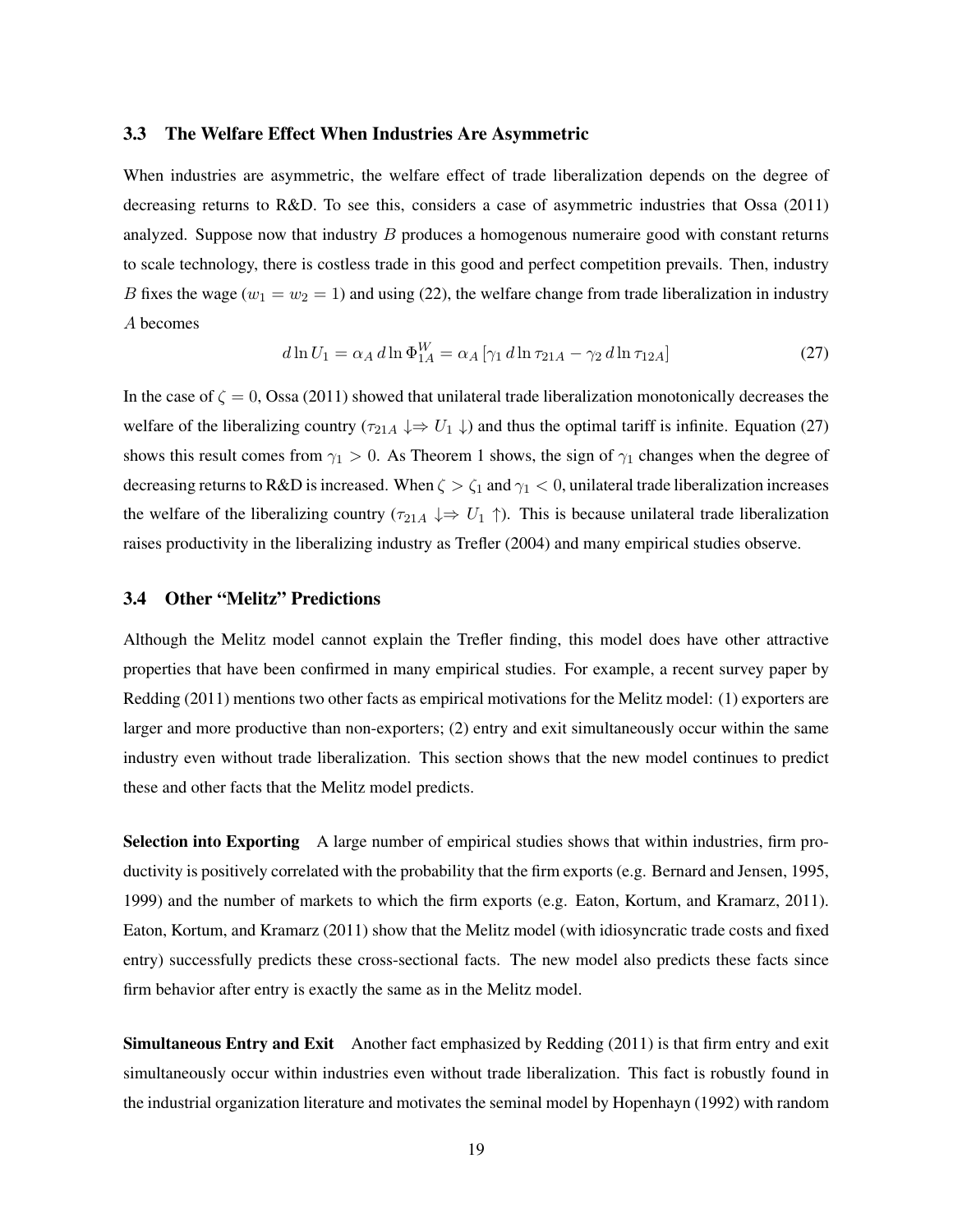productivity draws following free entry and probabilistic exit. Similar to the Melitz model, the current model features random productivity draws following free entry and probabilistic exit, so it can predict simultaneous entry and exit.

Home Market Effect Our solution to the Melitz-Trefler Puzzle is to introduce decreasing returns to R&D into a model featuring increasing returns to scale in production. This could change the model's properties that are based on the increasing returns to scale in production. As an extension of the Krugman (1980) model, the Melitz model is known to predict the Home Market effect: a country with larger population creates net exports of goods with increasing returns to scale in production. The Home Market effect receives empirical support (e.g. Davis and Weinstein, 2003; Hanson and Xiang, 2004) and plays an important role in the New Economic Geography literature. Does introducing the decreasing returns to R&D have to eliminate the Home Market effect?

To answer this question, we consider the model with fixed wages, following a standard model of the Home Market effect by Helpman and Krugman (1985) and Ossa (2011). Suppose that industry  $B$ produces a homogenous numeraire good with constant returns to scale technology, there is costless trade in this good and perfect competition prevails. Then, industry B fixes the wage ( $w_1 = w_2 = 1$ ). Suppose that the two countries are initially symmetric and that the population of country 1 increases (d  $\ln L_1$  >  $d \ln L_2 = 0$ ). Then, we analyze whether the net export of country 1 in industry A,  $R_{12A} - R_{21A}$ , becomes positive or negative. If it becomes positive, we conclude that the model predicts the Home Market effect.

Solving the system of linear equations (14) using Cramer's Rule, taking logs of both sides and then differentiating, we obtain

$$
d\ln M_{1se} = \varepsilon_{1L} d\ln L_1 \text{ and } d\ln M_{2se} = -\varepsilon_{2L} d\ln L_1,
$$

where

$$
\varepsilon_{1L} \equiv \frac{1 - \phi + \zeta (1 + \phi)}{(1 + \zeta) \left[ (1 - \phi)^2 + \zeta (1 + \phi)^2 \right]} \text{ and}
$$

$$
\varepsilon_{2L} \equiv \frac{\phi \left[ 1 - \phi - \zeta (1 + \phi) \right]}{(1 + \zeta) \left[ (1 - \phi)^2 + \zeta (1 + \phi)^2 \right]}.
$$

Using this and equation (13), we obtain

$$
\frac{d\ln(R_{12A}/R_{21A})}{d\ln L_1} = \frac{2}{1+\phi} \left(\varepsilon_{1L} + \varepsilon_{2L}\right) - 1.
$$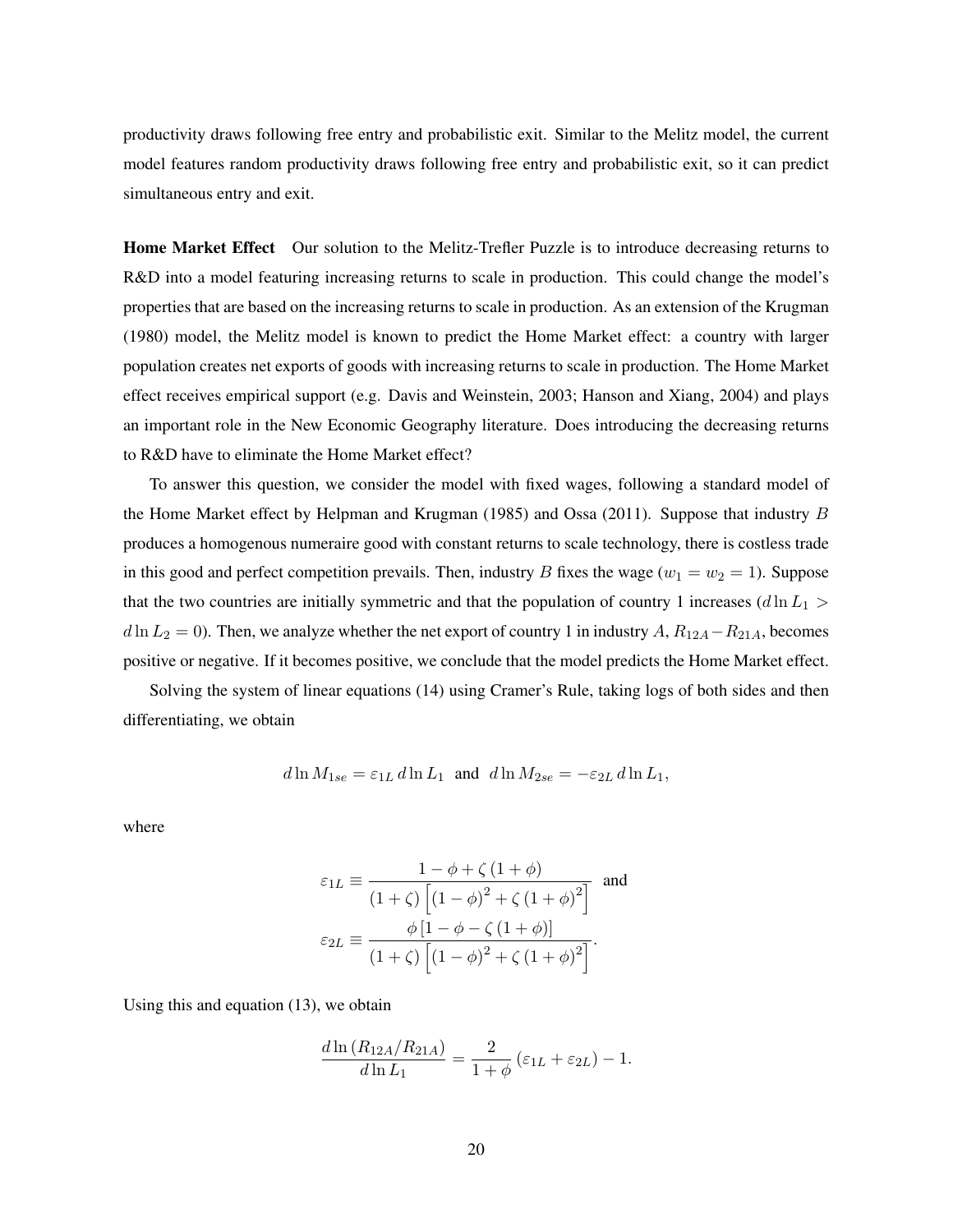Since  $R_{12A} = R_{21A}$  initially holds, the net export of country 1 in industry A,  $R_{12A} - R_{21A}$ , becomes positive if and only if  $d \ln (R_{12A}/R_{21A})/d \ln L_1 > 0$ . Straightforward calculations lead to the following theorem:

**Theorem 5.** *There exists a positive threshold*  $\zeta_H \equiv (1 - \phi)/(1 + \phi) > \zeta_1$  *such that the model predicts the Home Market effect if and only if*  $\zeta < \zeta_H$ .

Theorem 5 implies that only a strong degree of decreasing returns to R&D eliminates the Home Market effect. For a moderate degree of decreasing returns to R&D,  $\zeta \in (\zeta_1, \zeta_H)$ , the model predicts both the Home Market effect and the Trefler finding. Another implication of Theorem 5 is that the Home Market effect is not the cause of the Melitz-Trefler Puzzle.

### 4 Conclusion

In this paper, we present a new model on how trade liberalization reallocates resources across and within industries. When one country opens up to trade in some industries but not others, the new model predicts that productivity increases more strongly in liberalized industries than in non-liberalized industries. Productivity unambiguously rises in the liberalized industries and falls in the non-liberalized industries. In contrast, the Melitz model has opposite properties. When one country opens up to trade in some industries but not others, the Melitz model predicts that productivity increases more strongly in non-liberalized industries than in liberalized industries. Productivity unambiguously rises in the non-liberalized industries and can fall in the liberalized industries. What drives our new results is one new assumption: we introduce decreasing returns to R&D into an otherwise standard Melitz model.

## References

- [1] Arkolakis, Costas, Arnaud Costinot, and Andres Rodriguez-Clare (2012). "New Trade Models, Same Old Gains?." *American Economic Review,* 102, 94-130.
- [2] Baggs, Jen, Eugene Beaulieu, and Loretta Fung (2009). "Firm survival, performance, and the exchange rate." *Canadian Journal of Economics.* 42(2): 393-421.
- [3] Bernard, Andrew B. and J. Bradford Jensen (1995). "Exporters, jobs, and wages in US manufacturing: 1976-1987." *Brookings Papers on Economic Activity. Microeconomics*: 67-119.
- [4] Bernard, Andrew B., and J. Bradford Jensen (1999). "Exceptional Exporter Performance: Cause, Effect, or Both?" *Journal of International Economics*, 47(1): 1–25.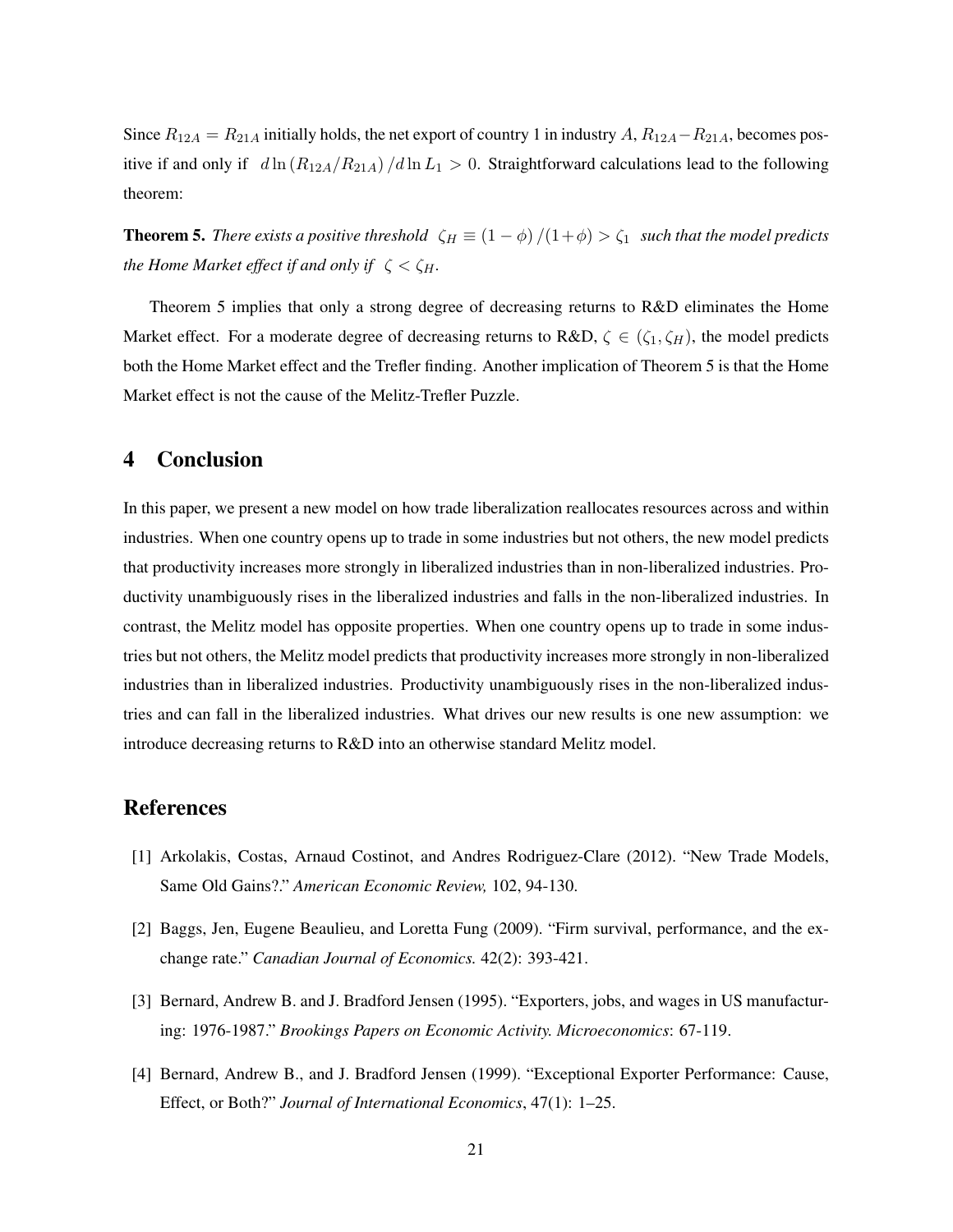- [5] Bernard, Andrew B., J. Bradford Jensen, Stephen J. Redding, and Peter K. Schott (2007). "Firms in International Trade." *Journal of Economic Perspectives*, 21, 105-30.
- [6] Bernard, Andrew B., J. Bradford Jensen, Stephen J. Redding, and Peter K. Schott (2012). "The Empirics of Firm Heterogeneity and International Trade." *Annual Review of Economics*, 4, 283- 313
- [7] Bernard, Andrew B., Stephen J. Redding, and Peter K. Schott (2007). "Comparative Advantage and Heterogeneous Firms." *Review of Economic Studies*, 74, 31-66.
- [8] Davis, Donald R., and David E. Weinstein (2003). "Market Access, Economic Geography and Comparative Advantage: an Empirical Test." *Journal of International Economics,* 59(1): 1-23.
- [9] Demidova, Svetlana (2008). "Productivity Improvements and Falling Trade Costs: Boon or Bane?" *International Economic Review*, 49(4), 1437-1462.
- [10] Demidova, Svetlana and Andres Rodriguez-Clare (2009). "Trade Policy under Firm-Level Heterogeneity in a Small Economy." *Journal of International Economics*, 78, 100-12.
- [11] Demidova, Svetlana and Andres Rodriguez-Clare (2013). "The Simple Analytics of the Melitz Model in a Small Economy." *Journal of International Economics*, 90, 266-72.
- [12] Eaton, Jonathan, Samuel Kortum, and Francis Kramarz. (2011). "An Anatomy of International Trade: Evidence From French Firms." *Econometrica*, 79: 1453–1498.
- [13] Ekholm, Karolina, Andreas Moxnes, and Karen Helene Ulltveit-Moe (2012). "Manufacturing restructuring and the role of real exchange rate shocks." *Journal of International Economics* 86(1): 101-117.
- [14] Eslava, Marcela, John Haltiwanger, Adriana Kugler, and Maurice Kugler (2013). "Trade and Market Selection: Evidence from Manufacturing Plants in Colombia." *Review of Economic Dynamics*, 16, 135-58.
- [15] Evenson, Robert (1984). "International invention: implications for technology market analysis." Zvi Griliches, ed. *R&D, Patents, and Productivity.* University of Chicago Press, 1984. 89-126.
- [16] Felbermayr, Gabriel, Benjamin Jung, and Mario Larch (2013) "Optimal tariffs, retaliation, and the welfare loss from tariff wars in the Melitz model. " *Journal of International Economics,*, 89(1), 13-25.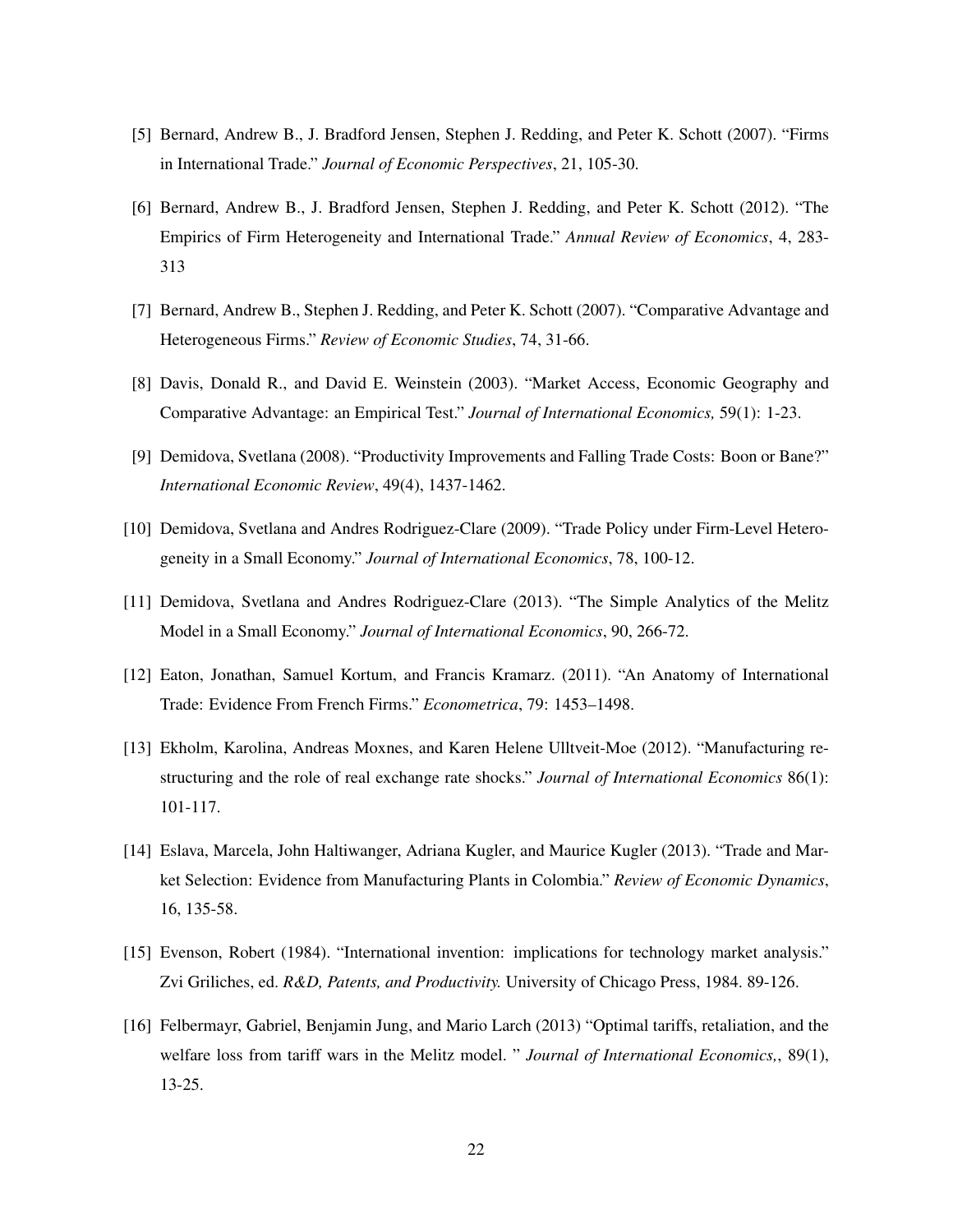- [17] Fernandes, Ana M. (2007). "Trade Policy, Trade Volumes and Plant-level Productivity in Colombian Manufacturing Industries." *Journal of International Economics*, 71, 52-71.
- [18] Griliches, Zvi (1994). "Productivity, R&D, and the data constraint." *American Economic Review* 84(1): 1-23.
- [19] Grossman, Gene M. and Elhanan Helpman (1991). "Quality Ladders in the Theory of Growth," *Review of Economic Studies*, 58, 43-61.
- [20] Hanson, Gordon, and Chong Xiang (2004). "The Home-Market Effect and Bilateral Trade Patterns." *American Economic Review* 94 (4): 1108-1129.
- [21] Harrison, Ann E., Leslie A. Martin, and Shanthi Nataraj (2013). "Learning Versus Stealing: How Important are Market-Share Reallocations to India's Productivity Growth?" *World Bank Economic Review*, 27, 202-28.
- [22] Helpman, Elhanan (2011). *Understanding Global Trade*. The Belknap Press of Harvard University Press, Cambridge, Massachusetts.
- [23] Hopenhayn, Hugo A. (1992). "Entry, Exit, and Firm Dynamics in Long Run Equilibrium." *Econometrica*, 60(5), 1127-50.
- [24] Jones, Benjamin F. (2009). "The burden of knowledge and the "death of the renaissance man": Is innovation getting harder?" *Review of Economic Studies,* 76(1): 283-317.
- [25] Jones, Charles I. (1995). "R&D-based Models of Economic Growth," *Journal of Political Economy*, 103, 759-784.
- [26] Kortum, Samuel (1993). "Equilbrium R&D and the Patent-R&D Ratio: U.S. Evidence." *American Economic Review Papers and Proceedings*, 83, 450-457.
- [27] Krugman, Paul (1980). "Scale Economy, Product Differentiation, and the Pattern of Trade." *American Economic Review*, 70(5), 950-59.
- [28] Melitz, Marc J. (2003). "The Impact of Trade on Intra-Industry Reallocations and Aggregate Industry Productivity." *Econometrica*, 71(6): 1695–725.
- [29] Melitz, Marc J. and Daniel Trefler (2012). "Gains form Trade when Firms Matter." *Journal of Economic Perspectives*, 26, 91-118.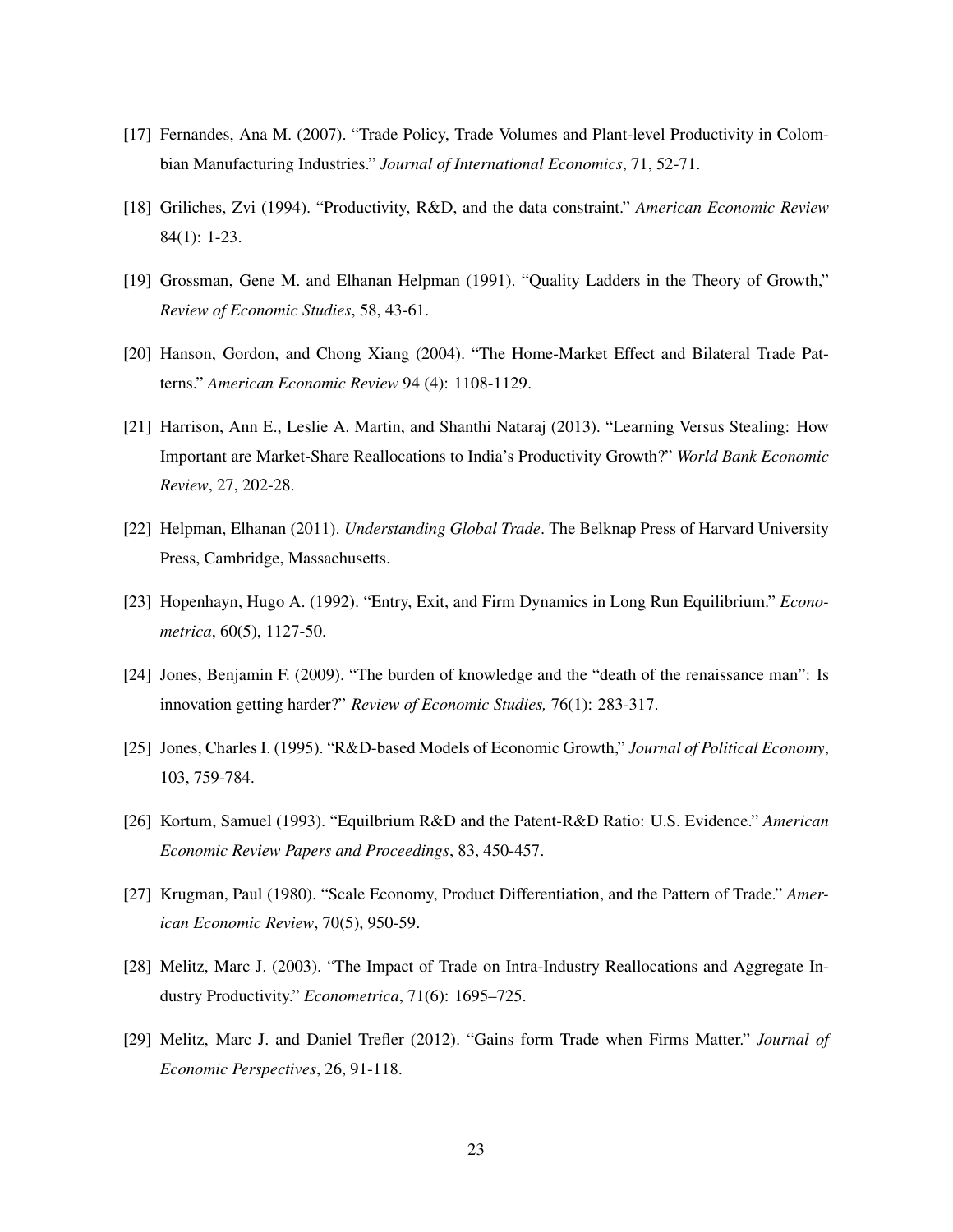- [30] Nataraj, Shanthi (2011). "The Impact of Trade Liberalization on Productivity: Evidence from India's Formal and Informal Manufacturing Sectors." *Journal of International Economics*, 85, 292- 301.
- [31] Okubo, Toshihiro (2009). "Firm Heterogeneity and Ricardian Comparative Advantage within and across Sectors." *Economic Theory*, 38, 533-59.
- [32] Ossa, Ralph. (2011). "A "New Trade" Theory of GATT/WTO Negotiations." *Journal of Political Economy* 119(1): 122-152.
- [33] Pavcnik, Nina (2002). "Trade Liberalization, Exit, and Productivity Improvement: Evidence from Chilean Plants." *Review of Economic Studies*, 69, 245-76.
- [34] Redding, Stephen J. (2011). "Theories of Heterogeneous Firms and Trade." *Annual Review of Economics*, 3, 77-105.
- [35] Segerstrom, Paul S. (1998). "Endogenous growth without scale effects." *American Economic Review,* 88(5): 1290-1310.
- [36] Segerstrom, Paul S. and Yoichi Sugita (2015a). "The Impact of Trade Liberalization on Industrial Productivity." *Journal of the European Economic Association*, 13(6): 1167-79.
- [37] Segerstrom, Paul S. and Yoichi Sugita (2015b). "A New Way of Solving the Melitz Model Using Simple and Intuitive Diagrams." Stockholm School of Economics working paper.
- [38] Sivadasan, Jagadeesh. (2009). "Barriers to Competition and Productivity: Evidence from india." *The BE Journal of Economic Analysis & Policy,* 9, 1-66.
- [39] Tomlin, Ben, and Loretta Fung (2015). "Exchange Rate Movements and the Distribution of Productivity." *Review of International Economics* 23(4): 782-809.
- [40] Trefler, Daniel (2004). "The Long and Short of the Canada-U.S. Free Trade Agreement." *American Economic Review*, 94(4), 870-895.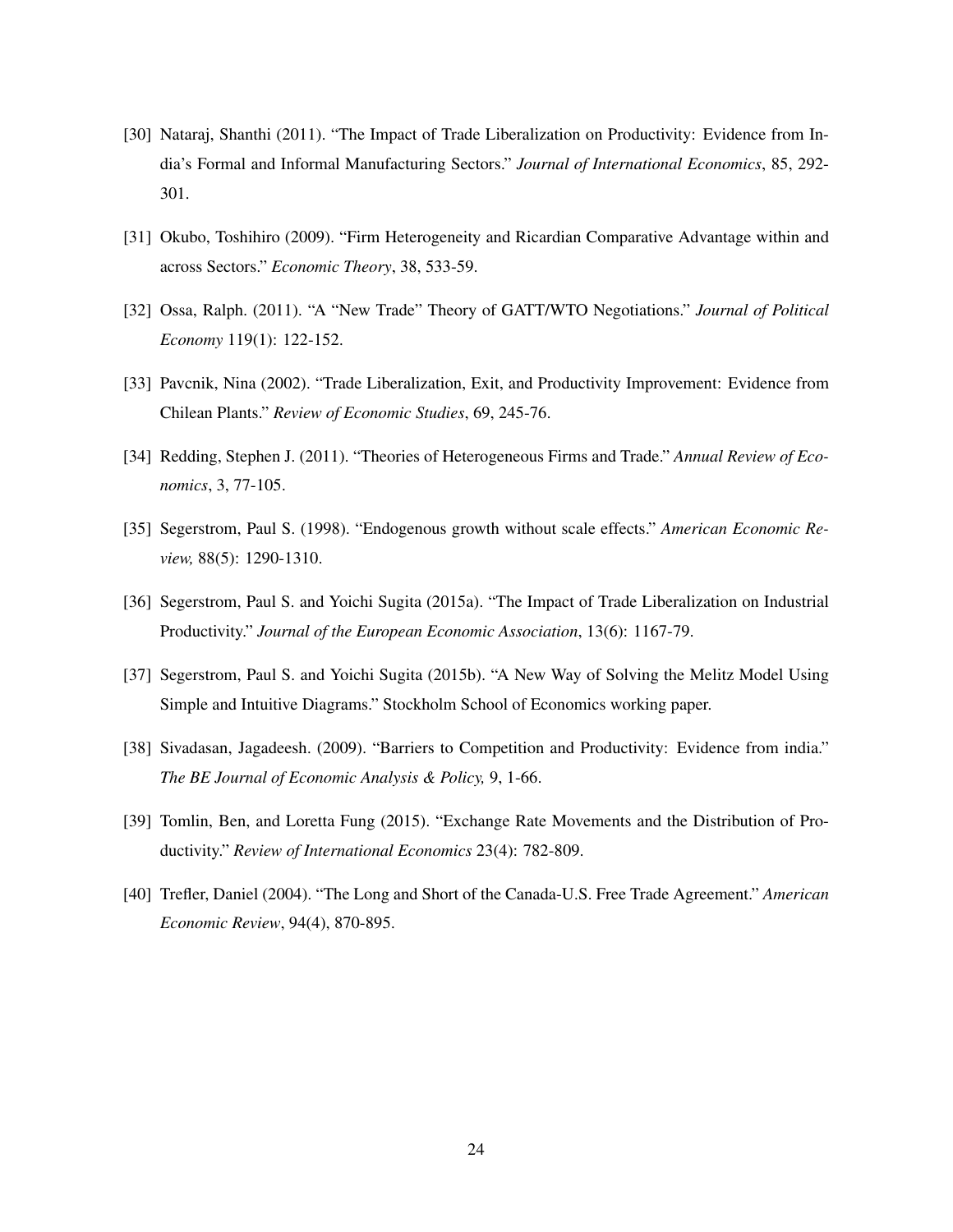## Appendix: Solving The Model (Not for Publication)

In this Appendix, calculations that we did to solve the model are presented in more detail.

#### Consumers

First, we solve the within-sector consumer optimization problem

$$
\max_{q_{is}(\cdot)} C_{is} \equiv \left[ \int_{\omega \in \Omega_{is}} q_{is}(\omega)^{\rho} d\omega \right]^{1/\rho} \qquad s.t. \qquad \int_{\omega \in \Omega_{is}} p_{is}(\omega) q_{is}(\omega) d\omega = E_{is}
$$

where  $q_{is}(\omega)$  is quantity demanded for variety  $\omega$  in country i and sector s,  $p_{is}(\omega)$  is the price of variety  $\omega$  and  $E_{is}$  is consumer expenditure on sector s products. This problem of maximizing a CES utility function subject to a budget constraint can be rewritten as the optimal control problem

$$
\max_{q_{is}(\cdot)} \int_{\omega \in \Omega_{is}} q_{is}(\omega)^{\rho} d\omega \quad \text{s.t.} \quad j_{is}(\omega) = p_{is}(\omega) q_{is}(\omega), \ y_{is}(0) = 0, \ y_{is}(+\infty) = E_{is}
$$

where  $y_{is}(\omega)$  is a new state variable and  $\dot{y}_{is}(\omega)$  is the derivative of  $y_{is}$  with respect to  $\omega$ . The Hamiltonian function for this optimal control problem is

$$
H = q_{is}(\omega)^{\rho} + \xi(\omega)p_{is}(\omega)q_{is}(\omega)
$$

where  $\xi(\omega)$  is the costate variable. The costate equation  $\frac{\partial H}{\partial y_{is}} = 0 = -\dot{\xi}(\omega)$  implies that  $\xi(\omega)$  is constant across  $\omega$ .  $\frac{\partial H}{\partial q}$  $\frac{\partial H}{\partial q_{is}} = \rho q_{is}(\omega)^{\rho-1} + \xi \cdot p_{is}(\omega) = 0$  implies that

$$
q_{is}(\omega) = \left(\frac{\rho}{-\xi \cdot p_{is}(\omega)}\right)^{1/(1-\rho)}
$$

.

Substituting this back into the budget constraint yields

$$
E_{is} = \int_{\omega \in \Omega_{is}} p_{is}(\omega) q_{is}(\omega) d\omega = \int_{\omega \in \Omega_{is}} p_{is}(\omega) \left(\frac{\rho}{-\xi \cdot p_{is}(\omega)}\right)^{1/(1-\rho)} d\omega
$$
  
=  $\left(\frac{\rho}{-\xi}\right)^{1/(1-\rho)} \int_{\omega \in \Omega_{is}} p_{is}(\omega)^{\frac{1-\rho-1}{1-\rho}} d\omega.$ 

Now  $\sigma \equiv \frac{1}{1-\rho}$  implies that  $1-\sigma = \frac{1-\rho-1}{1-\rho} = \frac{-\rho}{1-\rho}$  $\frac{-\rho}{1-\rho}$ , so

$$
\frac{E_{is}}{\int_{\omega \in \Omega_{is}} p_{is}(\omega)^{1-\sigma} d\omega} = \left(\frac{\rho}{-\xi}\right)^{1/(1-\rho)}.
$$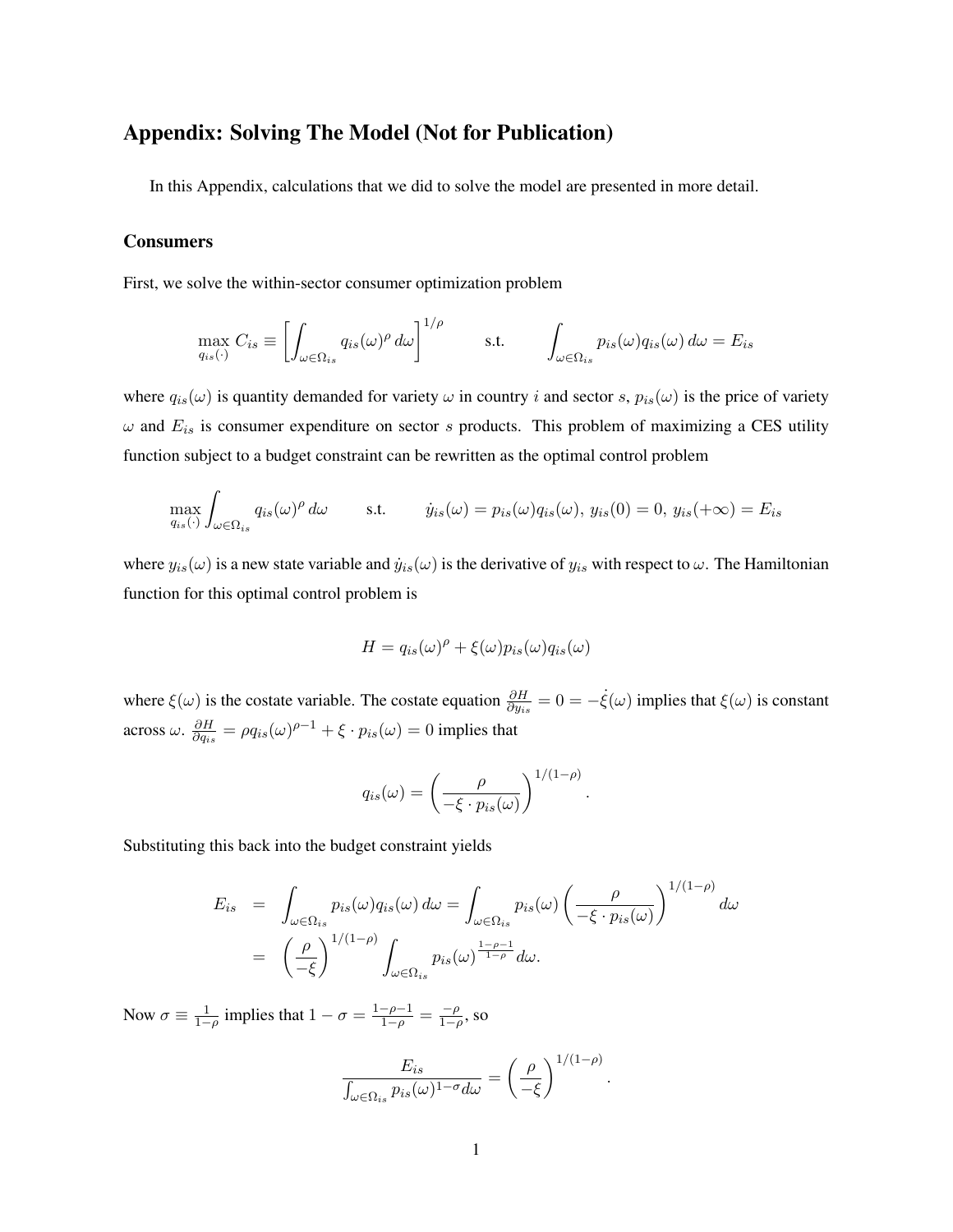It immediately follows that the consumer demand function is

$$
q_{is}(\omega) = \frac{p_{is}(\omega)^{-\sigma} E_{is}}{P_{is}^{1-\sigma}}
$$
\n
$$
(A.1)
$$

where  $P_{is} \equiv \left[\int_{\omega \in \Omega_{is}} p_{is}(\omega)^{1-\sigma} d\omega \right]^{1/(1-\sigma)}$  is the price index for country i and sector s. Substituting this consumer demand function back into the CES utility function yields

$$
C_{is} = \left[ \int_{\omega \in \Omega_{is}} q_{is}(\omega)^{\rho} d\omega \right]^{1/\rho} = \left[ \int_{\omega \in \Omega_{is}} \frac{p_{is}(\omega)^{-\sigma \rho} E_{is}^{\rho}}{P_{is}^{(1-\sigma)\rho}} d\omega \right]^{1/\rho} = \frac{E_{is}}{P_{is}^{1-\sigma}} \left[ \int_{\omega \in \Omega_{is}} p_{is}(\omega)^{-\sigma \rho} d\omega \right]^{1/\rho}.
$$

Taking into account that  $-\sigma \rho = \frac{-\rho}{1-\rho}$  $\frac{-\rho}{1-\rho} = 1 - \sigma$ , the CES utility can be simplified further to

$$
C_{is} = \frac{E_{is}}{P_{is}^{1-\sigma}} \left[ \int_{\omega \in \Omega_{is}} p_{is}(\omega)^{1-\sigma} d\omega \right]^{1/\rho} = \frac{E_{is}}{P_{is}^{1-\sigma}} \left[ P_{is}^{1-\sigma} \right]^{1/\rho} = \frac{E_{is}}{P_{is}^{1-\sigma}} P_{is}^{-\sigma} = \frac{E_{is}}{P_{is}}.
$$

Thus, we can write the across-sector consumer optimization problem as

$$
\max_{E_{iA}, E_{iB}} U_i \equiv C_{iA}^{\alpha_A} C_{iB}^{\alpha_B} = \left(\frac{E_{iA}}{P_{iA}}\right)^{\alpha_A} \left(\frac{E_{iB}}{P_{iB}}\right)^{\alpha_B} \quad \text{s.t.} \quad E_{iA} + E_{iB} = E_i
$$

where  $E_i$  is consumer expenditure on products in both sectors combined. The solution to this problem is  $E_{iA} = \alpha_A E_i$  and  $E_{iB} = \alpha_B E_i$ .

In country *i*, workers earn the wage rate  $w_i$  and total labor supply is  $L_i$ , so total wage income that can be spent on products produced in both sectors is  $w_i L_i$ . Given free entry, there are no profits earned from entering markets, so consumers spend exactly what they earn in wage income. It follows that

$$
E_{is} = \alpha_s w_i L_i. \tag{A.2}
$$

#### Firms

Given (A.1) and (A.2), a firm with productivity  $\varphi$  from country i earns revenue  $r_{ijs}(\varphi)$  from selling to country  $j$  in sector  $s$ , where

$$
r_{ijs}(\varphi) = p_{ijs}(\varphi) \cdot q_{ijs}(\varphi) = p_{ijs}(\varphi) \cdot \frac{p_{ijs}(\omega)^{-\sigma} E_{js}}{P_{js}^{1-\sigma}} = \alpha_s w_j L_j \left(\frac{p_{ijs}(\varphi)}{P_{js}}\right)^{1-\sigma}.
$$
 (2a)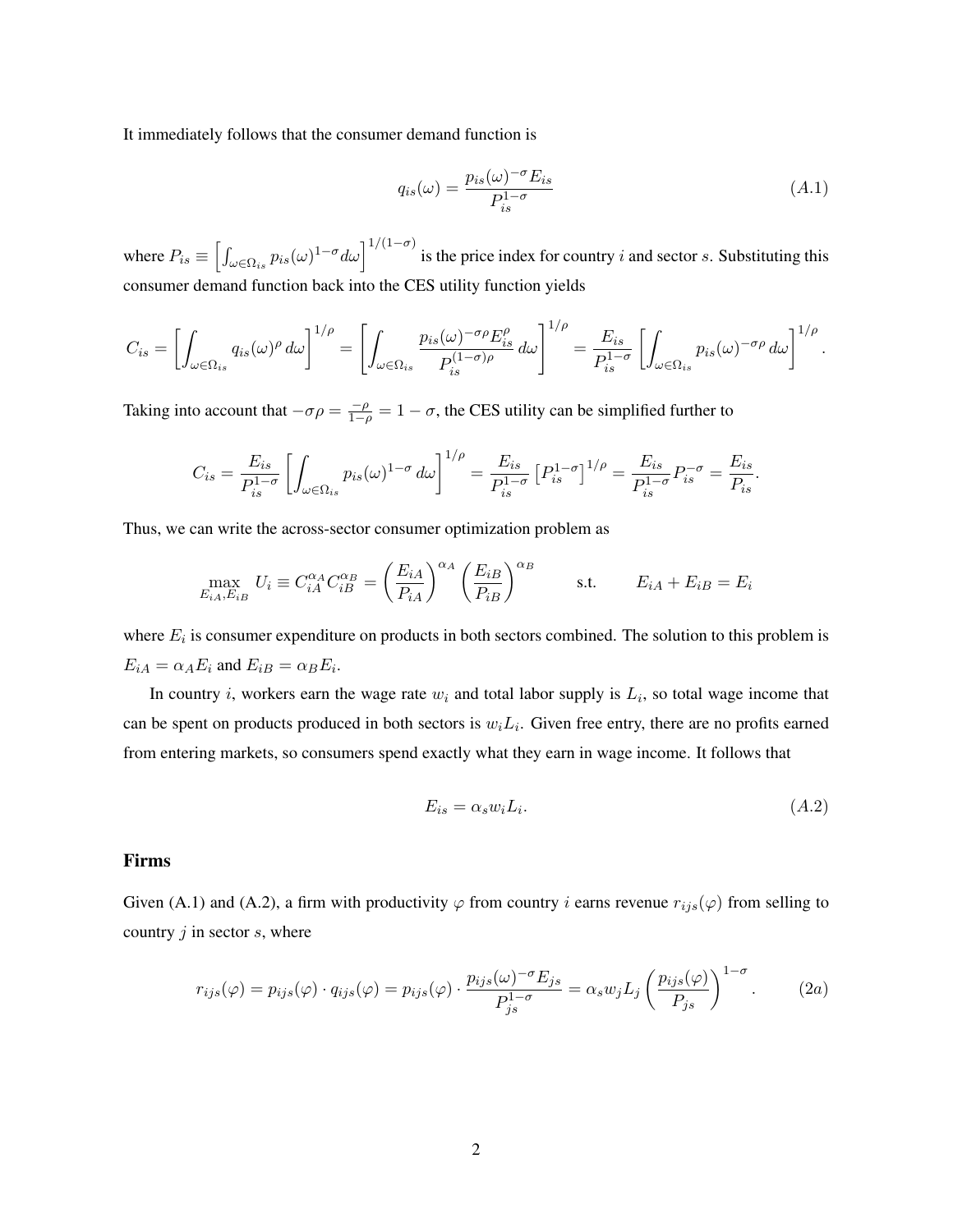This firm earns gross profits  $\pi_{ijs}(\varphi)$  from selling to country j in sector s (not including fixed costs). It follows that

$$
\pi_{ijs}(\varphi) = r_{ijs}(\varphi) - \frac{w_i \pi_{ijs}}{\varphi} q_{ijs}(\varphi)
$$
  
= 
$$
\frac{\alpha_s w_j L_j p_{ijs}(\varphi)^{1-\sigma}}{P_{js}^{1-\sigma}} - \frac{w_i \pi_{ijs}}{\varphi} \frac{\alpha_s w_j L_j p_{ijs}(\varphi)^{-\sigma}}{P_{js}^{1-\sigma}}.
$$

We obtain the price that maximizes gross profits by solving the first order condition

$$
\frac{\partial \pi_{ijs}(\varphi)}{\partial p_{ijs}(\varphi)} = \frac{(1-\sigma)\alpha_s w_j L_j p_{ijs}(\varphi)^{-\sigma}}{P_{js}^{1-\sigma}} + \frac{w_i \tau_{ijs} \alpha_s w_j L_j \sigma p_{ijs}(\varphi)^{-\sigma-1}}{\varphi P_{js}^{1-\sigma}}
$$

$$
= \frac{\alpha_s w_j L_j p_{ijs}(\varphi)^{-\sigma}}{P_{js}^{1-\sigma}} \left[1 - \sigma + \frac{w_i \tau_{ijs} \sigma}{\varphi p_{ijs}(\varphi)}\right] = 0
$$

which yields  $\sigma - 1 = \frac{w_i \tau_{ijs} \sigma}{\varphi p_{ijs}(\varphi)}$ . Taking into account that  $\frac{\sigma}{\sigma - 1} = \frac{1}{1 - \rho} / \frac{1 - (1 - \rho)}{1 - \rho} = \frac{1}{\rho}$  $\frac{1}{\rho}$ , we obtain the profit-maximizing price

$$
p_{ijs}(\varphi) = \frac{w_i \tau_{ijs}}{\rho \varphi}.
$$
\n(2b)

Substituting  $\rho p_{ijs}(\varphi) = w_i \tau_{ijs}/\varphi$  back into gross profits, we obtain

$$
\pi_{ijs}(\varphi) = r_{ijs}(\varphi) - \frac{w_i \tau_{ijs}}{\varphi} q_{ijs}(\varphi)
$$
  
=  $r_{ijs}(\varphi) - \rho p_{ijs}(\varphi) q_{ijs}(\varphi)$   
=  $r_{ijs}(\varphi) [1 - \rho]$   
=  $\frac{r_{ijs}(\varphi)}{\sigma}$ 

since  $\sigma = \frac{1}{1-\rho}$  implies that  $1-\rho = \frac{1}{\sigma}$  $\frac{1}{\sigma}$ . A firm from country *i* and sector *s* needs to have a productivity  $\varphi \ge \varphi^*_{ijs}$  to justify paying the fixed "marketing" cost  $w_i f_{ij}$  of serving the country j market. Thus  $\varphi^*_{ijs}$ is determined by the cut-off productivity condition

$$
\frac{r_{ijs}(\varphi_{ijs}^*)}{\sigma} = \frac{\alpha_s w_j L_j}{\sigma} \left( \frac{p_{ijs}(\varphi_{ijs}^*)}{P_{js}} \right)^{1-\sigma} = w_i f_{ij}.
$$
\n(3)

### The Price Index

Next we solve for the value of the price index  $P_{j_s}$  for country j and sector s. Given the Pareto distribution function  $G(\varphi) \equiv 1 - (b/\varphi)^{\theta}$ , let  $g(\varphi) \equiv G'(\varphi) = b^{\theta} \theta \varphi^{-\theta-1}$  denote the corresponding productivity density function. Let  $\mu_{is}(\varphi)$  denote the equilibrium productivity density function for country i and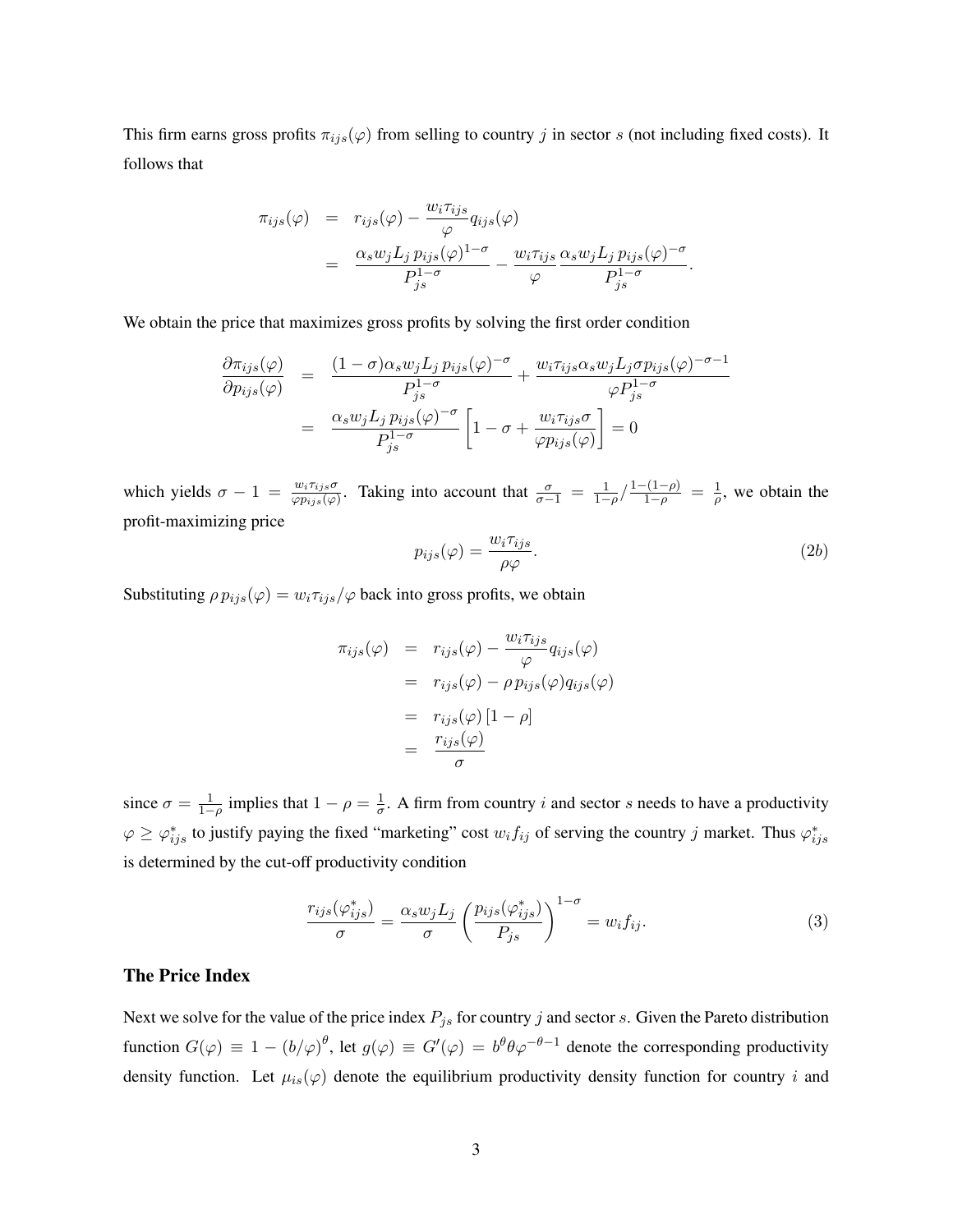sector s. Since only firms with productivity  $\varphi \geq \varphi_{iis}^*$  produce in equilibrium, firm exit is uncorrelated with productivity and  $\varphi_{iis}^* < \varphi_{ijs}^*$ , the equilibrium productivity density function is given by

$$
\mu_{is}(\varphi) \equiv \begin{cases} \frac{g(\varphi)}{1 - G(\varphi_{iis}^*)} & \text{if } \varphi \ge \varphi_{iis}^* \\ 0 & \text{otherwise.} \end{cases}
$$

In deriving this equation, we have used Bayes' rule for calculating conditional probabilities, which states that  $P(A|B) = P(A \cap B)/P(B)$ .

Using  $P_{is} \equiv \left[\int_{\omega \in \Omega_{is}} p_{is}(\omega)^{1-\sigma} d\omega \right]^{1/(1-\sigma)}$ , the price index  $P_{js}$  for country j and sector s satisfies

$$
P_{js}^{1-\sigma} = \int_{\varphi_{jjs}^*}^{\infty} p_{jjs}(\varphi)^{1-\sigma} M_{js} \mu_{js}(\varphi) d\varphi + \int_{\varphi_{ijs}^*}^{\infty} p_{ijs}(\varphi)^{1-\sigma} M_{is} \mu_{is}(\varphi) d\varphi.
$$

It follows that the price index  $P_{js}$  satisfies

$$
P_{js} = \left[ \sum_{i=1,2} \int_{\varphi_{ijs}^*}^{\infty} p_{ijs}(\varphi)^{1-\sigma} M_{is} \mu_{is}(\varphi) d\varphi \right]^{1/(1-\sigma)}
$$

.

#### Comparing Cut-off Productivity Levels

Comparing the cut-off productivity levels of domestic firms and foreign firms in country  $j$ , we find that

$$
\frac{w_i f_{ij}}{w_j f_{jj}} = \frac{r_{ijs}(\varphi_{ijs}^*)/\sigma}{r_{jjs}(\varphi_{jjs}^*)/\sigma}
$$
\n
$$
= \frac{\alpha_s w_j L_j (p_{ijs}(\varphi_{ijs}^*)/P_{js})^{1-\sigma}}{\alpha_s w_j L_j (p_{jjs}(\varphi_{jjs}^*)/P_{js})^{1-\sigma}}
$$
 from (2a)\n
$$
= \frac{(w_i \tau_{ijs}/\rho \varphi_{ijs}^*)^{1-\sigma}}{(w_j \tau_{jjs}/\rho \varphi_{jjs}^*)^{1-\sigma}}
$$
 from (2b)\n
$$
= \left(\frac{w_i \tau_{ijs} \varphi_{jjs}^*}{w_j \varphi_{ijs}^*}\right)^{1-\sigma}.
$$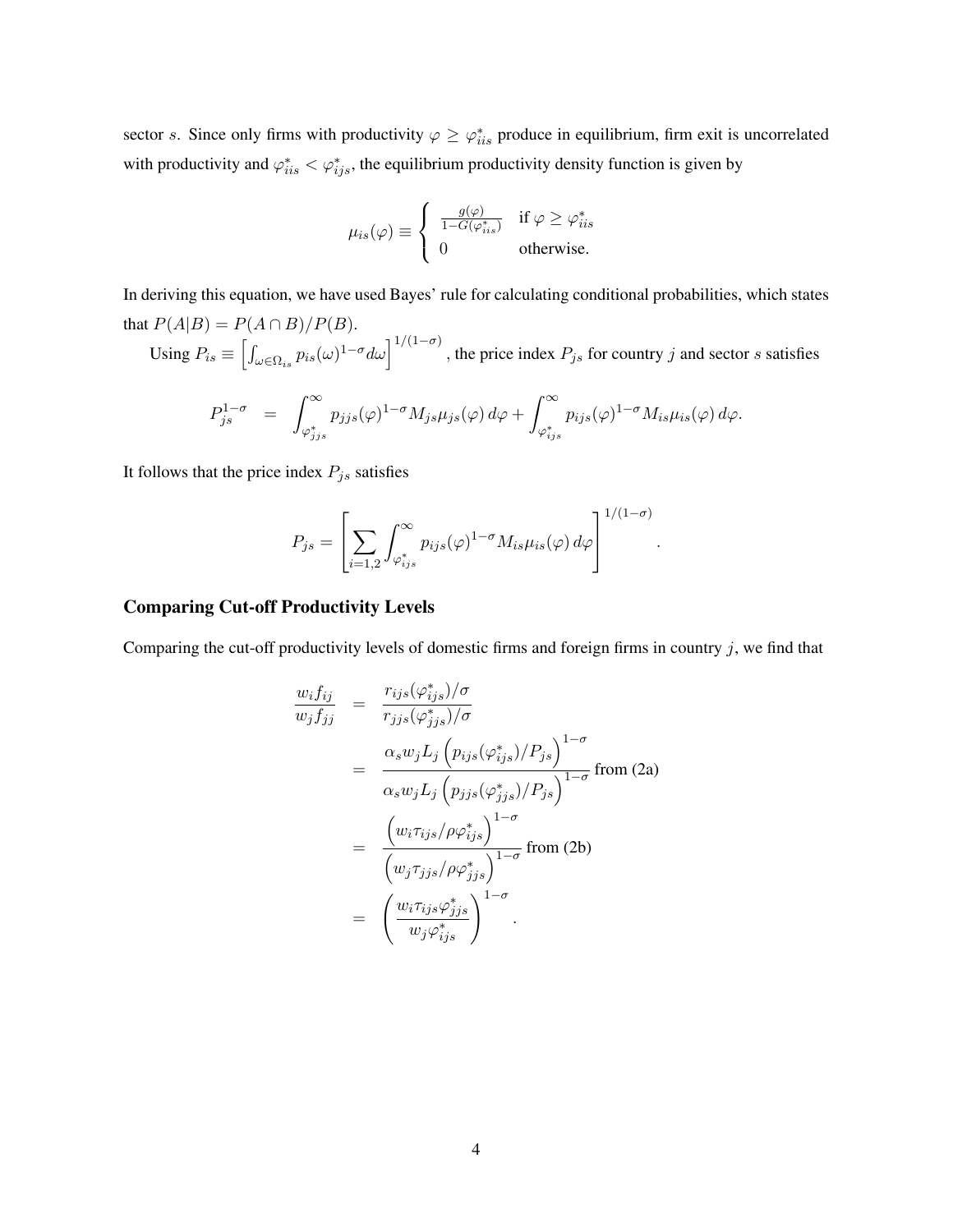Rearranging terms yields

$$
\begin{pmatrix}\n\varphi_{jjs}^* \\
\varphi_{ijs}^*\n\end{pmatrix}_{i=s}^{1-\sigma} = \tau_{ijs}^{\sigma-1} \frac{f_{ij}}{f_{jj}} \left(\frac{w_i}{w_j}\right)^{\sigma}
$$
\n
$$
\frac{\varphi_{ijs}^*}{\varphi_{jjs}^*} = \left[\tau_{ijs}^{\sigma-1} \frac{f_{ij}}{f_{jj}} \left(\frac{w_i}{w_j}\right)^{\sigma}\right]^{1/(\sigma-1)}
$$

and it follows that

$$
\varphi_{ijs}^* = \tau_{ijs} \left(\frac{f_{ij}}{f_{jj}}\right)^{1/(\sigma-1)} \left(\frac{w_i}{w_j}\right)^{1/\rho} \varphi_{jjs}^*.
$$
\n(5)

#### The Market Access Index

In each time period, there is free entry by firms in each sector s and country i. Let  $\bar{\pi}_{is}$  denote the average profits across all domestic firms in country  $i$  and sector  $s$  (including the fixed marketing costs). Let  $\bar{v}_{is} \equiv \sum_{t=0}^{\infty} (1-\delta)^t \bar{\pi}_{is} = \bar{\pi}_{is}/\delta$  denote the present value of average profit flows in country i and sector s, taking into account the rate  $\delta$  at which firms exit in each time period. The average profits across all domestic firms (exporters and non-exporters) is given by

$$
\bar{\pi}_{is} = \frac{1}{M_{is}} \left\{ \int_{\varphi_{iis}^{*}}^{\infty} [\pi_{iis}(\varphi) - w_{i}f_{ii}] M_{is} \mu_{is}(\varphi) d\varphi + \int_{\varphi_{ijs}^{*}}^{\infty} [\pi_{ijs}(\varphi) - w_{i}f_{ij}] M_{is} \mu_{is}(\varphi) d\varphi \right\}
$$
\n
$$
= \int_{\varphi_{iis}^{*}}^{\infty} \left[ \frac{r_{iis}(\varphi)}{\sigma} - w_{i}f_{ii} \right] \frac{g(\varphi)}{1 - G(\varphi_{iis}^{*})} d\varphi + \int_{\varphi_{ijs}^{*}}^{\infty} \left[ \frac{r_{ijs}(\varphi)}{\sigma} - w_{i}f_{ij} \right] \frac{g(\varphi)}{1 - G(\varphi_{is}^{*})} d\varphi
$$

and rearranging yields

$$
\left[1-G(\varphi_{iis}^*)\right]\bar{\pi}_{is} = \int_{\varphi_{iis}^*}^{\infty} \left[\frac{r_{iis}(\varphi)}{\sigma} - w_i f_{ii}\right] g(\varphi) d\varphi + \int_{\varphi_{ijs}^*}^{\infty} \left[\frac{r_{ijs}(\varphi)}{\sigma} - w_i f_{ij}\right] g(\varphi) d\varphi.
$$

To evaluate the integrals, next note that from (2a) and (2b),

$$
\frac{r_{ijs}(\varphi)}{r_{ijs}(\varphi^*_{ijs})} = \frac{(\alpha_s w_j L_j) p_{ijs}(\varphi)^{1-\sigma} / P_{js}^{1-\sigma}}{(\alpha_s w_j L_j) p_{ijs}(\varphi^*_{ijs})^{1-\sigma} / P_{js}^{1-\sigma}} = \left(\frac{p_{ijs}(\varphi)}{p_{ijs}(\varphi^*_{ijs})}\right)^{1-\sigma} = \left(\frac{w_i \tau_{ijs}}{\varphi \varphi} \frac{\varphi \varphi^*_{ijs}}{w_i \tau_{ijs}}\right)^{1-\sigma} = \left(\frac{\varphi}{\varphi^*_{ijs}}\right)^{\sigma-1}
$$

Using the cut-off productivity condition, it follows that

$$
\frac{r_{ijs}(\varphi)}{\sigma} = \frac{r_{ijs}(\varphi_{ijs}^*)}{\sigma} \left(\frac{\varphi}{\varphi_{ijs}^*}\right)^{\sigma-1} = \frac{\sigma w_i f_{ij}}{\sigma} \left(\frac{\varphi}{\varphi_{ijs}^*}\right)^{\sigma-1} = w_i f_{ij} \left(\frac{\varphi}{\varphi_{ijs}^*}\right)^{\sigma-1} \tag{A.3}
$$

.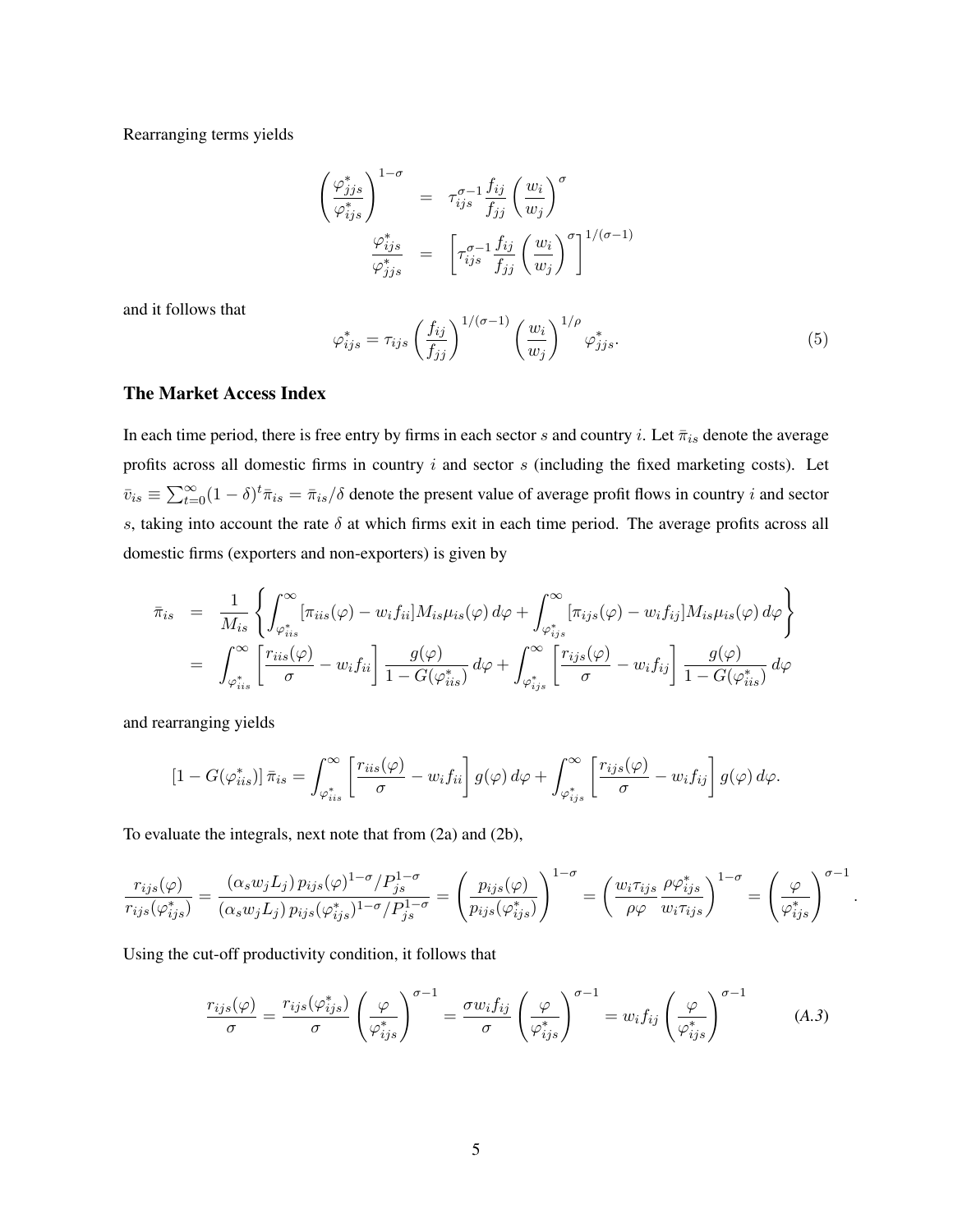and

$$
\int_{\varphi_{ijs}^*}^{\infty} \left[ \frac{r_{ijs}(\varphi)}{\sigma} - w_i f_{ij} \right] g(\varphi) d\varphi = \int_{\varphi_{ijs}^*}^{\infty} \left[ w_i f_{ij} \left( \frac{\varphi}{\varphi_{ijs}^*} \right)^{\sigma - 1} - w_i f_{ij} \right] g(\varphi) d\varphi
$$

$$
= w_i f_{ij} \int_{\varphi_{ijs}^*}^{\infty} \left[ \left( \frac{\varphi}{\varphi_{ijs}^*} \right)^{\sigma - 1} - 1 \right] g(\varphi) d\varphi
$$

$$
= w_i f_{ij} J(\varphi_{ijs}^*), \tag{A.4}
$$

where the function  $J(\cdot)$  is given by

$$
J(x) = \int_{x}^{\infty} \left[ \left(\frac{\varphi}{x}\right)^{\sigma-1} - 1 \right] g(\varphi) d\varphi
$$
  
\n
$$
= \int_{x}^{\infty} \left(\frac{\varphi}{x}\right)^{\sigma-1} b^{\theta} \theta \varphi^{-\theta-1} d\varphi - [1 - G(x)]
$$
  
\n
$$
= b^{\theta} \theta x^{1-\sigma} \int_{x}^{\infty} \varphi^{\sigma-1-\theta-1} d\varphi - \left(\frac{b}{x}\right)^{\theta}
$$
  
\n
$$
= b^{\theta} \theta x^{1-\sigma} \frac{x^{\sigma-1-\theta}}{\theta-\sigma+1} - \left(\frac{b}{x}\right)^{\theta}
$$
  
\n
$$
= \frac{\theta - (\theta - \sigma + 1)}{\theta - \sigma + 1} \left(\frac{b}{x}\right)^{\theta}
$$
  
\n
$$
= \frac{\sigma - 1}{\theta - \sigma + 1} \left(\frac{b}{x}\right)^{\theta}.
$$
 (A.5)

We assume that  $\theta > \sigma - 1$  to guarantee that expected profits are finite. From the previous argument, it also follows that

$$
\int_{x}^{\infty} \left(\frac{\varphi}{x}\right)^{\sigma-1} g(\varphi) d\varphi = \eta \left(\frac{b}{x}\right)^{\theta} \quad \text{where} \quad \eta \equiv \frac{\theta}{\theta - \sigma + 1} > 0. \tag{A.6}
$$

The expected profit of an entrant in country  $i$  from selling to country  $j$  in sector  $s$  (after the entrant has paid the entry cost  $w_i f_{ise}$ ) is

$$
\frac{\left[1-G(\varphi_{iis}^*)\right]}{\delta} \int_{\varphi_{ijs}^*}^{\infty} \left[\frac{r_{ijs}(\varphi)}{\sigma_s} - w_i f_{ij}\right] \frac{g(\varphi)}{1-G(\varphi_{iis}^*)} d\varphi = \delta^{-1} \int_{\varphi_{ijs}^*}^{\infty} \left[\frac{r_{ijs}(\varphi)}{\sigma} - w_i f_{ij}\right] g(\varphi) d\varphi.
$$

The expected profit of an entrant in country  $j$  from selling to country  $j$  in sector  $s$  (after the entrant has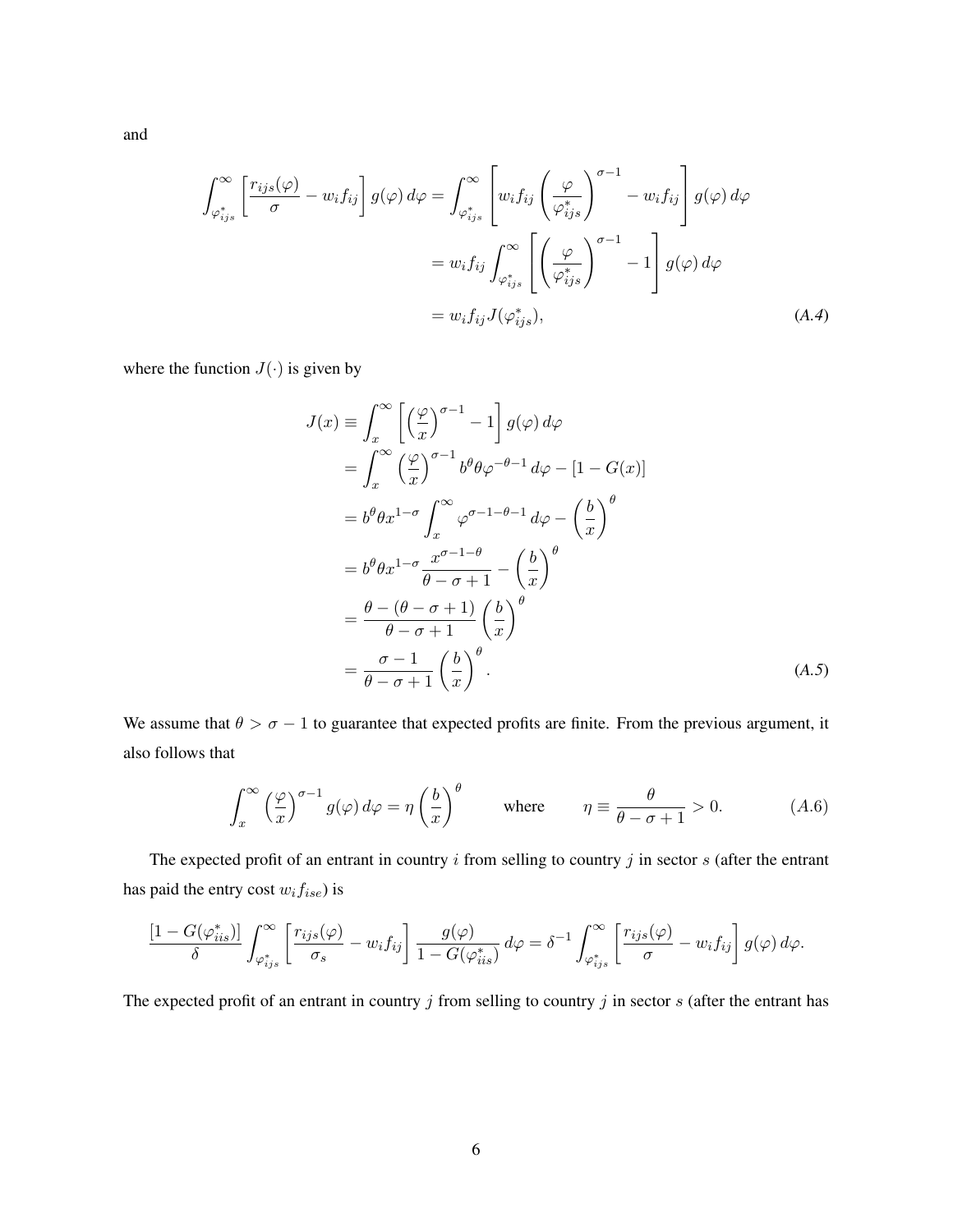paid the entry cost  $w_j f_{jse}$ ) is

$$
\frac{\left[1-G(\varphi^*_{jjs})\right]}{\delta}\int_{\varphi^*_{jjs}}^{\infty}\left[\frac{r_{jjs}(\varphi)}{\sigma}-w_jf_{jj}\right]\frac{g(\varphi)}{1-G(\varphi^*_{jjs})}d\varphi=\delta^{-1}\int_{\varphi^*_{jjs}}^{\infty}\left[\frac{r_{jjs}(\varphi)}{\sigma}-w_jf_{jj}\right]g(\varphi)\,d\varphi.
$$

Thus the expected profit of an entrant in country  $i$  from selling to country  $j$  in sector  $s$  relative to that captured by an entrant in country  $j$  from selling to country  $j$  (or the relative expected profit) is given by

$$
\phi_{ijs} \equiv \frac{\delta^{-1} \int_{\varphi_{ijs}^{*}}^{\infty} \left[ \frac{r_{ijs}(\varphi)}{\sigma} - w_{i} f_{ij} \right] g(\varphi) d\varphi}
$$
\n
$$
= \frac{w_{i} f_{i j} J(\varphi_{ijs}^{*})}{\delta^{-1} \int_{\varphi_{jjs}^{*}}^{\infty} \left[ \frac{r_{j j s}(\varphi)}{\sigma} - w_{j} f_{j j} \right] g(\varphi) d\varphi}
$$
\n
$$
= \frac{w_{i} f_{i j} J(\varphi_{ijs}^{*})}{w_{j} f_{j j} J(\varphi_{jjs}^{*})} \text{ from (A.4)}
$$
\n
$$
= \frac{w_{i} f_{i j} \frac{\sigma - 1}{\sigma - 1} \left( \frac{b}{\varphi_{ijs}^{*}} \right)^{\theta}}{w_{j} f_{j j} \frac{\sigma - 1}{\sigma - 1} \left( \frac{b}{\varphi_{jjs}^{*}} \right)^{\theta}}
$$
\n
$$
= \frac{w_{i} f_{i j}}{w_{j} f_{j j}} \left( \frac{\varphi_{jjs}^{*}}{\varphi_{ijs}^{*}} \right)^{\theta}
$$
\n
$$
= \frac{w_{i} f_{i j}}{w_{j} f_{j j}} \left[ \frac{1}{\tau_{ijs}} \left( \frac{f_{j j}}{f_{i j}} \right)^{1/(\sigma - 1)} \left( \frac{w_{j}}{w_{i}} \right)^{1/\rho} \right]^{\theta} \text{ from (5)}
$$

or

$$
\phi_{ijs} = \frac{1}{\tau_{ijs}^{\theta}} \left(\frac{f_{jj}}{f_{ij}}\right)^{(\theta-\sigma+1)/(\sigma-1)} \left(\frac{w_j}{w_i}\right)^{(\theta-\rho)/\rho}.
$$
\n(6)

Variable  $\phi_{ijs}$  is an index summarizing the degree of country i's market access to country j in sector s.

Note that  $\sigma = \frac{1}{1-\rho}$  implies that  $\sigma - 1 = \frac{1}{1-\rho} - \frac{1-\rho}{1-\rho} = \frac{\rho}{1-\rho}$  $\frac{\rho}{1-\rho}$  and thus the assumption  $\theta > \sigma - 1$ implies that  $\theta > \frac{\rho}{1-\rho}$ . Rearranging yields  $\theta - \rho\theta > \rho$  or  $\theta - \rho > \theta\rho > 0$ .

### The Domestic Productivity Cutoff

From firm's pricing (2) and the cutoff condition (5), we obtain

$$
\frac{p_{ijs}(\varphi_{ijs}^*)}{p_{jjs}(\varphi_{jjs}^*)} = \frac{w_i \tau_{ijs}}{w_j} \left(\frac{\varphi_{jjs}^*}{\varphi_{ijs}^*}\right)
$$
\n
$$
= \frac{w_i \tau_{ijs}}{w_j} \left(\frac{1}{\tau_{ijs}} \left(\frac{f_{ij}}{f_{jj}}\right)^{1/(1-\sigma)} \left(\frac{w_i}{w_j}\right)^{-1/\rho}\right)
$$
\n
$$
= \left(\frac{w_i f_{ij}}{w_j f_{jj}}\right)^{1/(1-\sigma)}
$$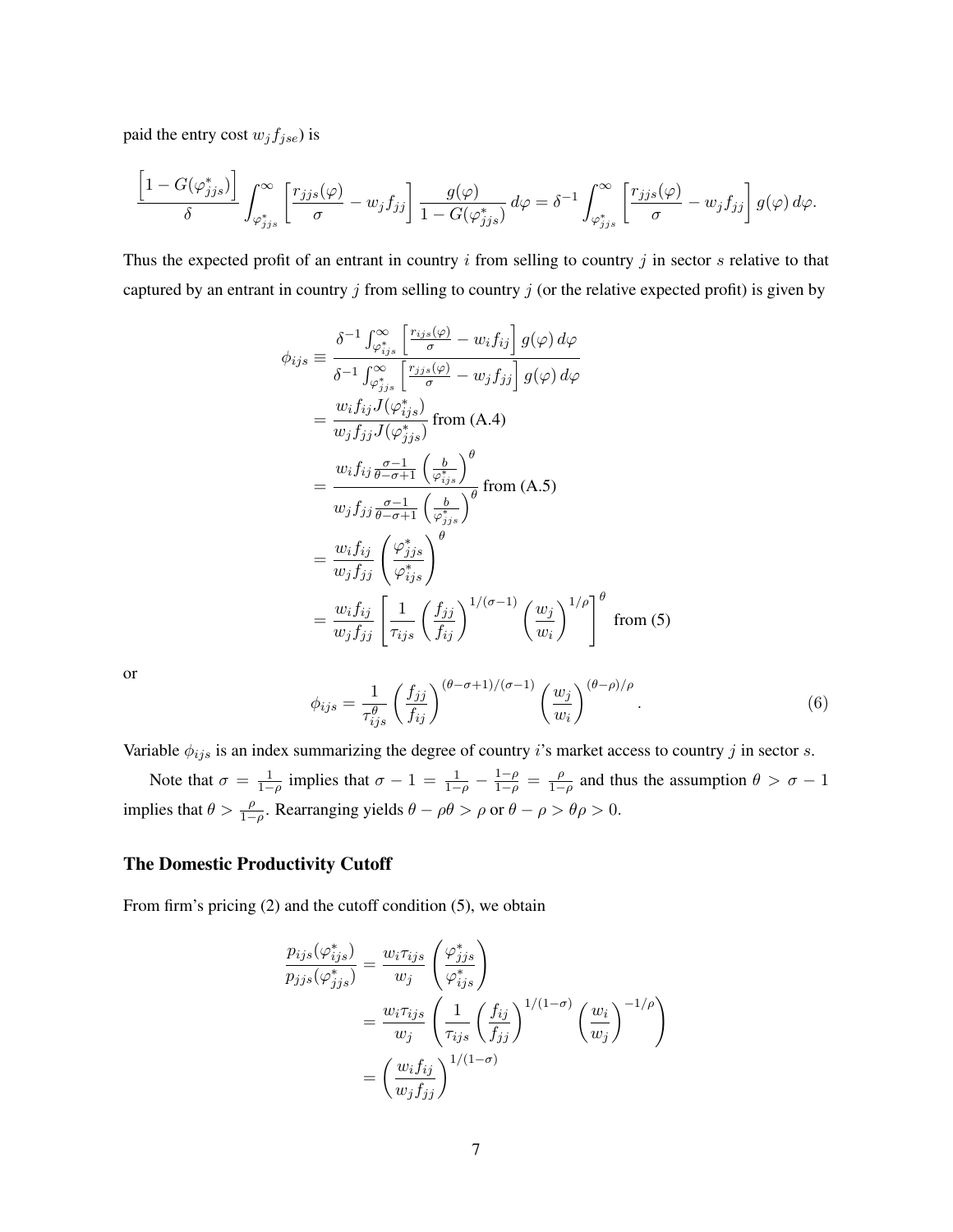since  $1 - \sigma = \frac{-\rho}{1 - \rho}$  $\frac{-\rho}{1-\rho}$  implies that  $\frac{1}{1-\sigma} = \frac{\rho-1}{\rho}$  $\frac{-1}{\rho}$ . Using this result, we can evaluate the price integral

$$
\int_{\varphi_{ijs}^{*}}^{\infty} p_{ijs}(\varphi)^{1-\sigma} g(\varphi) d\varphi = \int_{\varphi_{ijs}^{*}}^{\infty} p_{ijs}(\varphi_{ijs}^{*})^{1-\sigma} \left(\frac{\varphi}{\varphi_{ijs}^{*}}\right)^{\sigma-1} g(\varphi) d\varphi
$$
\n
$$
= p_{ijs}(\varphi_{ijs}^{*})^{1-\sigma} \int_{\varphi_{ijs}^{*}}^{\infty} \left(\frac{\varphi}{\varphi_{ijs}^{*}}\right)^{\sigma-1} g(\varphi) d\varphi
$$
\n
$$
= p_{jjs}(\varphi_{jjs}^{*})^{1-\sigma} \left(\frac{w_{i}f_{ij}}{w_{j}f_{jj}}\right) \eta \left(\frac{b}{\varphi_{ijs}^{*}}\right)^{\theta}
$$
\n
$$
= \eta p_{jjs}(\varphi_{jjs}^{*})^{1-\sigma} \left(\frac{w_{i}f_{ij}}{w_{j}f_{jj}}\right) \left(\frac{b}{\tau_{ijs}(f_{ij}/f_{jj})^{1/(\sigma-1)} (w_{i}/w_{j})^{1/\rho} \varphi_{jjs}^{*}}\right)^{\theta}
$$
\n
$$
= \eta p_{jjs}(\varphi_{jjs}^{*})^{1-\sigma} \left(\tau_{ijs}^{-\theta} \left(\frac{f_{ij}}{f_{jj}}\right)^{-(\theta-\sigma+1)/(\sigma-1)} \left(\frac{w_{j}}{w_{i}}\right)^{(\theta-\rho)/\rho} \right) \left(\frac{b}{\varphi_{jjs}^{*}}\right)^{\theta}
$$
\n
$$
= \eta p_{jjs}(\varphi_{jjs}^{*})^{1-\sigma} \left(\frac{b}{\varphi_{jjs}^{*}}\right)^{\theta} \phi_{ijs} \tag{A.7}
$$

Substituting this back into the price index, we obtain

$$
P_{js}^{1-\sigma} = \sum_{i=1,2} \int_{\varphi_{ijs}^{*}}^{\infty} p_{ijs}(\varphi)^{1-\sigma} M_{is} \mu_{is}(\varphi) d\varphi
$$
  
= 
$$
\sum_{i=1,2} \frac{M_{ise}}{\delta} \int_{\varphi_{ijs}^{*}}^{\infty} p_{ijs}(\varphi)^{1-\sigma} g(\varphi) d\varphi
$$
  
= 
$$
\eta p_{jjs} (\varphi_{jjs}^{*})^{1-\sigma} \left(\frac{b}{\varphi_{jjs}^{*}}\right)^{\theta} \sum_{k=1,2} \frac{M_{kse}}{\delta} \phi_{kjs}.
$$

Changing indexes and noting that  $\phi_{iis}=1$  yields

$$
P_{is}^{1-\sigma} = \eta \, p_{iis} \, (\varphi_{iis}^*)^{1-\sigma} \left(\frac{b}{\varphi_{iis}^*}\right)^{\theta} \left(\frac{M_{ise}}{\delta} + \phi_{jis} \frac{M_{jse}}{\delta}\right). \tag{7}
$$

In the special case of autarky ( $\phi_{jis} = 0$ ), this equation simplifies to

$$
P_{is}^{1-\sigma} = \eta p_{iis} (\varphi_{iis}^*)^{1-\sigma} \left(\frac{b}{\varphi_{iis}^*}\right)^{\theta} \frac{M_{ise}}{\delta}
$$

$$
= \eta p_{iis} (\varphi_{iis}^*)^{1-\sigma} \left(\frac{b}{\varphi_{iis}^*}\right)^{\theta} \frac{M_{is}}{1 - G(\varphi_{iis}^*)}
$$

$$
= \eta p_{iis} (\varphi_{iis}^*)^{1-\sigma} M_{is}.
$$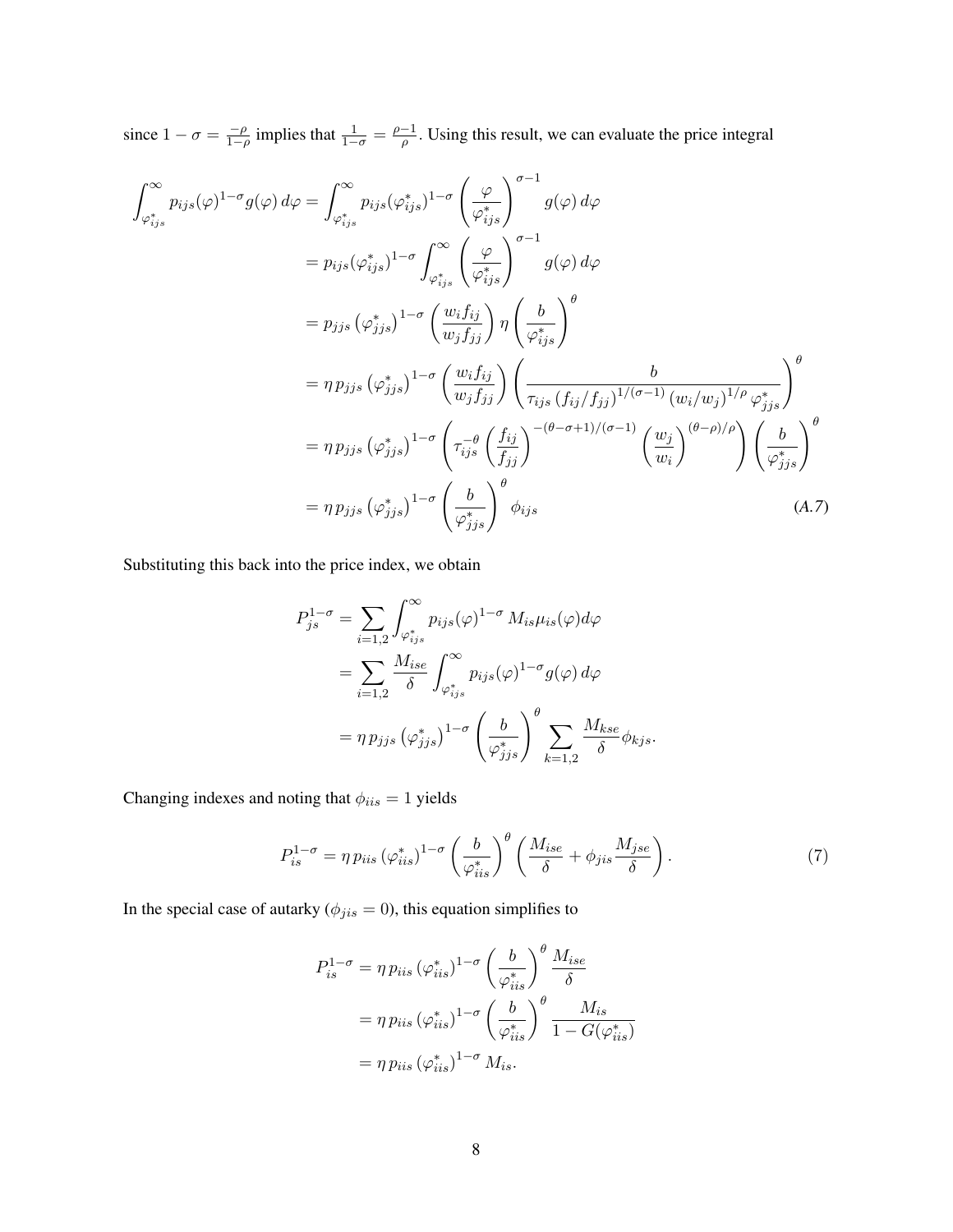Using these results, the cutoff condition (3) for country 1 can be written as

$$
\frac{r_{11s}(\varphi_{11s}^{*})}{\sigma} = w_1 f_d
$$

$$
\frac{\alpha_s w_1 L_1}{\sigma} \left(\frac{p_{11s}(\varphi_{11s}^{*})}{P_{1s}}\right)^{1-\sigma} = w_1 f_d
$$

$$
\frac{\alpha_s L_1}{\sigma} \left[ (\eta/\delta) \left(b/\varphi_{11s}^{*}\right)^{\theta} \left(M_{1se} + \phi_{21s} M_{2se}\right) \right]^{-1} = f_d.
$$

Rearranging terms then yields

$$
\varphi_{11s}^{*\theta} = \frac{\theta b^{\theta}}{\delta \left(\theta - \sigma + 1\right)} \frac{\sigma f_d}{\alpha_s L_1} \left(M_{1se} + \phi_{21s} M_{2se}\right). \tag{8}
$$

## Free Entry

Free entry implies that the probability of successful entry times the expected profits earned from successful entry must equal the cost of entry, that is, Prob. $(\varphi \geq \varphi_{iis}^*)\bar{v}_{is} = w_i f_{ise}$  or  $[1 - G(\varphi_{iis}^*)]\bar{\pi}_{is}/\delta =$  $w_i f_{ise}.$  It follows that

$$
\left[1-G(\varphi_{iis}^*)\right]\bar{\pi}_{is} = \int_{\varphi_{iis}^*}^{\infty} \left[\frac{r_{iis}(\varphi)}{\sigma} - w_i f_{ii}\right] g(\varphi) d\varphi + \int_{\varphi_{ijs}^*}^{\infty} \left[\frac{r_{ijs}(\varphi)}{\sigma} - w_i f_{ij}\right] g(\varphi) d\varphi = \delta w_i f_{ise}.
$$

Thus we obtain

$$
\frac{1}{\delta} \sum_{j=1,2} \int_{\varphi_{ijs}^*}^{\infty} \left[ \frac{r_{ijs}(\varphi)}{\sigma} - w_i f_{ij} \right] g(\varphi) d\varphi = w_i f_{ise}.
$$
\n(9)

Making substitutions and rearranging terms, it follows that

$$
\sum_{j=1,2} \int_{\varphi_{ijs}^*}^{\infty} \left[ \frac{r_{ijs}(\varphi)}{\sigma} - w_i f_{ij} \right] g(\varphi) d\varphi = \delta w_i f_{ise}
$$
\n
$$
\sum_{j=1,2} w_i f_{ij} J(\varphi_{ijs}^*) = \delta w_i f_{ise} \quad \text{from (A.4)}
$$
\n
$$
\sum_{j=1,2} f_{ij} J(\varphi_{ijs}^*) = \delta f_{ise}
$$
\n
$$
\sum_{j=1,2} f_{ij} \frac{\sigma - 1}{\theta - \sigma + 1} \left( \frac{b}{\varphi_{ijs}^*} \right)^{\theta} = \delta f_{ise} \quad \text{from (A.5)}
$$

and rearranging yields the free entry condition

$$
\frac{1}{\delta} \left( \frac{\sigma - 1}{\theta - \sigma + 1} \right) \sum_{j=1,2} f_{ij} \left( \frac{b}{\varphi_{ijs}^*} \right)^{\theta} = f_{ise}.
$$
 (10)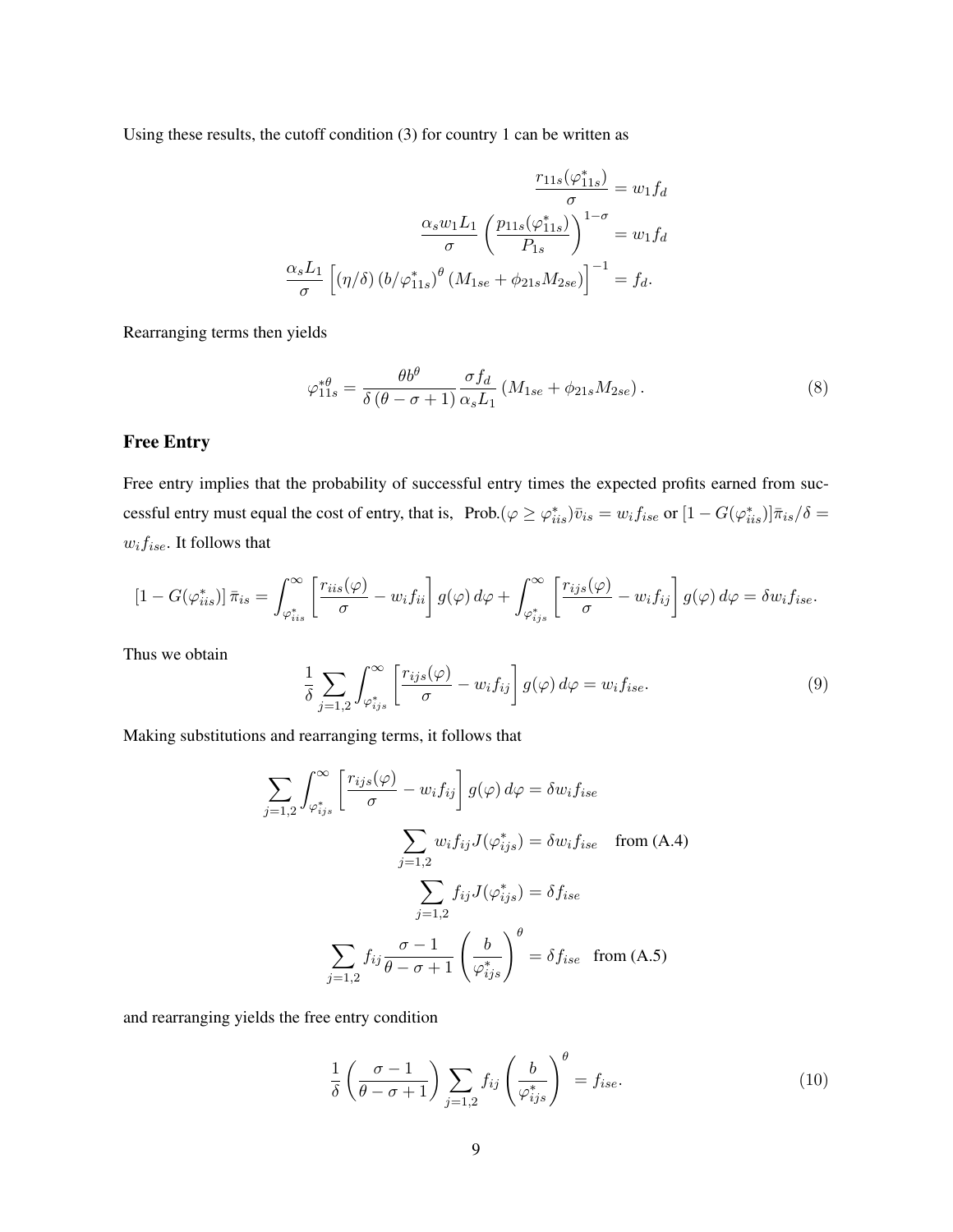### Labor Demand

We use a three step argument to solve for labor demand.

First, we show that the fixed costs (the entry costs plus the marketing costs) are proportional to the mass of entrants in each country  $i$  and sector  $s$ .

$$
w_i \left( M_{ise} f_{ise} + \sum_{j=1,2} \int_{\varphi_{ijs}^*}^{\infty} f_{ij} M_{is} \mu_{is}(\varphi) d\varphi \right) = w_i \left( M_{ise} f_{ise} + \sum_{j=1,2} \int_{\varphi_{ijs}^*}^{\infty} f_{ij} \frac{M_{ise}}{\delta} g(\varphi) d\varphi \right) \text{ from (4)}
$$
  
\n
$$
= w_i \left( M_{ise} f_{ise} + \frac{M_{ise}}{\delta} \sum_{j=1,2} f_{ij} [1 - G(\varphi_{ijs}^*)] \right)
$$
  
\n
$$
= w_i \left( M_{ise} f_{ise} + \frac{M_{ise}}{\delta} \sum_{j=1,2} f_{ij} \left( \frac{b}{\varphi_{ijs}^*} \right)^{\theta} \right)
$$
  
\n
$$
= w_i \left( M_{ise} f_{ise} + \frac{M_{ise}}{\delta} \delta f_{ise} \left( \frac{\theta - \sigma + 1}{\sigma - 1} \right) \right) \text{ from (10)}
$$
  
\n
$$
= w_i M_{ise} f_{ise} \left( \frac{\sigma - 1 + \theta - \sigma + 1}{\sigma - 1} \right)
$$

from which it follows that

$$
w_i \left( M_{ise} f_{ise} + \sum_{j=1,2} \int_{\varphi_{ijs}^*}^{\infty} f_{ij} M_{is} \mu_{is}(\varphi) d\varphi \right) = w_i M_{ise} \left( \frac{\theta f_{ise}}{\sigma - 1} \right). \tag{11}
$$

Second, we show that the fixed costs are equal to the gross profits in each country  $i$  and sector  $s$ .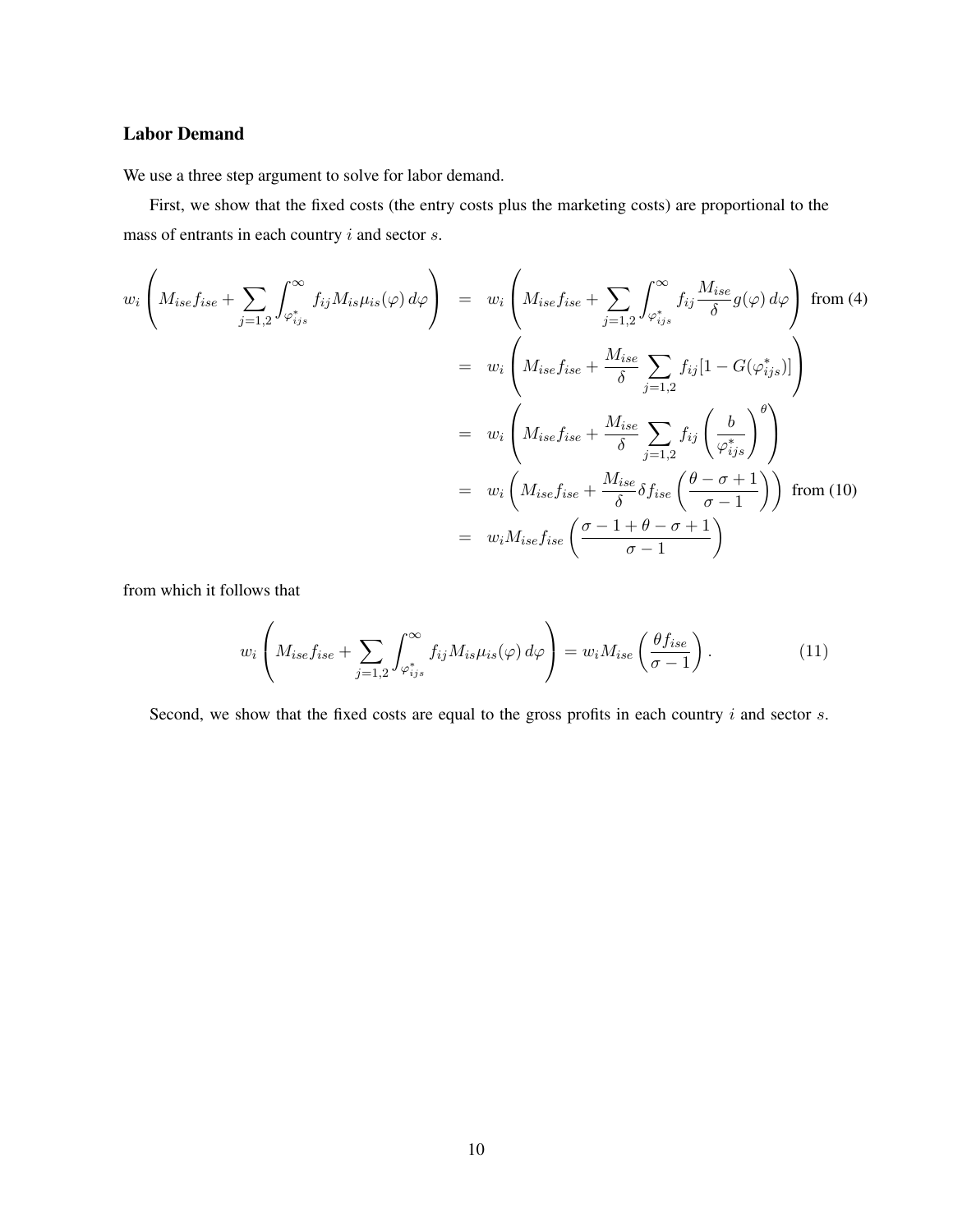From the free entry condition (9), we obtain

$$
\delta w_{i} f_{ise} = \sum_{j=1,2} \int_{\varphi_{ijs}^{*}}^{\infty} \left[ \frac{r_{ijs}(\varphi)}{\sigma} - w_{i} f_{ij} \right] g(\varphi) d\varphi
$$

$$
w_{i} \left( \delta f_{ise} + \sum_{j=1,2} f_{ij} [1 - G(\varphi_{ijs}^{*})] \right) = \sum_{j=1,2} \int_{\varphi_{ijs}^{*}}^{\infty} \frac{r_{ijs}(\varphi)}{\sigma} g(\varphi) d\varphi
$$

$$
w_{i} \left( M_{ise} f_{ise} + \frac{M_{ise}}{\delta} \sum_{j=1,2} f_{ij} [1 - G(\varphi_{ijs}^{*})] \right) = \frac{M_{ise}}{\delta} \sum_{j=1,2} \int_{\varphi_{ijs}^{*}}^{\infty} \frac{r_{ijs}(\varphi)}{\sigma} g(\varphi) d\varphi
$$

$$
w_{i} M_{ise} \left( \frac{\theta f_{ise}}{\sigma - 1} \right) = \frac{M_{is}}{1 - G(\varphi_{is}^{*})} \sum_{j=1,2} \int_{\varphi_{ijs}^{*}}^{\infty} \frac{r_{ijs}(\varphi)}{\sigma} g(\varphi) d\varphi \text{ from (11)}
$$

$$
= \frac{1}{\sigma} \sum_{j=1,2} \int_{\varphi_{ijs}^{*}}^{\infty} r_{ijs}(\varphi) M_{is} \mu_{is}(\varphi) d\varphi
$$

$$
= \frac{1}{\sigma} \sum_{j=1,2} R_{ijs} \qquad (12)
$$

where  $R_{ijs} \equiv \int_{\varphi_{ijs}^*}^{\infty} r_{ijs}(\varphi) M_{is} \mu_{is}(\varphi) d\varphi$  is the total revenue associated with shipments from country *i* to country  $j$  in sector  $s$ .

Third, we show that the wage payments to labor equals the total revenue in each country  $i$  and sector s. Let  $L_{is}$  denote labor demand by all firms in country i and sector s. Firms use labor for market entry, for the production of goods sold to domestic consumers and for the production of goods sold to foreign consumers. Taking into account both the marginal and fixed costs of production, we obtain

$$
w_i L_{is} = w_i M_{ise} f_{ise} + w_i \sum_{j=1,2} \int_{\varphi_{ijs}^*}^{\infty} \left[ f_{ij} + q_{ijs}(\varphi) \frac{\tau_{ijs}}{\varphi} \right] M_{is} \mu_{is}(\varphi) d\varphi
$$
  
\n
$$
= w_i \left( M_{ise} f_{ise} + \sum_{j=1,2} \int_{\varphi_{ijs}^*}^{\infty} f_{ij} M_{is} \mu_{is}(\varphi) d\varphi \right) + \sum_{j=1,2} \int_{\varphi_{ijs}^*}^{\infty} q_{ijs}(\varphi) \frac{w_i \tau_{ijs}}{\rho \varphi} \rho M_{is} \mu_{is}(\varphi) d\varphi
$$
  
\n
$$
= w_i M_{ise} \left( \frac{\theta f_{ise}}{\sigma - 1} \right) + \rho \sum_{j=1,2} \int_{\varphi_{ijs}^*}^{\infty} r_{ijs}(\varphi) M_{is} \mu_{is}(\varphi) d\varphi \text{ from (2) and (11)}
$$
  
\n
$$
= \frac{1}{\sigma} \sum_{j=1,2} R_{ijs} + \rho \sum_{j=1,2} R_{ijs} \text{ from (12)}
$$
  
\n
$$
= (1 - \rho + \rho) \sum_{j=1,2} R_{ijs}
$$
  
\n
$$
= \sum_{j=1,2} R_{ijs}.
$$
 (A.8)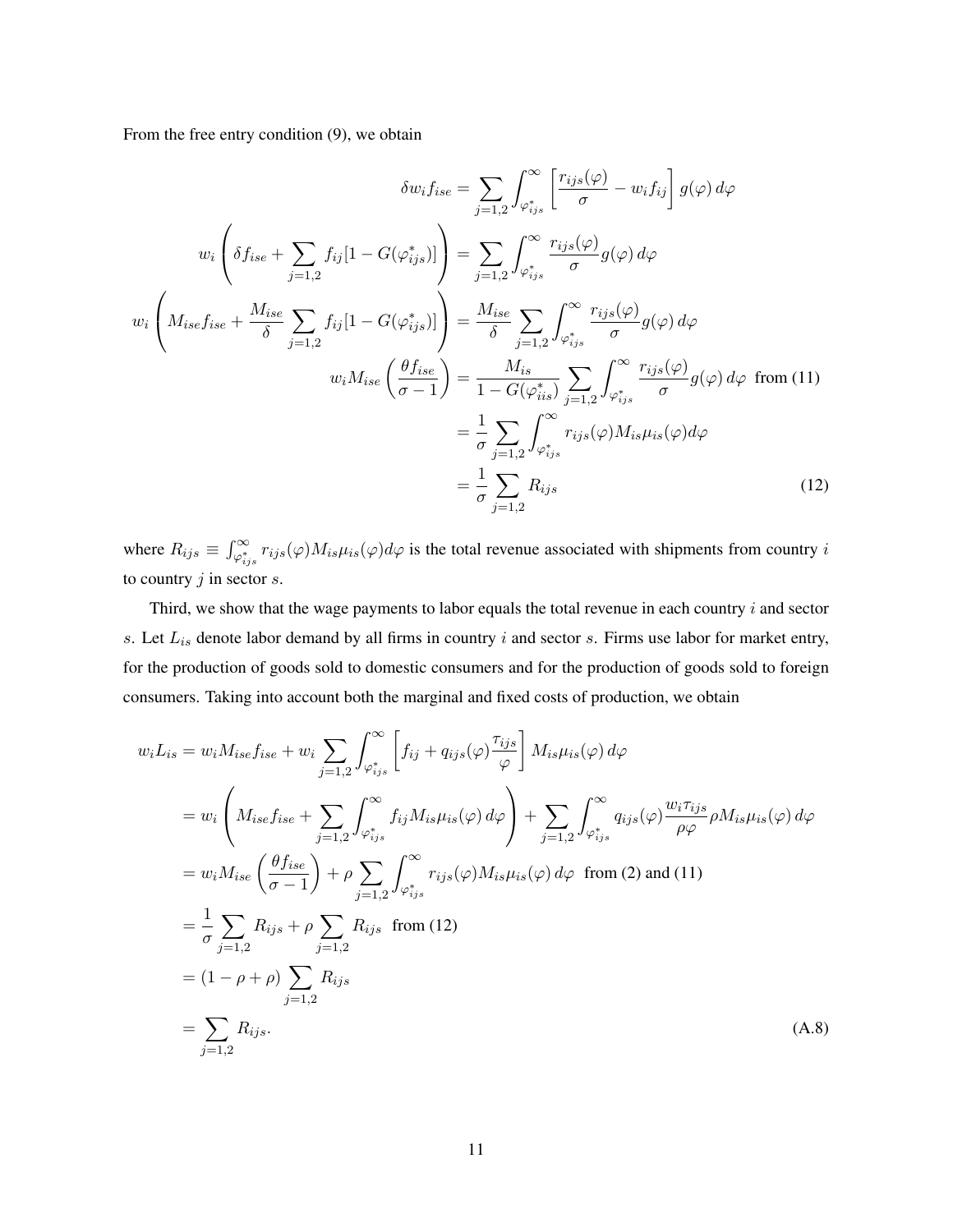### Total Revenue

$$
R_{ijs} \equiv \int_{\varphi_{ijs}^{*}}^{\infty} r_{ijs}(\varphi) M_{is} \mu_{is}(\varphi) d\varphi
$$
  
\n
$$
= \frac{M_{is}}{1 - G(\varphi_{iis}^{*})} \int_{\varphi_{ijs}^{*}}^{\infty} r_{ijs}(\varphi) g(\varphi) d\varphi
$$
  
\n
$$
= \frac{[1 - G(\varphi_{iis}^{*})] M_{ise}}{\delta[1 - G(\varphi_{iis}^{*})]} \int_{\varphi_{ijs}^{*}}^{\infty} p_{ijs}(\varphi) q_{ijs}(\varphi) g(\varphi) d\varphi \text{ from (4)}
$$
  
\n
$$
= \frac{M_{ise}}{\delta} \int_{\varphi_{ijs}^{*}}^{\infty} \frac{p_{ijs}(\varphi)^{1 - \sigma} \alpha_{s} w_{j} L_{j}}{P_{js}^{1 - \sigma}} g(\varphi) d\varphi \text{ from (2)}
$$
  
\n
$$
= \frac{\alpha_{s} w_{j} L_{j}}{P_{js}^{1 - \sigma}} \frac{M_{ise}}{\delta} \int_{\varphi_{ijs}^{*}}^{\infty} p_{ijs}(\varphi)^{1 - \sigma} g(\varphi) d\varphi
$$
  
\n
$$
= \alpha_{s} w_{j} L_{j} \frac{M_{ise}}{\delta} \frac{\eta p_{jjs} (\varphi_{jjs}^{*})^{1 - \sigma} (\frac{b}{\varphi_{jjs}^{*}})^{\theta} \varphi_{ijs}}{\eta p_{jjs} (\varphi_{jjs}^{*})^{1 - \sigma} (\frac{b}{\varphi_{jjs}^{*}})^{\theta} \sum_{k=1,2} \frac{M_{kse}}{\delta} \varphi_{kjs} \text{ from (A.7) and (7)}
$$
  
\n
$$
= \alpha_{s} w_{j} L_{j} (\frac{M_{ise} \varphi_{ijs}}{\sum_{k=1,2} M_{kse} \varphi_{kjs}}).
$$
  
\n(13)

#### The Labor Market Equilibrium

Equations (A.8) and (12) imply that

$$
L_{is} = \frac{1}{w_i} \sum_{j=1,2} R_{ijs} = \frac{1}{w_i} w_i M_{ise} \left(\frac{\sigma \theta}{\sigma - 1}\right) f_{ise} = M_{ise} \left(\frac{\theta f_{ise}}{\rho}\right)
$$
(15a)

and it immediately follows from (1) that

$$
L_{is} = M_{ise}^{1+\zeta} \left(\frac{\theta F}{\rho}\right). \tag{15b}
$$

Notice that labor demand  $L_{is}$  depends only on the mass of entrants  $M_{ise}$  and not on any cut-off productivity levels  $\varphi_{ijs}^*$ . The country 1 labor supply is given by  $L_1$  so the requirement that labor supply equals labor demand

$$
L_1 = \sum_{s=A,B} L_{1s} = \left(\frac{\theta F}{\rho}\right) \sum_{s=A,B} M_{1se} \left(\tau_{12s}, \tau_{21s}, w_1\right)^{1+\zeta} \tag{16}
$$

determines the equilibrium wage rate  $w_1$  given the trade costs  $(\tau_{12s}, \tau_{21s})$ .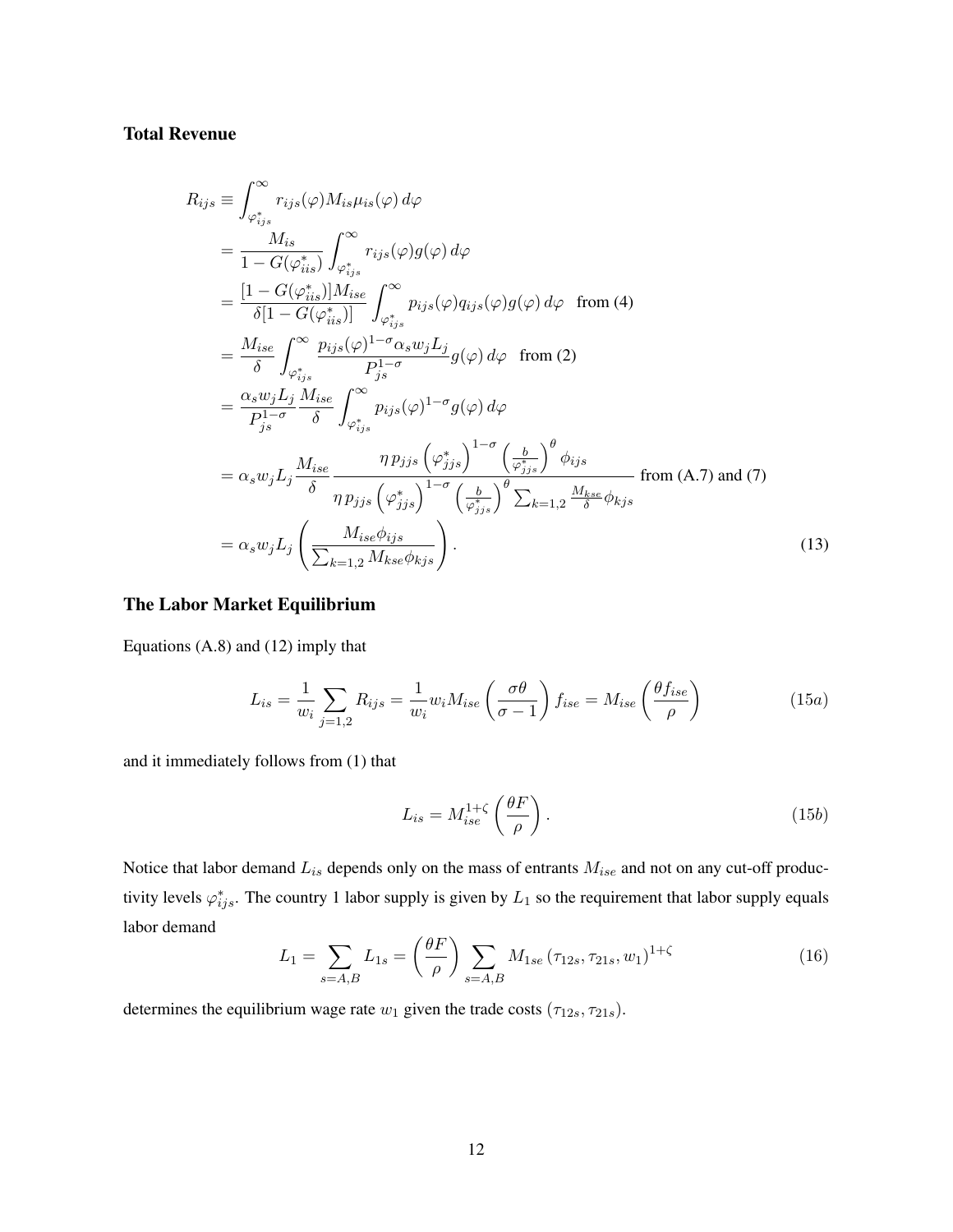## Industrial Productivity

The first measure of industrial productivity is industrial labor productivity:

$$
\Phi^L_{1s}\equiv \frac{\sum_{j=1,2} R_{1js}}{\tilde{P}_{1s}L_{1s}} \text{ where } \tilde{P}_{1s}=\int_{\varphi^*_{11s}}^{\infty} p_{11s}\left(\varphi\right) \mu_{1s}(\varphi) d\varphi.
$$

From  $w_1L_{1s} = \sum_{j=1,2} R_{1js}$  and

$$
\tilde{P}_{1s} = \int_{\varphi_{11s}^*}^{\infty} \left(\frac{w_1}{\rho \varphi}\right) \frac{g(\varphi)}{1 - G(\varphi_{11s}^*)} d\varphi
$$
\n
$$
= \frac{w_1}{\rho \left(b/\varphi_{11s}^*\right)^{\theta}} \int_{\varphi_{11s}^*}^{\infty} \frac{\theta b^{\theta}}{\varphi^{\theta+2}} d\varphi
$$
\n
$$
= \frac{w_1 \theta \varphi_{11s}^{* \theta}}{\rho} \left[\frac{-\varphi_{11s}^{* - (\theta + 2) + 1}}{-(\theta + 2) + 1}\right]
$$
\n
$$
= \frac{w_1}{\rho \varphi_{11s}^*} \left(\frac{\theta}{\theta + 1}\right),
$$

industrial labor productivity becomes

or

$$
\Phi_{1s}^{L} \equiv \frac{\sum_{j=1,2} R_{1js}}{\tilde{P}_{1s} L_{1s}} = \frac{w_1}{\tilde{P}_{1s}} = w_1 / \left[ \frac{w_1}{\rho \varphi_{11s}^*} \left( \frac{\theta}{\theta + 1} \right) \right]
$$

$$
\Phi_{1s}^{L} = \left( \frac{\theta + 1}{\theta} \right) \rho \varphi_{11s}^*.
$$
(17a)

The second measure of industrial productivity is industrial labor productivity calculated using a theoretically consistent "exact" price index:

$$
\Phi_{1s}^W \equiv \frac{\sum_{j=1,2} R_{1js}}{P_{1s} L_{1s}}.
$$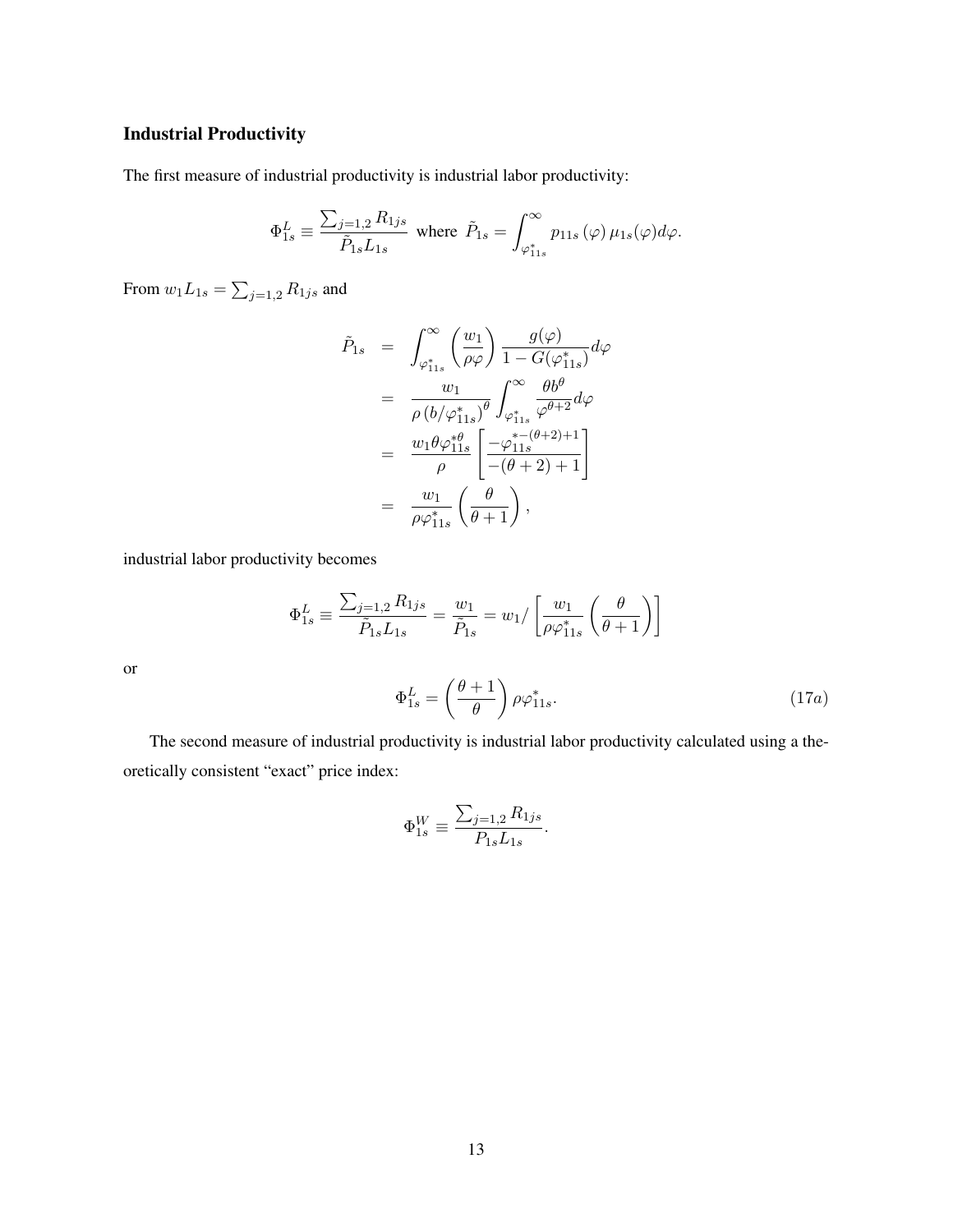Starting from the cut-off productivity condition (3),

$$
\frac{r_{11s}(\varphi_{11s}^{*})}{\sigma} = w_1 f_{11}
$$
\n
$$
\alpha_s w_1 L_1 \frac{p_{11s}(\varphi_{11s}^{*})^{1-\sigma}}{p_{1s}^{1-\sigma}} = \sigma w_1 f_{11} \text{ from (2)}
$$
\n
$$
\alpha_s w_1 L_1 \left(\frac{w_1 \tau_{11s}}{\rho \varphi_{11s}^{*} P_{1s}}\right)^{1-\sigma} = \sigma w_1 f_{11} \text{ from (2)}
$$
\n
$$
\left(\frac{w_1}{P_{1s}}\right)^{1-\sigma} = \frac{\sigma f_{11}}{\alpha_s L_1} (\rho \varphi_{11s}^{*})^{1-\sigma}
$$
\n
$$
\frac{w_1}{P_{1s}} = \left(\frac{\sigma f_{11}}{\alpha_s L_1}\right)^{1/(1-\sigma)} \rho \varphi_{11s}^{*}
$$

and then using  $w_1 L_{1s} = \sum_{j=1,2} R_{1js}$ , we obtain

$$
\Phi_{1s}^W \equiv \frac{\sum_{j=1,2} R_{1js}}{P_{1s} L_{1s}} = \frac{w_1}{P_{1s}} = \left(\frac{\alpha_s L_1}{\sigma f_{11}}\right)^{1/(\sigma - 1)} \rho \varphi_{11s}^*.
$$
\n(17b)

Finally, we derive the welfare formula for the representative consumer in country 1 who supplies one unit of labor. Since her income is  $w_1$ , her aggregate consumption over varieties in sector  $s$  is

$$
C_{1s} = \frac{\alpha_s w_1}{P_{1s}}.
$$

From the utility function  $U_1$  and  $\Phi_{1s}^W = w_1/P_{1s}$ , her utility can be written as:

$$
U_1 = \left(\frac{\alpha_A w_1}{P_{1A}}\right)^{\alpha_A} \left(\frac{\alpha_B w_1}{P_{1B}}\right)^{\alpha_B}
$$
  
= 
$$
\left(\alpha_A \Phi_{1A}^W\right)^{\alpha_A} \left(\alpha_B \Phi_{1B}^W\right)^{\alpha_B}.
$$

#### The effects of a small change in trade costs

We now compute the effects of a small change in trade costs  $\tau_{ijs}$ . We assume that countries and sectors are initially symmetric before trade liberalization with one exception: we allow the fraction  $\alpha_A$  of consumer expenditure on sector A products to differ from the fraction  $\alpha_B$  of consumer expenditure on sector  $B$  products. Thus, the derivatives that we calculate are evaluated at a "symmetric" equilibrium where  $M_{1se} = M_{2se}$  and  $\phi_{ijs} = \phi$  hold. The market access index  $\phi$  takes a value between 0 (autarky) and 1 (free trade).

Starting with the equation  $\phi_{ijs} = \tau_{ijs}^{-\theta} \left(\frac{f_{jj}}{f_{ij}}\right)^{(\theta-\sigma+1)/(\sigma-1)} \left(\frac{w_j}{w_i}\right)$  $w_i$  $\int_{0}^{(\theta-\rho)/\rho}$ , taking logs of both sides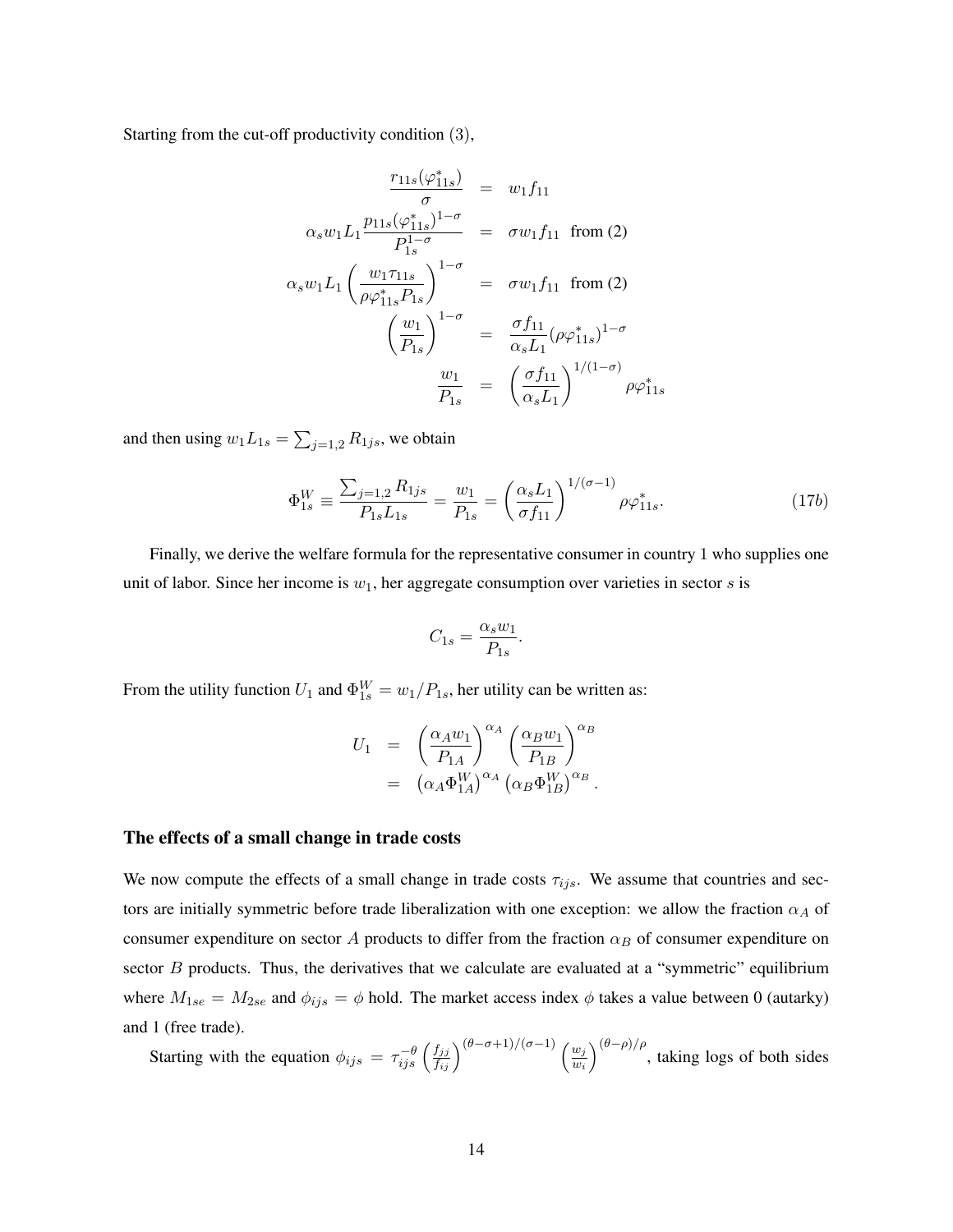and then totally differentiating yields

$$
d\ln\phi_{12s} = -\theta \, d\ln\tau_{12s} - \left(\frac{\theta}{\rho} - 1\right) d\ln w_1
$$
  

$$
d\ln\phi_{21s} = -\theta \, d\ln\tau_{21s} + \left(\frac{\theta}{\rho} - 1\right) d\ln w_1.
$$
 (18)

Since  $\phi_{ijs} = \tau_{ijs}^{-\theta} \left(\frac{f_{jj}}{f_{ij}}\right)^{(\theta-\sigma+1)/(\sigma-1)} \left(\frac{w_j}{w_i}\right)$  $\overline{w_i}$  $\int_{0}^{(\theta-\rho)/\rho}$  implies that  $\phi_{iis}=1$ , equations (14) for  $i=1,2$ 

$$
\sum_{j=1,2} \alpha_s w_j L_j \left( \frac{\phi_{ijs}}{\sum_{k=1,2} M_{kse} \phi_{kjs}} \right) = w_i f_{ise} \left( \frac{\theta}{\rho} \right)
$$

can be written out as

$$
\frac{\alpha_s w_1 L_1}{M_{1se} + M_{2se} \phi_{21s}} + \frac{\alpha_s L_2}{M_{1se} \phi_{12s} + M_{2se}} \phi_{12s} = \left(\frac{\theta}{\rho}\right) w_1 f_{1se} \n\frac{\alpha_s w_1 L_1}{M_{1se} + M_{2se} \phi_{21s}} \phi_{21s} + \frac{\alpha_s L_2}{M_{1se} \phi_{12s} + M_{2se}} = \left(\frac{\theta}{\rho}\right) f_{2se}.
$$

Written in matrix form, this systems of linear equations become

$$
\begin{pmatrix} 1 & \phi_{12s} \\ \phi_{21s} & 1 \end{pmatrix} \begin{pmatrix} \alpha_s w_1 L_1/(M_{1se} + M_{2se}\phi_{21s}) \\ \alpha_s L_2/(M_{1se}\phi_{12s} + M_{2se}) \end{pmatrix} = \begin{pmatrix} \theta \\ \rho \end{pmatrix} \begin{pmatrix} w_1 f_{1se} \\ f_{2se} \end{pmatrix}.
$$

Solving using Cramer's Rule yields

$$
\frac{\alpha_s w_1 L_1}{M_{1se} + M_{2se} \phi_{21s}} = \frac{\theta}{\rho} \left( \frac{w_1 f_{1se} - \phi_{12s} f_{2se}}{1 - \phi_{12s} \phi_{21s}} \right)
$$

$$
\frac{\alpha_s L_2}{M_{1se} \phi_{12s} + M_{2se}} = \frac{\theta}{\rho} \left( \frac{f_{2se} - \phi_{21s} w_1 f_{1se}}{1 - \phi_{12s} \phi_{21s}} \right)
$$

where

$$
1 - \phi_{12s}\phi_{21s} = 1 - (\tau_{12s}\tau_{21s})^{-\theta} \left(\frac{f_x}{f_d}\right)^{-2(\theta - \sigma + 1)/(\sigma - 1)} > 0
$$

since  $\tau_{12s}\tau_{21s} > 1$ ,  $f_x > f_d$ , and  $\theta - \sigma + 1 > 0$ . For these equations to make sense, we need

$$
\frac{1}{\phi_{12s}} > \frac{f_{2se}}{w_1 f_{1se}} > \phi_{21s},
$$

which is satisfied in the current case of symmetric countries and sectors. The above equations can be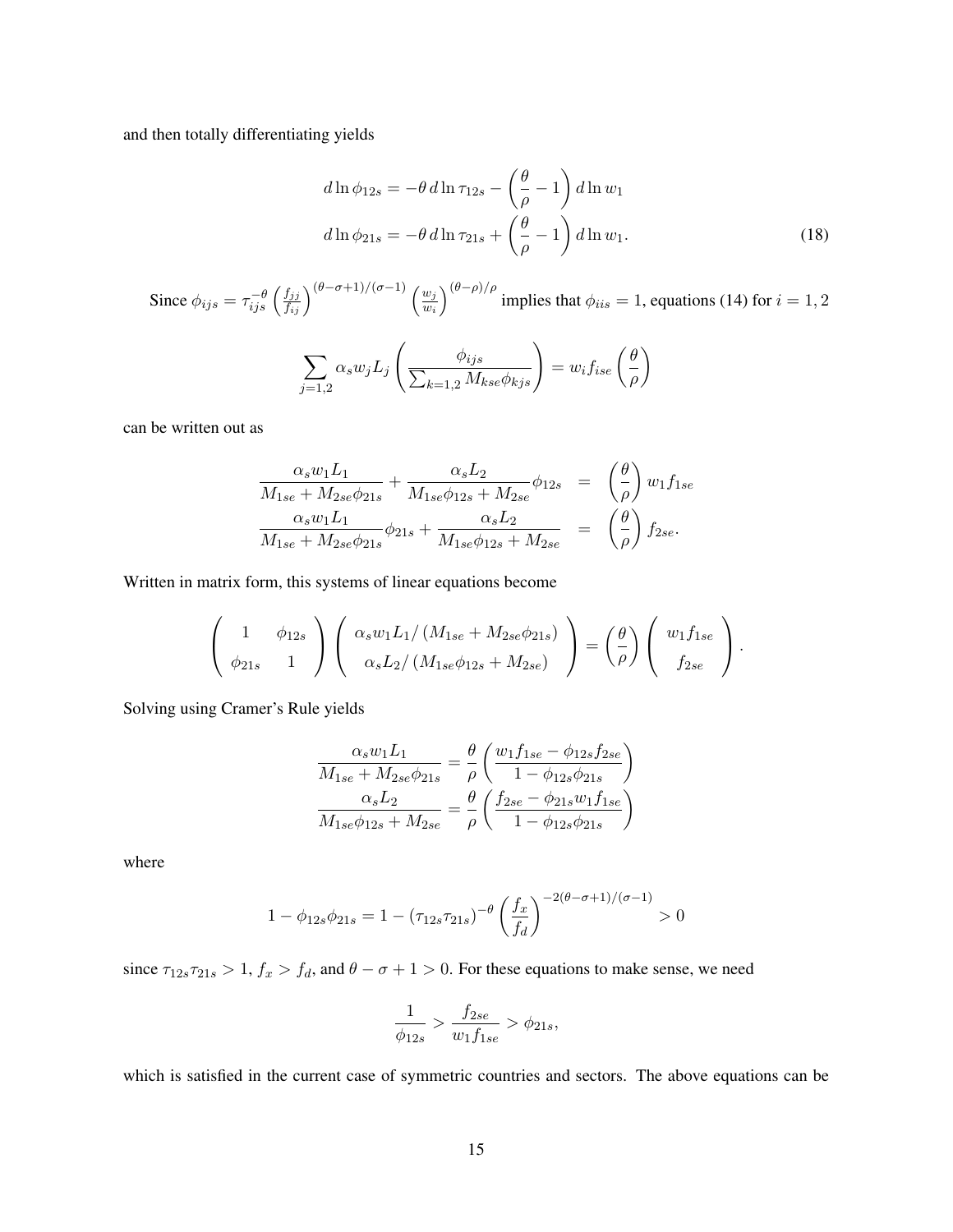written as

$$
\left(f_{1se} - \frac{\phi_{12s}}{w_1} f_{2se}\right) (M_{1se} + M_{2se}\phi_{21s}) = \frac{\rho \alpha_s L_1}{\theta} (1 - \phi_{12s}\phi_{21s})
$$
  

$$
(f_{2se} - \phi_{21s} w_1 f_{1se}) (M_{1se}\phi_{12s} + M_{2se}) = \frac{\rho \alpha_s L_2}{\theta} (1 - \phi_{12s}\phi_{21s}).
$$
 (A.9)

Taking logs of both sides and then totally differentiating these equations leads to

$$
d\ln\left(f_{1se} - \frac{\phi_{12s}}{w_1}f_{2se}\right) + d\ln\left(M_{1se} + M_{2se}\phi_{21s}\right) = d\ln\left(1 - \phi_{12s}\phi_{21s}\right)
$$
  

$$
d\ln\left(f_{2se} - \phi_{21s}w_1f_{1se}\right) + d\ln\left(M_{1se}\phi_{12s} + M_{2se}\right) = d\ln\left(1 - \phi_{12s}\phi_{21s}\right). \tag{A.10}
$$

Since countries and sectors are symmetric before trade liberalization, it follows that  $\phi_{ijs} = \phi$ ,  $w_1 = 1$ ,  $M_{1se} = M_{2se}$  and  $f_{1se} = f_{2se}$ . Using this symmetry and (18), the terms in (A.10) are obtained as follows:

$$
d\ln\left(1-\phi_{12s}\phi_{21s}\right) = \frac{1}{1-\phi_{12s}\phi_{21s}}\left(-\phi_{12s}d\phi_{21s} - \phi_{21s}d\phi_{12s}\right)
$$
  
=\frac{\phi\_{12s}\phi\_{21s}}{1-\phi\_{12s}\phi\_{21s}}\left(d\ln\phi\_{12s} + d\ln\phi\_{21s}\right)  
=\frac{\phi^2\theta}{1-\phi^2}\left(d\ln\tau\_{12s} + d\ln\tau\_{21s}\right),

$$
d\ln\left(f_{1se} - \frac{\phi_{12s}}{w_1}f_{2se}\right) = \frac{f_{1se}}{f_{1se} - \frac{\phi_{12s}}{w_1}f_{2se}} d\ln f_{1se} - \frac{\frac{\phi_{12s}}{w_1}f_{2se}}{f_{1se} - \frac{\phi_{12s}}{w_1}f_{2se}} (d\ln f_{2se} + d\ln \phi_{12s} - d\ln w_1)
$$
  

$$
= \frac{1}{1-\phi}d\ln f_{1se} - \frac{\phi}{1-\phi}\left(d\ln f_{2se} + d\ln \phi_{12s} - d\ln w_1\right)
$$
  

$$
= \frac{1}{1-\phi}d\ln f_{1se} - \frac{\phi}{1-\phi}\left(d\ln f_{2se} - \theta d\ln \tau_{12s} - \frac{\theta}{\rho}d\ln w_1\right)
$$
  

$$
= \frac{1}{1-\phi}d\ln f_{1se} - \frac{\phi}{1-\phi}d\ln f_{2se} + \frac{\phi\theta}{1-\phi}d\ln \tau_{12s} + \frac{\phi}{1-\phi}\left(\frac{\theta}{\rho}\right)d\ln w_1,
$$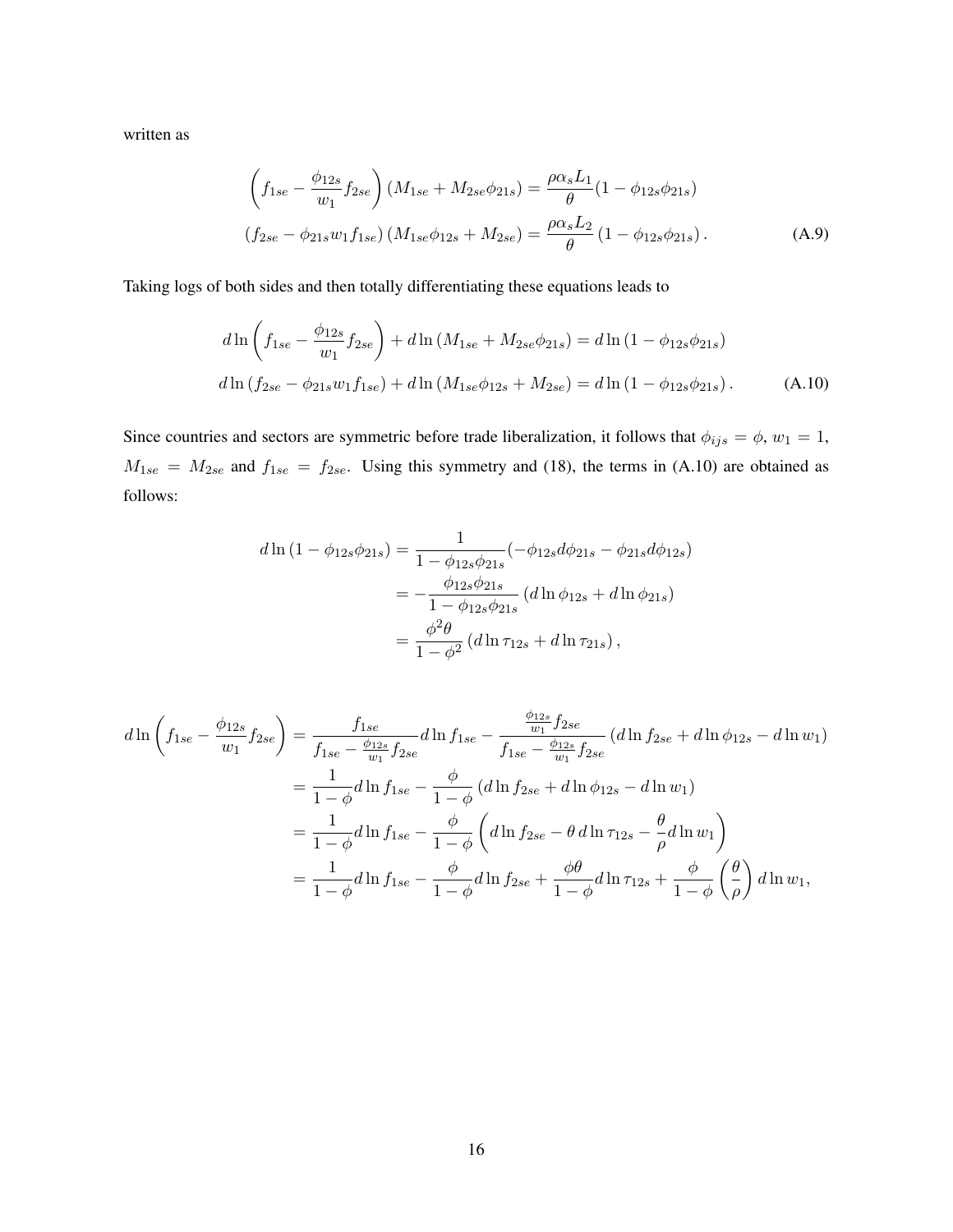$$
d\ln(M_{1se} + M_{2se}\phi_{21s}) = \frac{M_{1se}}{M_{1se} + M_{2se}\phi_{21s}} d\ln M_{1se} + \frac{M_{2se}\phi_{21s}}{M_{1se} + M_{2se}\phi_{21s}} (d\ln M_{2se} + d\ln \phi_{21s})
$$
  
=  $\frac{1}{1+\phi}d\ln M_{1se} + \frac{\phi}{1+\phi} (d\ln M_{2se} + d\ln \phi_{21s}),$   
=  $\frac{1}{1+\phi}d\ln M_{1se} + \frac{\phi}{1+\phi} \left( d\ln M_{2se} - \theta d\ln \tau_{21s} + \left(\frac{\theta}{\rho} - 1\right) d\ln w_1 \right)$   
=  $\frac{1}{1+\phi}d\ln M_{1se} + \frac{\phi}{1+\phi}d\ln M_{2se} - \frac{\phi\theta}{1+\phi}d\ln \tau_{21s} + \frac{\phi}{1+\phi} \left(\frac{\theta}{\rho} - 1\right) d\ln w_1,$ 

$$
d\ln(f_{2se} - \phi_{21s}w_1f_{1se}) = \frac{f_{2se}}{f_{2se} - \phi_{21s}w_1f_{1se}} d\ln f_{2se} - \frac{\phi_{21s}w_1f_{1se}}{f_{2se} - \phi_{21s}w_1f_{1se}} (d\ln\phi_{21s} + d\ln w_1 + d\ln f_{1se})
$$
  
= 
$$
\frac{1}{1-\phi}d\ln f_{2se} - \frac{\phi}{1-\phi}\left(-\theta d\ln \tau_{21s} + \left(\frac{\theta}{\rho} - 1\right)d\ln w_1 + d\ln w_1 + d\ln f_{1se}\right)
$$
  
= 
$$
\frac{1}{1-\phi}d\ln f_{2se} - \frac{\phi}{1-\phi}d\ln f_{1se} + \frac{\phi\theta}{1-\phi}d\ln \tau_{21s} - \frac{\phi}{1-\phi}\left(\frac{\theta}{\rho}\right)d\ln w_1,
$$

$$
d\ln(M_{1se}\phi_{12s} + M_{2se}) = \frac{M_{1se}\phi_{12s}}{M_{1se}\phi_{12s} + M_{2se}} (d\ln M_{1se} + d\ln \phi_{12s}) + \frac{M_{2se}}{M_{1se}\phi_{12s} + M_{2se}} d\ln M_{2se}
$$
  
=  $\frac{\phi}{1+\phi} \left( d\ln M_{1se} - \theta d\ln \tau_{12s} - \left(\frac{\theta}{\rho} - 1\right) d\ln w_1 \right) + \frac{1}{1+\phi} d\ln M_{2se}$   
=  $\frac{1}{1+\phi} d\ln M_{2se} + \frac{\phi}{1+\phi} d\ln M_{1se} - \frac{\phi\theta}{1+\phi} d\ln \tau_{12s} - \frac{\phi}{1+\phi} \left(\frac{\theta}{\rho} - 1\right) d\ln w_1.$ 

Now substituting into the equation

$$
d\ln\left(f_{1se} - \frac{\phi_{12s}}{w_1}f_{2se}\right) + d\ln\left(M_{1se} + M_{2se}\phi_{21s}\right) = d\ln\left(1 - \phi_{12s}\phi_{21s}\right),
$$

we obtain

$$
\frac{1}{1-\phi}d\ln f_{1se} - \frac{\phi}{1-\phi}d\ln f_{2se} + \frac{\phi\theta}{1-\phi}d\ln \tau_{12s} + \frac{\phi}{1-\phi}\left(\frac{\theta}{\rho}\right)d\ln w_1
$$

$$
+\frac{1}{1+\phi}d\ln M_{1se} + \frac{\phi}{1+\phi}d\ln M_{2se} - \frac{\phi\theta}{1+\phi}d\ln \tau_{21s} + \frac{\phi}{1+\phi}\left(\frac{\theta}{\rho} - 1\right)d\ln w_1
$$

$$
= \frac{\phi^2\theta}{1-\phi^2}(d\ln \tau_{12s} + d\ln \tau_{21s})
$$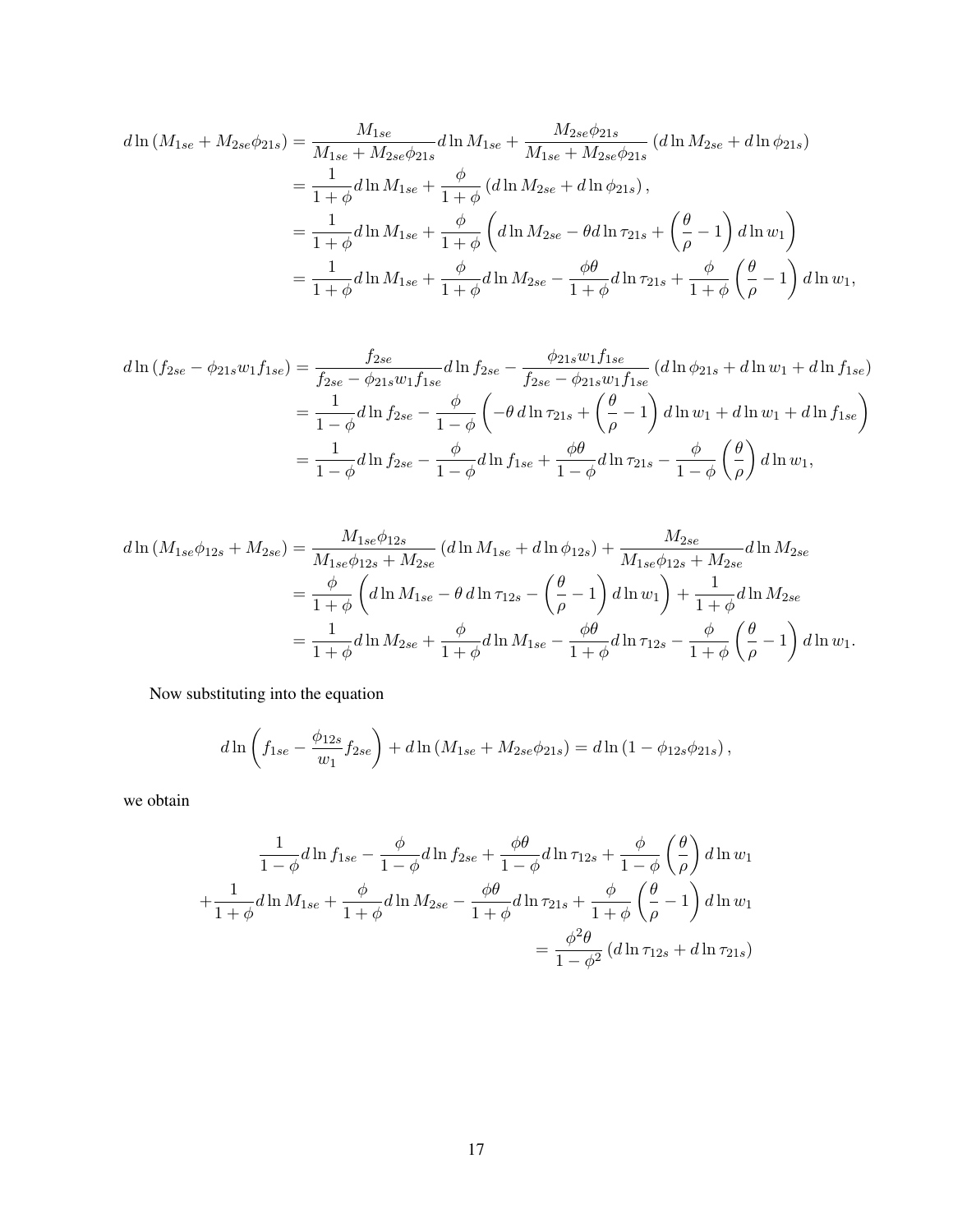and rearranging terms yields

$$
\frac{1}{1+\phi}d\ln M_{1se} + \frac{\phi}{1+\phi}d\ln M_{2se} = -\left(\frac{\phi\theta}{1-\phi} - \frac{\phi^2\theta}{1-\phi^2}\right)d\ln \tau_{12s} + \left(\frac{\phi\theta}{1+\phi} + \frac{\phi^2\theta}{1-\phi^2}\right)d\ln \tau_{21s}
$$

$$
-\left[\frac{\phi}{1-\phi}\left(\frac{\theta}{\rho}\right) + \frac{\phi}{1+\phi}\left(\frac{\theta}{\rho} - 1\right)\right]d\ln w_1
$$

$$
-\frac{1}{1-\phi}d\ln f_{1se} + \frac{\phi}{1-\phi}d\ln f_{2se}.
$$

This equation can be written more compactly as

$$
\lambda_d d\ln M_{1se} + \lambda_f d\ln M_{2se} = -\nu_{\tau} d\ln \tau_{12s} + \nu_{\tau} d\ln \tau_{21s} - \nu_w d\ln w_1 - \nu_d d\ln f_{1se} + \nu_f d\ln f_{2se}
$$

where  $\lambda_d \equiv 1/(1+\phi), \lambda_f \equiv \phi/(1+\phi), \nu_d \equiv 1/(1-\phi), \nu_f \equiv \phi/(1-\phi)$ 

$$
\nu_{\tau} \equiv \frac{\phi \theta}{1 - \phi} - \frac{\phi^2 \theta}{1 - \phi^2} = \frac{\phi \theta (1 + \phi) - \phi^2 \theta}{(1 - \phi)(1 + \phi)} = \frac{\phi \theta}{1 - \phi^2} = \frac{\phi \theta (1 - \phi) + \phi^2 \theta}{(1 - \phi)(1 + \phi)} = \frac{\phi \theta}{1 + \phi} + \frac{\phi^2 \theta}{1 - \phi^2}
$$

and

$$
\nu_w \equiv \frac{\phi}{1-\phi} \left( \frac{\theta}{\rho} \right) + \frac{\phi}{1+\phi} \left( \frac{\theta}{\rho} - 1 \right) = \frac{\phi(1+\phi) + \phi(1-\phi)}{(1-\phi)(1+\phi)} \frac{\theta}{\rho} - \frac{\phi}{1+\phi} = \frac{\phi}{1+\phi} \left[ \frac{2\theta}{\rho(1-\phi)} - 1 \right].
$$

Note that  $\theta - \rho > \theta \rho > 0$  implies that  $2\theta > 2\rho > \rho(1-\phi)$ , so  $\frac{2\theta}{\rho(1-\phi)} - 1 > 0$ . Next, substituting into the equation

$$
d\ln(f_{2se} - \phi_{21s}w_1f_{1se}) + d\ln(M_{1se}\phi_{12s} + M_{2se}) = d\ln(1 - \phi_{12s}\phi_{21s}),
$$

we obtain

$$
\frac{1}{1-\phi}d\ln f_{2se} - \frac{\phi}{1-\phi}d\ln f_{1se} + \frac{\phi\theta}{1-\phi}d\ln \tau_{21s} - \frac{\phi}{1-\phi}\left(\frac{\theta}{\rho}\right)d\ln w_1
$$

$$
+\frac{1}{1+\phi}d\ln M_{2se} + \frac{\phi}{1+\phi}d\ln M_{1se} - \frac{\phi\theta}{1+\phi}d\ln \tau_{12s} - \frac{\phi}{1+\phi}\left(\frac{\theta}{\rho} - 1\right)d\ln w_1
$$

$$
= \frac{\phi^2\theta}{1-\phi^2}(d\ln \tau_{12s} + d\ln \tau_{21s})
$$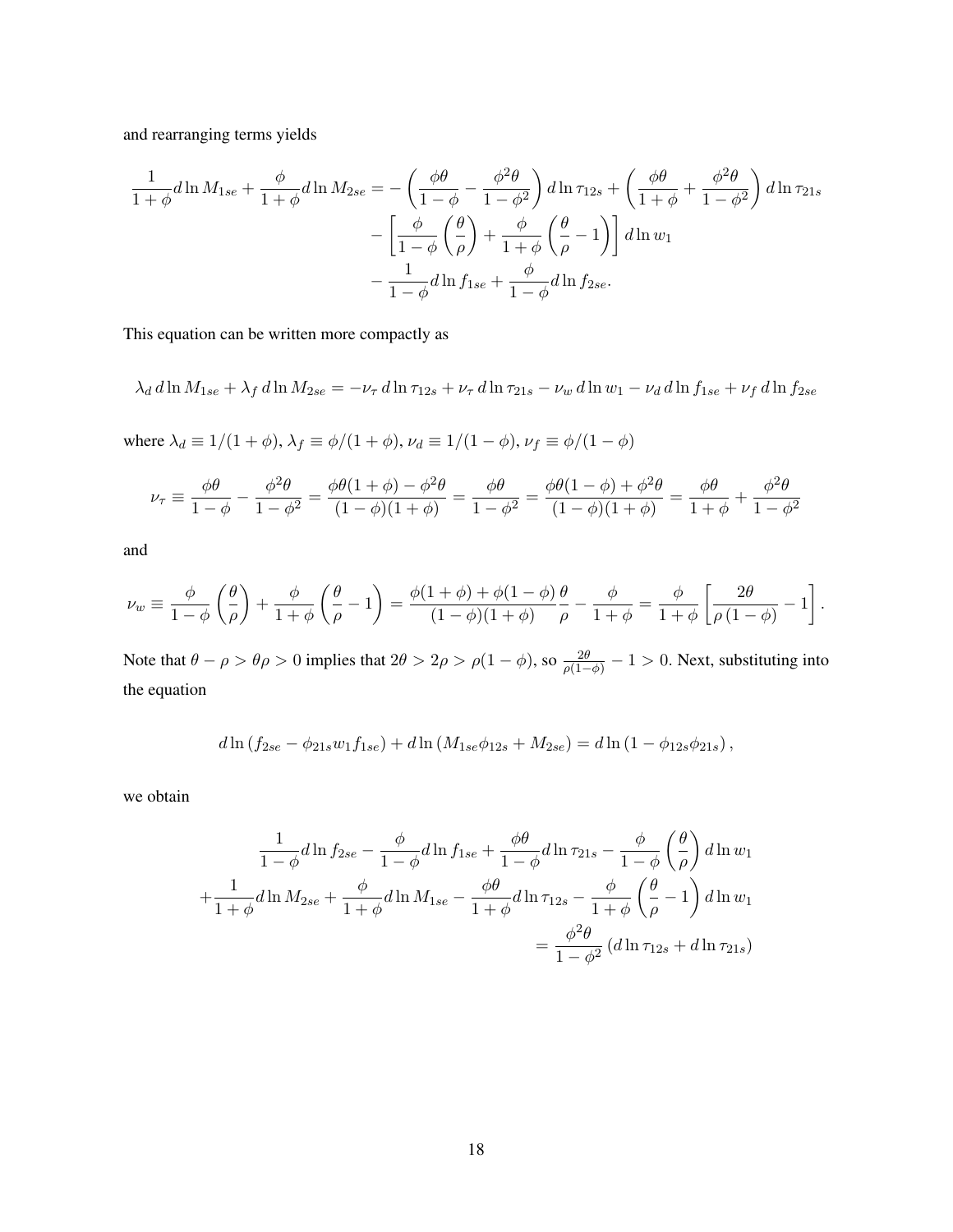and rearranging terms yields

$$
\frac{\phi}{1+\phi}d\ln M_{1se} + \frac{1}{1+\phi}d\ln M_{2se} = \left(\frac{\phi\theta}{1+\phi} + \frac{\phi^2\theta}{1-\phi^2}\right)d\ln \tau_{12s} - \left(\frac{\phi\theta}{1-\phi} - \frac{\phi^2\theta}{1-\phi^2}\right)d\ln \tau_{21s} \n+ \left[\frac{\phi}{1-\phi}\left(\frac{\theta}{\rho}\right) + \frac{\phi}{1+\phi}\left(\frac{\theta}{\rho} - 1\right)\right]d\ln w_1 \n+ \frac{\phi}{1-\phi}d\ln f_{1se} - \frac{1}{1-\phi}d\ln f_{2se}.
$$

This equation can be written more compactly as

$$
\lambda_f d\ln M_{1se} + \lambda_d d\ln M_{2se} = \nu_\tau d\ln \tau_{12s} - \nu_\tau d\ln \tau_{21s} + \nu_w d\ln w_1 + \nu_f d\ln f_{1se} - \nu_d d\ln f_{2se}.
$$

The two equations

$$
\lambda_d \, d \ln M_{1se} + \lambda_f \, d \ln M_{2se} = -\nu_\tau \, d \ln \tau_{12s} + \nu_\tau \, d \ln \tau_{21s} - \nu_w \, d \ln w_1 - \nu_d \, d \ln f_{1se} + \nu_f \, d \ln f_{2se}
$$
\n
$$
\lambda_f \, d \ln M_{1se} + \lambda_d \, d \ln M_{2se} = \nu_\tau \, d \ln \tau_{12s} - \nu_\tau \, d \ln \tau_{21s} + \nu_w \, d \ln w_1 + \nu_f \, d \ln f_{1se} - \nu_d \, d \ln f_{2se}
$$

can be written in matrix form as:

$$
\frac{1}{1+\phi} \begin{pmatrix} 1 & \phi \\ \phi & 1 \end{pmatrix} \begin{pmatrix} d\ln M_{1se} \\ d\ln M_{2se} \end{pmatrix} = -\frac{\phi\theta}{1-\phi^2} \begin{pmatrix} 1 \\ -1 \end{pmatrix} d\ln \tau_{12s} + \frac{\phi\theta}{1-\phi^2} \begin{pmatrix} 1 \\ -1 \end{pmatrix} d\ln \tau_{21s} \n- \frac{\phi}{1+\phi} \left( \frac{2\theta}{\rho(1-\phi)} - 1 \right) \begin{pmatrix} 1 \\ -1 \end{pmatrix} d\ln w_1 \n- \frac{1}{1-\phi} \begin{pmatrix} 1 \\ -\phi \end{pmatrix} d\ln f_{1se} + \frac{1}{1-\phi} \begin{pmatrix} \phi \\ -1 \end{pmatrix} d\ln f_{2se}.
$$

Since

$$
(1+\phi)\begin{pmatrix} 1 & \phi \\ \phi & 1 \end{pmatrix}^{-1} = \frac{1+\phi}{1-\phi^2} \begin{pmatrix} 1 & -\phi \\ -\phi & 1 \end{pmatrix} = \frac{1}{1-\phi} \begin{pmatrix} 1 & -\phi \\ -\phi & 1 \end{pmatrix},
$$

$$
(1+\phi)\begin{pmatrix} 1 & \phi \\ \phi & 1 \end{pmatrix}^{-1} \begin{pmatrix} 1 \\ -1 \end{pmatrix} = \frac{1}{1-\phi} \begin{pmatrix} 1 & -\phi \\ -\phi & 1 \end{pmatrix} \begin{pmatrix} 1 \\ -1 \end{pmatrix} = \frac{1+\phi}{1-\phi} \begin{pmatrix} 1 \\ -1 \end{pmatrix},
$$

$$
(1+\phi)\begin{pmatrix} 1 & \phi \\ \phi & 1 \end{pmatrix}^{-1} \begin{pmatrix} 1 \\ -\phi \end{pmatrix} = \frac{1}{1-\phi} \begin{pmatrix} 1 & -\phi \\ -\phi & 1 \end{pmatrix} \begin{pmatrix} 1 \\ -\phi \end{pmatrix} = \frac{1}{1-\phi} \begin{pmatrix} 1+\phi^2 \\ -2\phi \end{pmatrix},
$$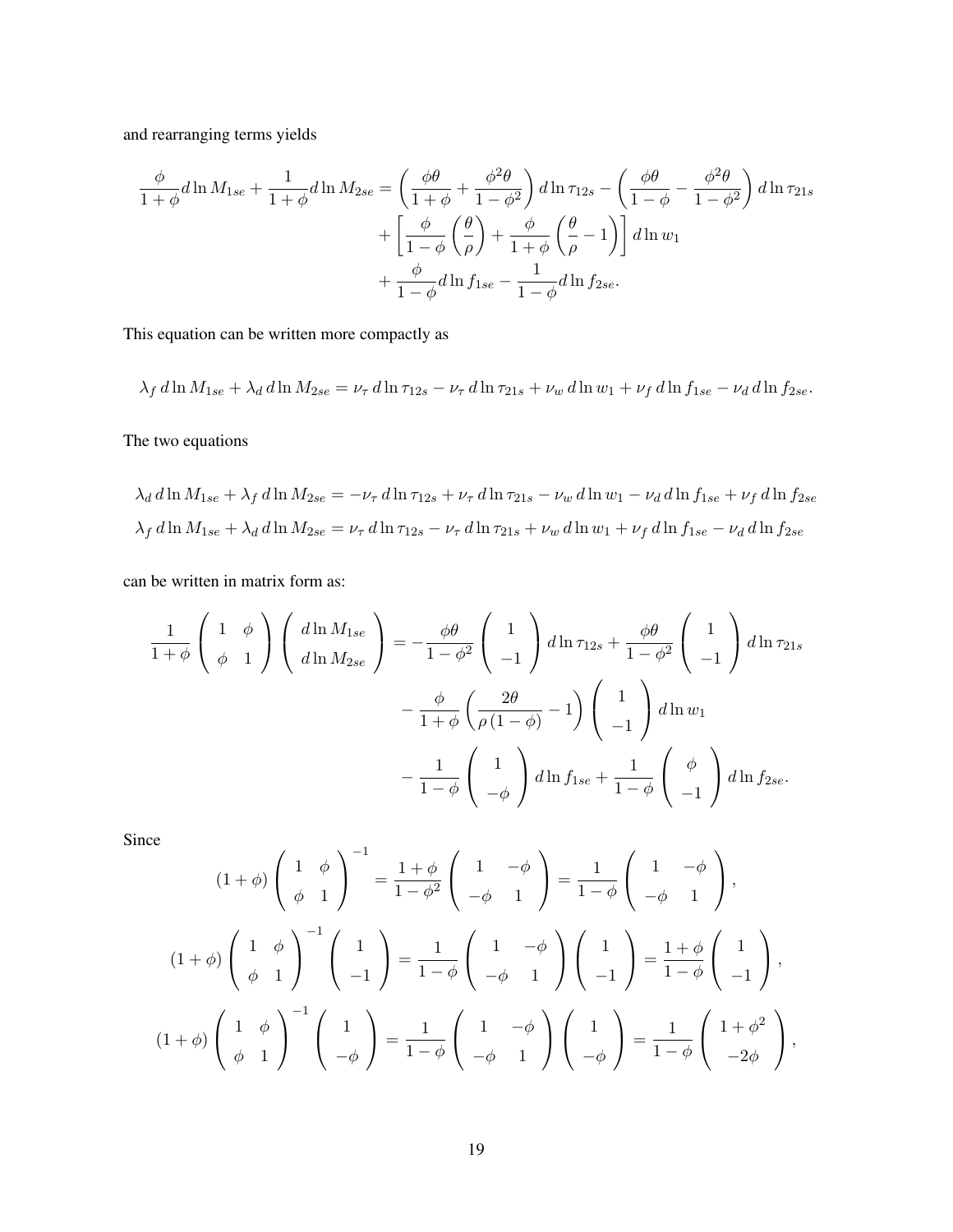and

$$
(1+\phi)\left(\begin{array}{cc}1 & \phi \\ \phi & 1\end{array}\right)^{-1}\left(\begin{array}{c}\phi \\ -1\end{array}\right)=\frac{1}{1-\phi}\left(\begin{array}{cc}1 & -\phi \\ -\phi & 1\end{array}\right)\left(\begin{array}{c}\phi \\ -1\end{array}\right)=\frac{1}{1-\phi}\left(\begin{array}{c}2\phi \\ -(1+\phi^2)\end{array}\right),
$$

we obtain

$$
\begin{aligned}\n\left(\begin{array}{c}\nd\ln M_{1se} \\
d\ln M_{2se}\n\end{array}\right) &= -\frac{\phi\theta}{(1-\phi)^2} \begin{pmatrix}1\\-1\end{pmatrix} d\ln \tau_{12s} + \frac{\phi\theta}{(1-\phi)^2} \begin{pmatrix}1\\-1\end{pmatrix} d\ln \tau_{21s} \\
&-\frac{\phi}{1-\phi} \left(\frac{2\theta}{\rho(1-\phi)}-1\right) \begin{pmatrix}1\\-1\end{pmatrix} d\ln w_1 \\
&-\frac{1}{(1-\phi)^2} \begin{pmatrix}1+\phi^2\\-2\phi\end{pmatrix} d\ln f_{1se} + \frac{1}{(1-\phi)^2} \begin{pmatrix}2\phi\\-(1+\phi^2)\end{pmatrix} d\ln f_{2se}.\n\end{aligned}
$$

Defining

$$
\iota_{\tau} \equiv \frac{\phi \theta}{(1 - \phi)^2}
$$
,  $\iota_{w} \equiv \frac{\phi}{1 - \phi} \left( \frac{2\theta}{\rho (1 - \phi)} - 1 \right)$ ,  $\iota_{1} \equiv \frac{1 + \phi^2}{(1 - \phi)^2}$  and  $\iota_{2} \equiv \frac{2\phi}{(1 - \phi)^2}$ ,

the system of equations can be written out as

$$
d\ln M_{1se} = \iota_{\tau} d\ln \tau_{21s} - \iota_{\tau} d\ln \tau_{12s} - \iota_{w} d\ln w_{1} - \iota_{1} d\ln f_{1se} + \iota_{2} d\ln f_{2se}
$$
  

$$
d\ln M_{2se} = -\iota_{\tau} d\ln \tau_{21s} + \iota_{\tau} d\ln \tau_{12s} + \iota_{w} d\ln w_{1} + \iota_{2} d\ln f_{1se} - \iota_{1} d\ln f_{2se}.
$$
 (19)

This system of equations can be further simplified by using  $f_{ise} = F \cdot M_{ise}^{\zeta}$ . From  $d \ln f_{ise} = \zeta d \ln M_{ise}$ ,

$$
\left(\begin{array}{cc}1+\zeta\iota_1 & -\zeta\iota_2\\-\zeta\iota_2 & 1+\zeta\iota_1\end{array}\right)\left(\begin{array}{c}d\ln M_{1se}\\d\ln M_{2se}\end{array}\right)=\iota_\tau\left(\begin{array}{c}1\\-1\end{array}\right)d\ln\tau_{21s}-\iota_\tau\left(\begin{array}{c}1\\-1\end{array}\right)d\ln\tau_{12s}-\iota_w\left(\begin{array}{c}1\\-1\end{array}\right)d\ln w_1.
$$

Using the result that  $(1 + \zeta \iota_1)^2 - (\zeta \iota_2)^2 = 1 + 2\zeta \iota_1 + \zeta^2(\iota_1^2 - \iota_2^2) = 1 + \zeta(\iota_1 - \iota_2) + \zeta(\iota_1 + \iota_2) + \zeta(\iota_2 - \iota_2^2)$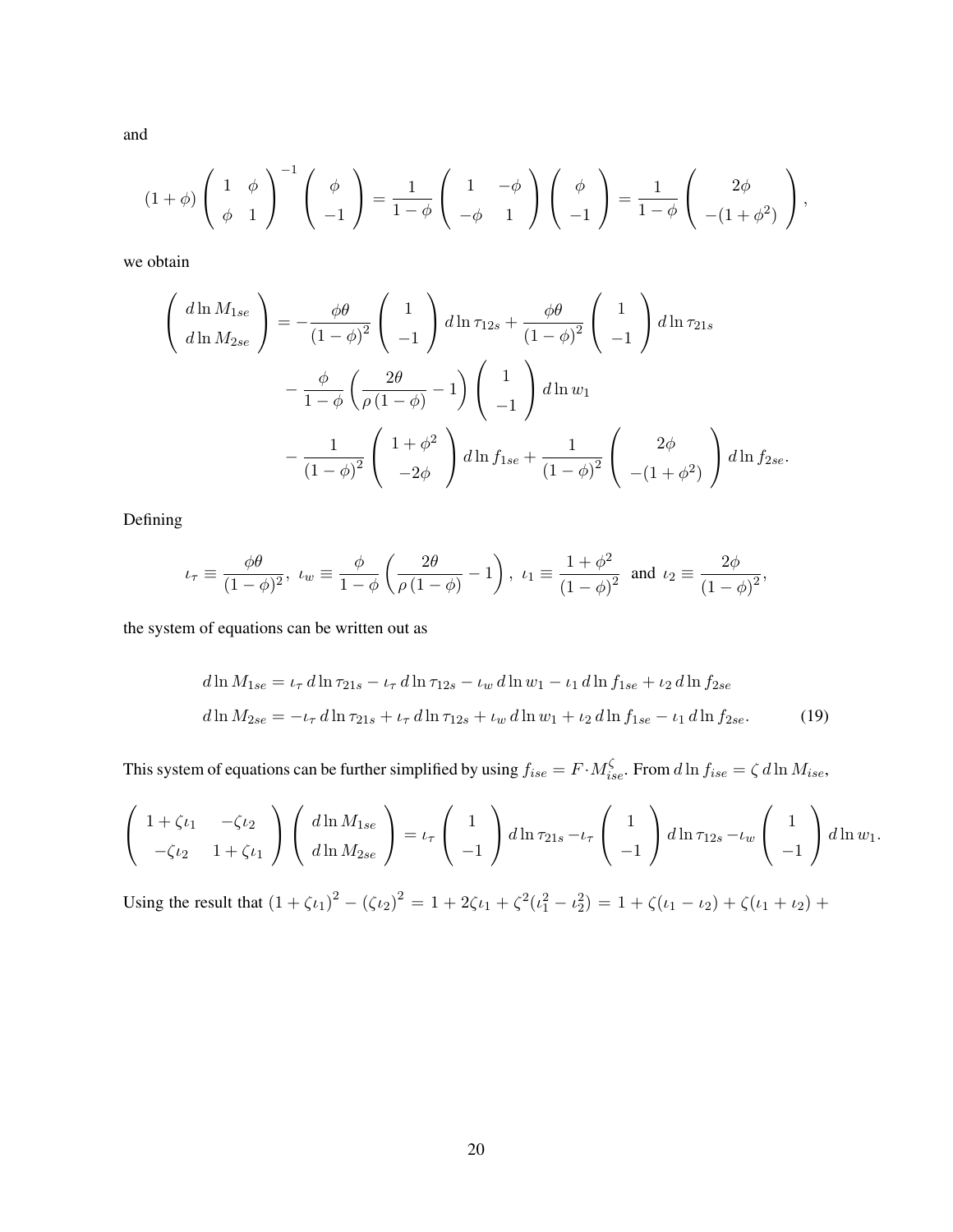$$
\zeta^{2}(\iota_{1} - \iota_{2})(\iota_{1} + \iota_{2}) = [1 + \zeta(\iota_{1} - \iota_{2})] [1 + \zeta(\iota_{1} + \iota_{2})],
$$
\n
$$
\begin{pmatrix}\n1 + \zeta\iota_{1} & -\zeta\iota_{2} \\
-\zeta\iota_{2} & 1 + \zeta\iota_{1}\n\end{pmatrix}^{-1}\n\begin{pmatrix}\n1 \\
-1\n\end{pmatrix} = \frac{1}{(1 + \zeta\iota_{1})^{2} - (\zeta\iota_{2})^{2}} \begin{pmatrix}\n1 + \zeta\iota_{1} & \zeta\iota_{2} \\
\zeta\iota_{2} & 1 + \zeta\iota_{1}\n\end{pmatrix}\n\begin{pmatrix}\n1 \\
-1\n\end{pmatrix}
$$
\n
$$
= \frac{1 + \zeta(\iota_{1} - \iota_{2})}{[1 + \zeta(\iota_{1} - \iota_{2})][1 + \zeta(\iota_{1} + \iota_{2})]} \begin{pmatrix}\n1 \\
-1\n\end{pmatrix}
$$
\n
$$
= \frac{1}{1 + \zeta(\iota_{1} + \iota_{2})} \begin{pmatrix}\n1 \\
-1\n\end{pmatrix}
$$
\n
$$
= \frac{1}{1 + \zeta(1 + 2\phi + \phi^{2})/(1 - \phi)^{2}} \begin{pmatrix}\n1 \\
-1\n\end{pmatrix}
$$
\n
$$
= \frac{(1 - \phi)^{2}}{(1 - \phi)^{2} + \zeta(1 + \phi)^{2}} \begin{pmatrix}\n1 \\
-1\n\end{pmatrix}.
$$

It follows that

$$
d\ln M_{1se} = \varepsilon_{\tau} d\ln \tau_{21s} - \varepsilon_{\tau} d\ln \tau_{12s} - \varepsilon_{w} d\ln w_{1}
$$
  

$$
d\ln M_{2se} = -\varepsilon_{\tau} d\ln \tau_{21s} + \varepsilon_{\tau} d\ln \tau_{12s} + \varepsilon_{w} d\ln w_{1}
$$
 (20)

where

$$
\varepsilon_{\tau} \equiv \frac{(1 - \phi)^2 \iota_{\tau}}{(1 - \phi)^2 + \zeta (1 + \phi)^2} = \frac{(1 - \phi)^2 \phi \theta / (1 - \phi)^2}{(1 - \phi)^2 + \zeta (1 + \phi)^2} = \frac{\phi \theta}{(1 - \phi)^2 + \zeta (1 + \phi)^2}
$$

and

$$
\varepsilon_{w} \equiv \frac{(1 - \phi)^{2} \iota_{w}}{(1 - \phi)^{2} + \zeta (1 + \phi)^{2}} = \frac{(1 - \phi)^{2} \frac{\phi}{1 - \phi} \left( \frac{2\theta}{\rho(1 - \phi)} - 1 \right)}{(1 - \phi)^{2} + \zeta (1 + \phi)^{2}} = \frac{\phi \left[ 2\theta - \rho (1 - \phi) \right]}{\rho \left[ (1 - \phi)^{2} + \zeta (1 + \phi)^{2} \right]}.
$$

The two measures of industrial labor productivity

$$
\Phi_{1s}^{L} \equiv \frac{\sum_{j=1,2} R_{1js}}{\tilde{P}_{1s} L_{1s}} = \left(\frac{\theta + 1}{\theta}\right) \rho \varphi_{11s}^{*}
$$

$$
\Phi_{1s}^{W} \equiv \frac{\sum_{j=1,2} R_{1js}}{P_{1s} L_{1s}} = \left(\frac{\alpha_{s} L_1}{\sigma f_{11}}\right)^{1/(\sigma - 1)} \rho \varphi_{11s}^{*}
$$

imply that

$$
d\ln \Phi_{1s}^{k=L,W} = d\ln \varphi_{11s}^*.
$$
\n(21*a*)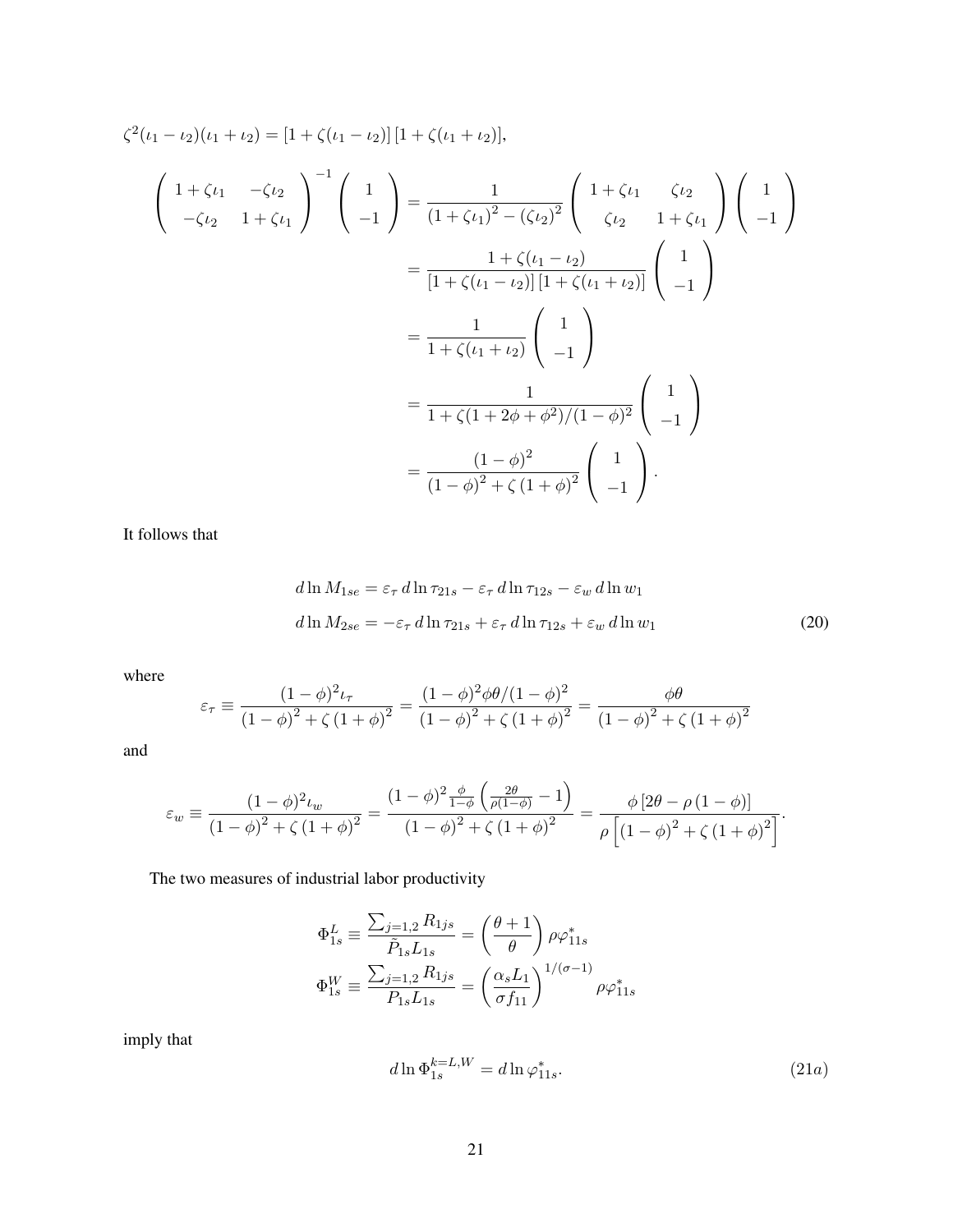Taking logs of both sides and then totally differentiating

$$
\varphi_{11s}^{*\theta} = \frac{\theta b^{\theta}}{\delta(\theta - \sigma + 1)} \frac{\sigma f_d}{\alpha_s L_1} \left( M_{1se} + \phi_{21s} M_{2se} \right)
$$

yields

$$
\theta \, d\ln \varphi_{11s}^{*} = d\ln \left( M_{1se} + \phi_{21s} M_{2se} \right) \tag{21b}
$$
\n
$$
= \frac{1}{1+\phi} d\ln M_{1se} + \frac{\phi}{1+\phi} d\ln M_{2se} - \frac{\phi\theta}{1+\phi} d\ln \tau_{21s} + \frac{\phi}{1+\phi} \left( \frac{\theta}{\rho} - 1 \right) d\ln w_1
$$
\n
$$
= \frac{1}{1+\phi} \left[ \varepsilon_{\tau} d\ln \tau_{21s} - \varepsilon_{\tau} d\ln \tau_{12s} - \varepsilon_{w} d\ln w_1 \right]
$$
\n
$$
+ \frac{\phi}{1+\phi} \left[ -\varepsilon_{\tau} d\ln \tau_{21s} + \varepsilon_{\tau} d\ln \tau_{12s} + \varepsilon_{w} d\ln w_1 \right]
$$
\n
$$
- \frac{\phi\theta}{1+\phi} d\ln \tau_{21s} + \frac{\phi}{1+\phi} \left( \frac{\theta}{\rho} - 1 \right) d\ln w_1
$$
\n
$$
= \left[ \frac{1-\phi}{1+\phi} \varepsilon_{\tau} - \frac{\phi\theta}{1+\phi} \right] d\ln \tau_{21s} - \left[ \frac{1-\phi}{1+\phi} \varepsilon_{\tau} \right] d\ln \tau_{12s}
$$
\n
$$
- \left[ \frac{1-\phi}{1+\phi} \varepsilon_{w} - \frac{\phi}{1+\phi} \left( \frac{\theta}{\rho} - 1 \right) \right] d\ln w_1.
$$
\n(21b)

Denote

$$
\lambda(\zeta) \equiv \frac{\zeta (1+\phi)^2}{(1-\phi)^2 + \zeta (1+\phi)^2} \in (0,1) \text{ and } \beta \equiv \frac{\rho \theta}{2\theta - \rho (1-\phi)} > 0.
$$

Then, the above equation becomes

$$
d\ln\varphi_{11s}^* = \gamma_1 d\ln\tau_{21s} - \gamma_2 d\ln\tau_{12s} - \gamma_3 d\ln w_1
$$
 (22)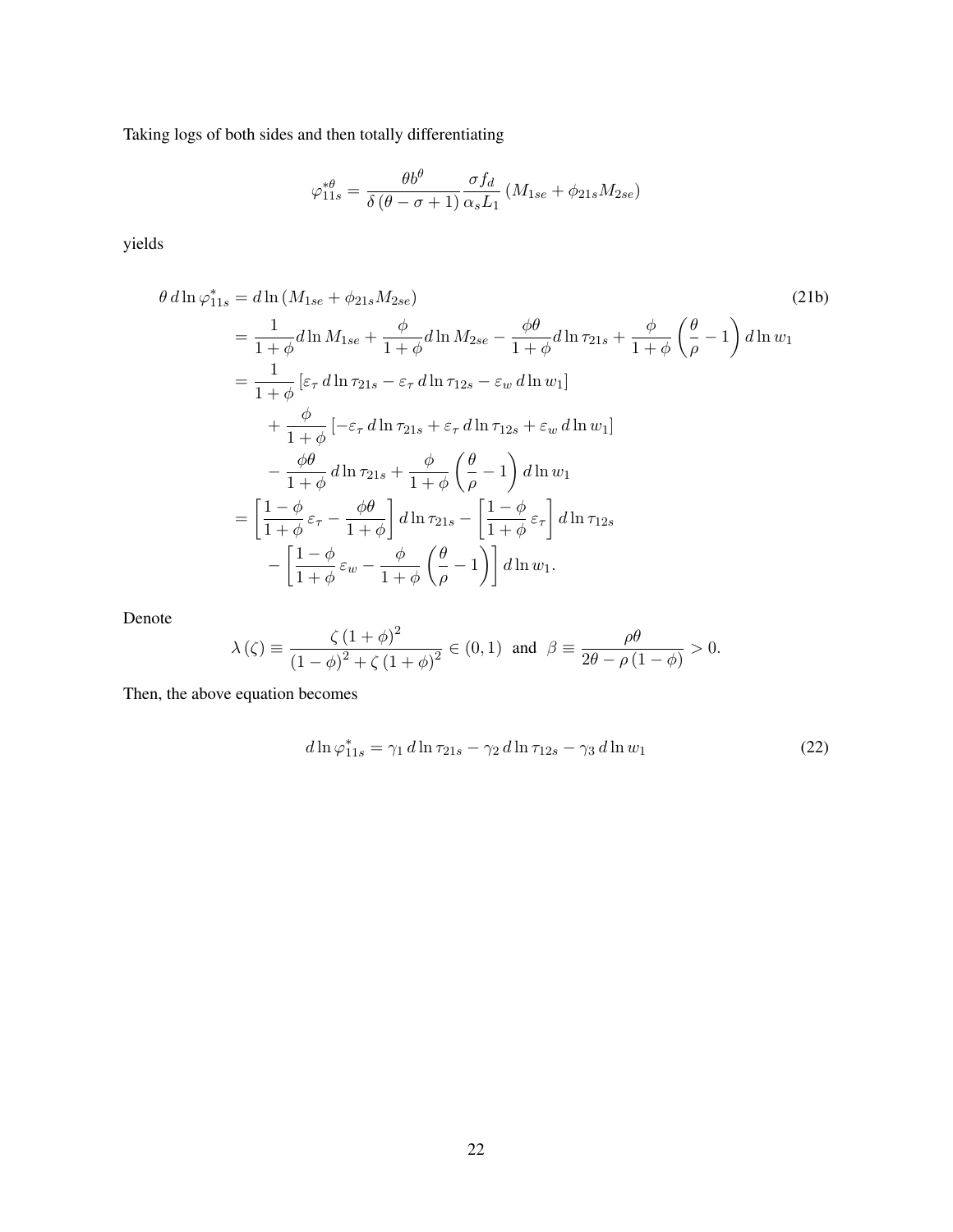where

$$
\gamma_1 \equiv \frac{1}{\theta} \left[ \frac{1-\phi}{1+\phi} \varepsilon_{\tau} - \frac{\phi \theta}{1+\phi} \right]
$$
  
\n
$$
= \frac{1}{\theta} \left[ \frac{1-\phi}{1+\phi} \frac{\phi \theta}{(1-\phi)^2 + \zeta (1+\phi)^2} - \frac{\phi \theta}{1+\phi} \right]
$$
  
\n
$$
= \frac{\phi}{1+\phi} \left[ \frac{(1-\phi)}{(1-\phi)^2 + \zeta (1+\phi)^2} - 1 \right]
$$
  
\n
$$
= \frac{\phi}{(1+\phi)(1-\phi)} \left[ \frac{(1-\phi)^2}{(1-\phi)^2 + \zeta (1+\phi)^2} - (1-\phi) \right]
$$
  
\n
$$
= \frac{\phi}{1-\phi^2} \left[ \phi - \left( 1 - \frac{(1-\phi)^2}{(1-\phi)^2 + \zeta (1+\phi)^2} \right) \right]
$$
  
\n
$$
= \frac{\phi}{1-\phi^2} \left[ \phi - \frac{\zeta (1+\phi)^2}{(1-\phi)^2 + \zeta (1+\phi)^2} \right]
$$
  
\n
$$
= \frac{\phi}{1-\phi^2} \left[ \phi - \lambda (\zeta) \right],
$$

$$
\gamma_2 \equiv \frac{1-\phi}{\theta(1+\phi)} \varepsilon_{\tau}
$$
  
=  $\frac{1-\phi}{\theta(1+\phi)} \left[ \frac{\phi \theta}{(1-\phi)^2 + \zeta(1+\phi)^2} \right]$   
=  $\frac{1-\phi}{(1+\phi)} \left[ \frac{\phi}{(1-\phi)^2 + \zeta(1+\phi)^2} \right]$   
=  $\frac{\phi}{(1-\phi)(1+\phi)} \left[ \frac{(1-\phi)^2}{(1-\phi)^2 + \zeta(1+\phi)^2} \right]$   
=  $\frac{\phi}{1-\phi^2} \left[ 1 - \left( 1 - \frac{(1-\phi)^2}{(1-\phi)^2 + \zeta(1+\phi)^2} \right) \right]$   
=  $\frac{\phi}{1-\phi^2} \left[ 1 - \frac{\zeta(1+\phi)^2}{(1-\phi)^2 + \zeta(1+\phi)^2} \right]$   
=  $\frac{\phi}{1-\phi^2} [1 - \lambda(\zeta)] > 0$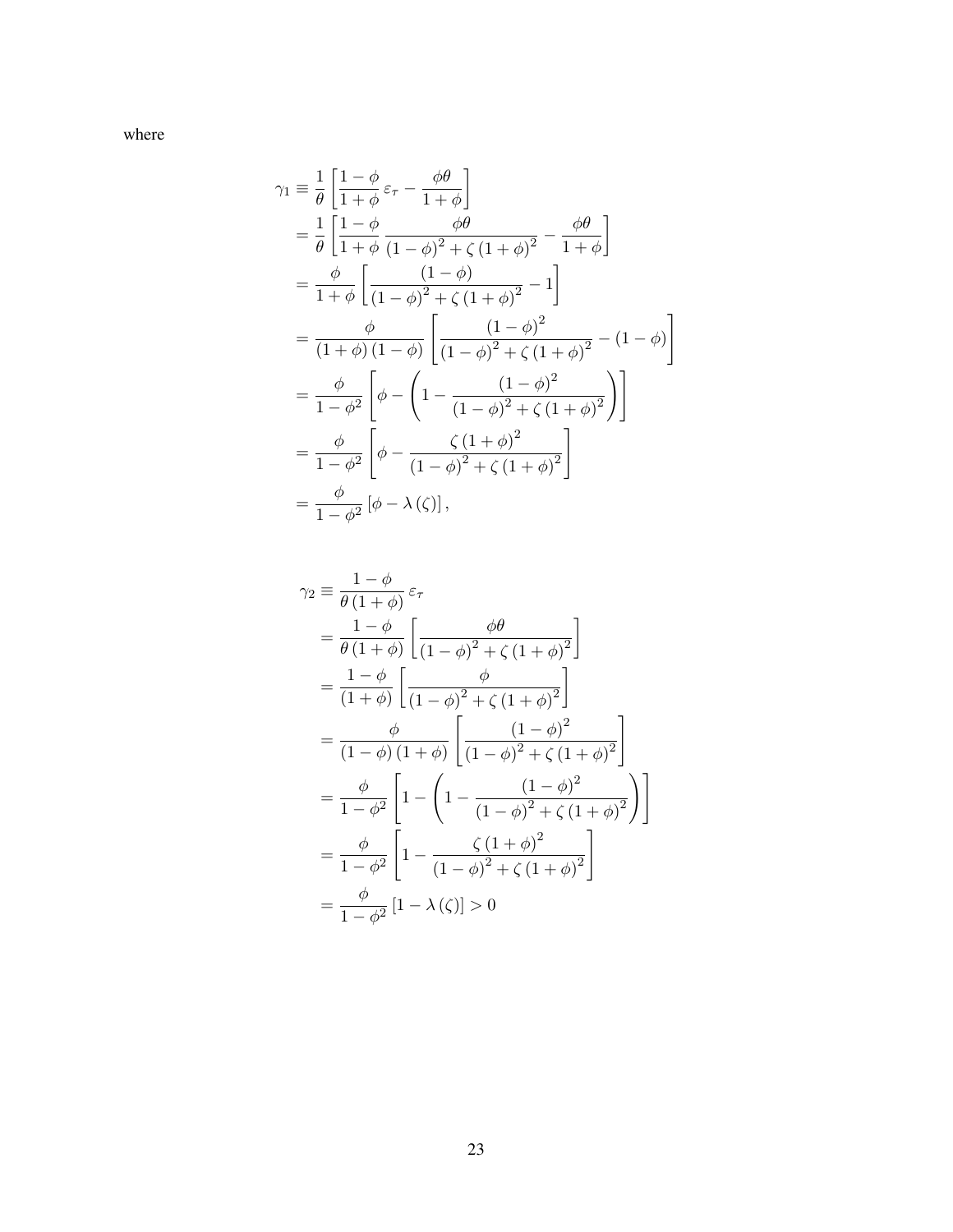and

$$
\gamma_3 \equiv \frac{1}{\theta} \left[ \frac{1-\phi}{1+\phi} \varepsilon_w - \frac{\phi}{1+\phi} \left( \frac{\theta}{\rho} - 1 \right) \right]
$$
  
\n
$$
= \frac{1}{\theta (1+\phi)} \left[ (1-\phi) \frac{\phi (2\theta - \rho (1-\phi))}{\rho \left[ (1-\phi)^2 + \zeta (1+\phi)^2 \right]} - \phi \left( \frac{\theta - \rho}{\rho} \right) \right]
$$
  
\n
$$
= \frac{\phi (2\theta - \rho (1-\phi))}{\rho \theta (1+\phi)} \left[ \frac{1-\phi}{(1-\phi)^2 + \zeta (1+\phi)^2} - \frac{\theta - \rho}{2\theta - \rho (1-\phi)} \right]
$$
  
\n
$$
= \frac{\phi (2\theta - \rho (1-\phi))}{\rho \theta (1+\phi) (1-\phi)} \left[ \frac{(1-\phi)^2}{(1-\phi)^2 + \zeta (1+\phi)^2} - \frac{(\theta - \rho)(1-\phi)}{2\theta - \rho (1-\phi)} \right]
$$
  
\n
$$
= \frac{\phi}{\beta (1-\phi^2)} \left[ 1 - \frac{\theta - \theta \phi - \rho (1-\phi)}{2\theta - \rho (1-\phi)} - \left( 1 - \frac{(1-\phi)^2}{(1-\phi)^2 + \zeta (1+\phi)^2} \right) \right]
$$
  
\n
$$
= \frac{\phi}{\beta (1-\phi^2)} \left[ \frac{\theta (1+\phi)}{2\theta - \rho (1-\phi)} - \frac{\zeta (1+\phi)^2}{(1-\phi)^2 + \zeta (1+\phi)^2} \right]
$$
  
\n
$$
= \frac{\phi}{\beta (1-\phi^2)} \left[ \frac{\theta (1+\phi)}{2\theta - \rho (1-\phi)} - \lambda (\zeta) \right].
$$

**Proofs for Theorems 1 and 2** We are ready to determine the sign of  $\gamma_1$ ,

$$
\gamma_1 < 0
$$
\n
$$
\Leftrightarrow \frac{\phi}{1 - \phi^2} \left[ \phi - \lambda \left( \zeta \right) \right] < 0
$$
\n
$$
\Leftrightarrow \frac{\zeta \left( 1 + \phi \right)^2}{\left( 1 - \phi \right)^2 + \zeta \left( 1 + \phi \right)^2} > \phi
$$
\n
$$
\Leftrightarrow \zeta \left( 1 + \phi \right)^2 > \phi \left( 1 - \phi \right)^2 + \phi \zeta \left( 1 + \phi \right)^2
$$
\n
$$
\Leftrightarrow \zeta \left( 1 + \phi \right)^2 \left( 1 - \phi \right) > \phi \left( 1 - \phi \right)^2
$$
\n
$$
\Leftrightarrow \zeta > \zeta_1 \equiv \frac{\phi \left( 1 - \phi \right)}{\left( 1 + \phi \right)^2},
$$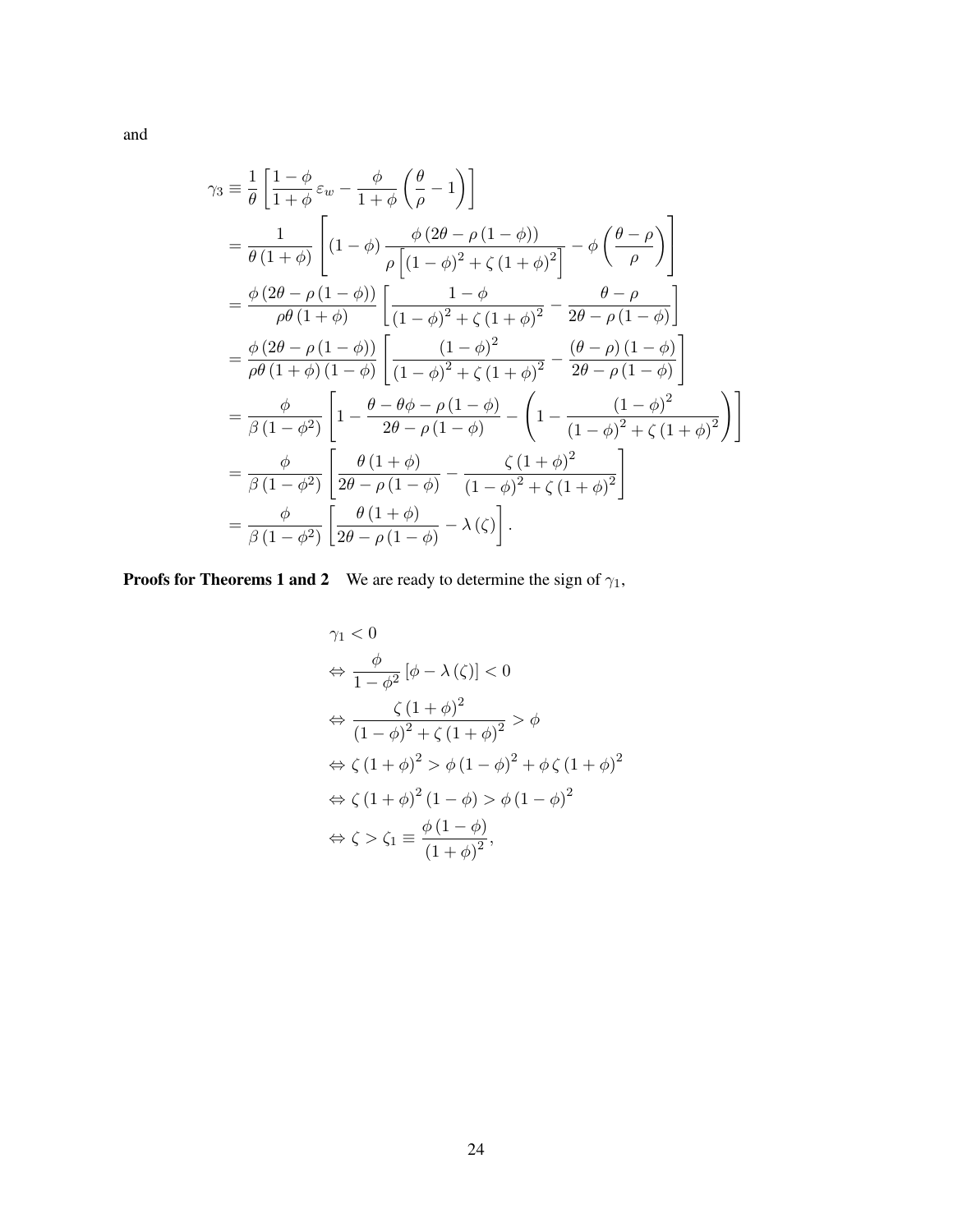and the sign of  $\gamma_3$ ,

$$
\gamma_3 < 0
$$
\n
$$
\Leftrightarrow \frac{\phi}{\beta(1-\phi^2)} \left[ \frac{\theta(1+\phi)}{2\theta - \rho(1-\phi)} - \lambda(\zeta) \right] < 0
$$
\n
$$
\Leftrightarrow \frac{\zeta(1+\phi)^2}{(1-\phi)^2 + \zeta(1+\phi)^2} > \frac{\theta(1+\phi)}{2\theta - \rho(1-\phi)}
$$
\n
$$
\Leftrightarrow \zeta(1+\phi)^2 [2\theta - \rho(1-\phi) - \theta(1+\phi)] > \theta(1-\phi)^2(1+\phi)
$$
\n
$$
\Leftrightarrow \zeta(1+\phi)^2(\theta-\rho)(1-\phi) > \theta(1-\phi)^2(1+\phi)
$$
\n
$$
\Leftrightarrow \zeta(1+\phi)(\theta-\rho) > \theta(1-\phi)
$$
\n
$$
\Leftrightarrow \zeta > \zeta_3 \equiv \frac{\theta(1-\phi)}{(\theta-\rho)(1+\phi)}.
$$

A comparison of  $\zeta_1$  and  $\zeta_3$  leads to

$$
\frac{\zeta_3}{\zeta_1} = \frac{\theta (1 - \phi)}{(\theta - \rho) (1 + \phi)} \frac{(1 + \phi)^2}{\phi (1 - \phi)}
$$

$$
= \left(\frac{1 + \phi}{\phi}\right) \left(\frac{\theta}{\theta - \rho}\right)
$$

$$
= \left(1 + \frac{1}{\phi}\right) \left(1 + \frac{\rho}{\theta - \rho}\right) > 1.
$$

To determine the maximum value of  $\zeta_1 \equiv \phi(1-\phi)/(1+\phi)^2$ , we take the derivative of  $\ln \zeta_1 =$  $\ln\phi+\ln\left(1-\phi\right)-2\ln(1+\phi)$  :

$$
\frac{d\ln\zeta_1(\phi)}{d\phi} = \frac{1}{\phi} - \frac{1}{1-\phi} - \frac{2}{1+\phi}
$$
  
= 
$$
\frac{(1-\phi)(1+\phi) - \phi(1+\phi) - 2\phi(1-\phi)}{\phi(1-\phi)(1+\phi)}
$$
  
= 
$$
\frac{1-\phi^2 - \phi - \phi^2 - 2\phi + 2\phi^2}{\phi(1-\phi^2)}
$$
  
= 
$$
\frac{1-3\phi}{\phi(1-\phi^2)}.
$$

Note that the derivative is positive for  $\phi < 1/3$  and negative for  $1/3 < \phi < 1$ , so the second order condition is satisfied and the maximum value of  $\zeta_1$  occurs when  $\phi = 1/3$ . Since  $\zeta_1(\phi) \equiv \phi(1-\phi)/(1+\phi)^2$ ,

$$
\zeta_1(1/3) = \frac{\frac{1}{3}(1-\frac{1}{3})}{\left(1+\frac{1}{3}\right)^2} = \frac{\frac{1}{3}\left(\frac{2}{3}\right)}{\left(\frac{4}{3}\right)^2} = \frac{2}{16} = \frac{1}{8}.
$$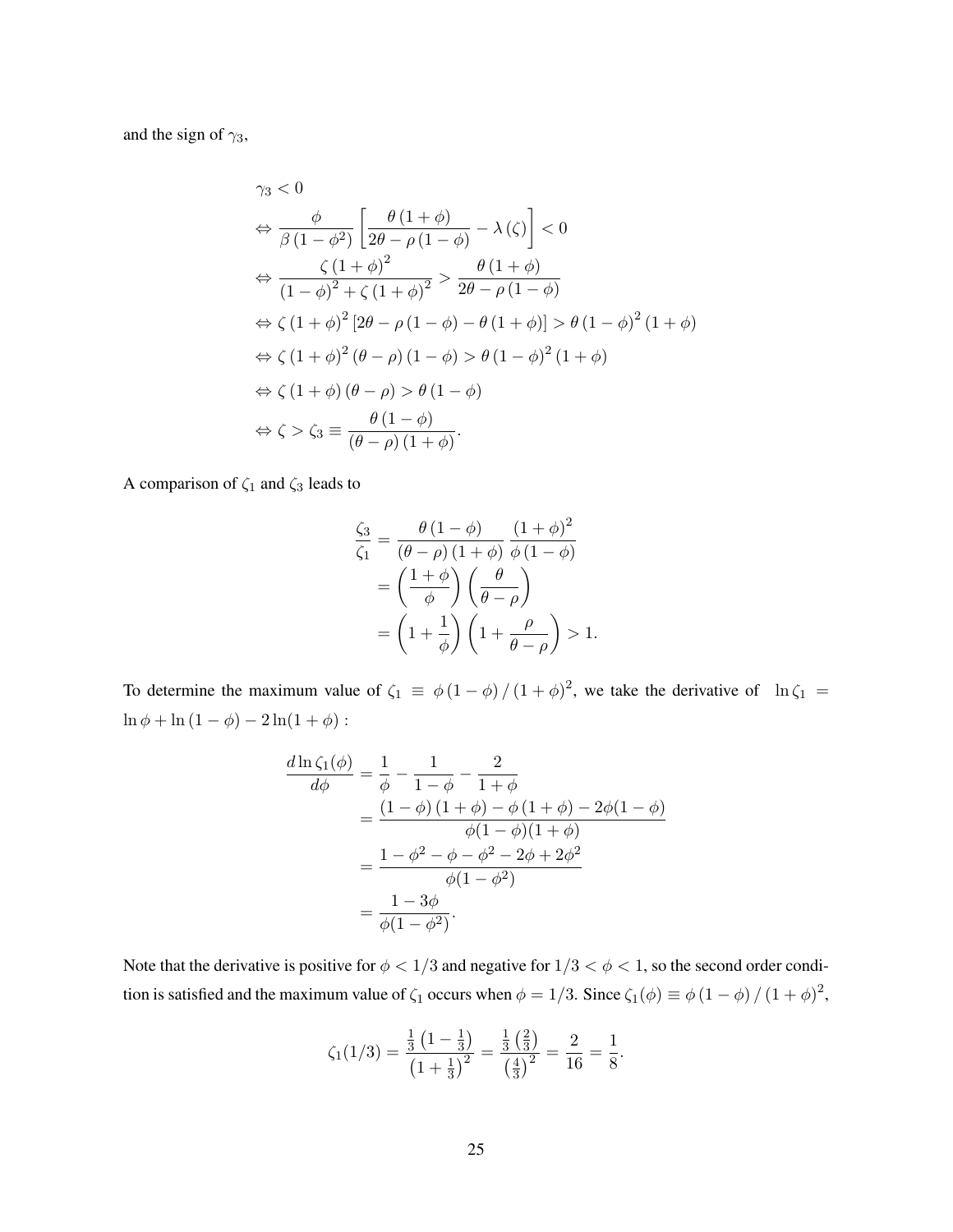Therefore,  $\zeta_1$  takes the maximum value  $1/8$  at  $\phi = 1/3$ .

### Wage change

Suppose that trade costs change in both sector  $A$  and sector  $B$ . Starting with the labor market clearing condition (16)

$$
L_1 = L_{1A} + L_{1B} = \left(\frac{\theta F}{\rho}\right) \left(M_{1Ae}^{1+\zeta} + M_{1Be}^{1+\zeta}\right),\,
$$

first taking logs of both sides

$$
\ln L_1 = \ln \left( \frac{\theta F}{\rho} \right) + \ln \left( M_{1Ae}^{1+\zeta} + M_{1Be}^{1+\zeta} \right)
$$

and then differentiating yields

$$
0 = \frac{1}{M_{1Ae}^{1+\zeta} + M_{1Be}^{1+\zeta}} \left[ (1+\zeta) M_{1Ae}^{\zeta} dM_{1Ae} + (1+\zeta) M_{1Be}^{\zeta} dM_{1Be} \right]
$$
  
=  $(1+\zeta) \left[ \frac{M_{1Ae}^{1+\zeta}}{M_{1Ae}^{1+\zeta} + M_{1Be}^{1+\zeta}} d\ln M_{1Ae} + \frac{M_{1Be}^{1+\zeta}}{M_{1Ae}^{1+\zeta} + M_{1Be}^{1+\zeta}} d\ln M_{1Be} \right]$   
=  $(1+\zeta) \left[ \frac{L_{1A}}{L_1} d\ln M_{1Ae} + \frac{L_{1B}}{L_1} d\ln M_{1Be} \right].$ 

It follows from (20) that

$$
0 = \frac{L_{1A}}{L_1} \left( \varepsilon_\tau \, d \ln \tau_{21A} - \varepsilon_\tau \, d \ln \tau_{12A} - \varepsilon_w \, d \ln w_1 \right) + \frac{L_{1B}}{L_1} \left( \varepsilon_\tau \, d \ln \tau_{21B} - \varepsilon_\tau \, d \ln \tau_{12B} - \varepsilon_w \, d \ln w_1 \right)
$$

and rearranging terms yields

$$
\frac{L_{1A}}{L_1} \varepsilon_{\tau} \left( d \ln \tau_{21A} - d \ln \tau_{12A} \right) + \frac{L_{1B}}{L_1} \varepsilon_{\tau} \left( d \ln \tau_{21B} - d \ln \tau_{12B} \right) = \frac{L_{1A}}{L_1} \varepsilon_w d \ln w_1 + \frac{L_{1B}}{L_1} \varepsilon_w d \ln w_1
$$
\n
$$
\varepsilon_{\tau} \sum_{s=A,B} \frac{L_{1s}}{L_1} \left( d \ln \tau_{21s} - d \ln \tau_{12s} \right) = \varepsilon_w d \ln w_1. \tag{A.11}
$$

Since countries are initially symmetric before trade liberalization, it holds that  $f_{1se} = f_{2se} = f_{se}$ ,  $M_{1se} = M_{2se} = M_{se}$ ,  $\phi_{12s} = \phi_{21s} = \phi$ ,  $L_1 = L_2 = L$  and  $w_1 = 1$ . Thus, two equations in (A.9)

$$
\left(f_{1se} - \frac{\phi_{12s}}{w_1} f_{2se}\right) (M_{1se} + M_{2se}\phi_{21s}) = \frac{\rho \alpha_s L_1}{\theta} (1 - \phi_{12s}\phi_{21s})
$$

$$
(f_{2se} - \phi_{21s} w_1 f_{1se}) (M_{1se}\phi_{12s} + M_{2se}) = \frac{\rho \alpha_s L_2}{\theta} (1 - \phi_{12s}\phi_{21s})
$$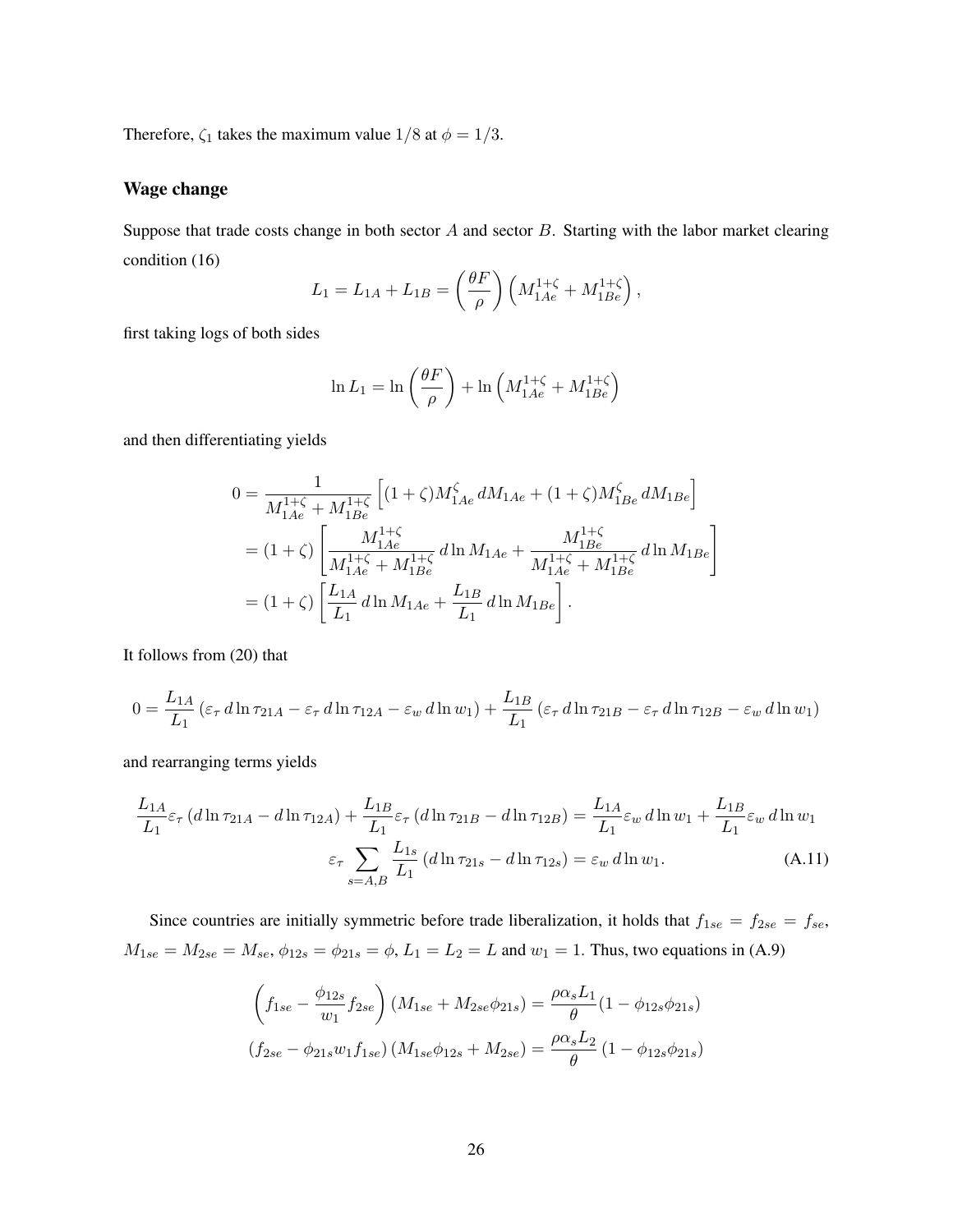becomes one equation

$$
(f_{se} - \phi f_{se}) (M_{se} + M_{se}\phi) = \frac{\rho \alpha_s L}{\theta} (1 - \phi^2).
$$

Further simplifying using  $f_{ise} = F \cdot M_{ise}^{\zeta}$ , this equation becomes

$$
M_{se}f_{se} (1 - \phi) (1 + \phi) = \frac{\rho \alpha_s L}{\theta} (1 - \phi^2)
$$

$$
M_{se}f_{se} = \frac{\rho \alpha_s L}{\theta}
$$

$$
\frac{\theta}{\rho} F M_{se}^{1 + \zeta} = \alpha_s L
$$

Since  $L_{is} = \frac{\theta}{a}$  $\frac{\theta}{\rho} F M_{ise}^{1+\zeta}$  from (15),  $\alpha_s = L_{is}/L$  holds. Using this and rearranging equation (A.11), we obtain

$$
d\ln w_1 = \frac{\varepsilon_\tau}{\varepsilon_w} \sum_{s=A,B} \frac{L_{1s}}{L_1} (d\ln \tau_{21s} - d\ln \tau_{12s})
$$
  
= 
$$
\frac{\phi \theta}{(1-\phi)^2 + \zeta (1+\phi)^2} \frac{\rho \left[ (1-\phi)^2 + \zeta (1+\phi)^2 \right]}{\phi [2\theta - \rho (1-\phi)]} \sum_{s=A,B} \alpha_s (d\ln \tau_{21s} - d\ln \tau_{12s})
$$
  
= 
$$
\frac{\theta \rho}{[2\theta - \rho (1-\phi)]} \sum_{s=A,B} \alpha_s (d\ln \tau_{21s} - d\ln \tau_{12s})
$$
  
= 
$$
\beta \sum_{s=A,B} \alpha_s (d\ln \tau_{21s} - d\ln \tau_{12s})
$$
(23)

Thus, the wage change does not depend on the size of  $\zeta$ .

Substituting the wage change (23) into (22), we obtain the total impact of trade liberalization on industrial productivity in sector  $A$  in country 1:

$$
d\ln \Phi_{1A}^{k} = \gamma_1 d\ln \tau_{21A} - \gamma_2 d\ln \tau_{12A} - \gamma_3 d\ln w_1
$$
  
=  $\gamma_1 d\ln \tau_{21A} - \gamma_2 d\ln \tau_{12A} - \gamma_3 \beta [\alpha_A (d\ln \tau_{21A} - d\ln \tau_{12A}) + \alpha_B (d\ln \tau_{21B} - d\ln \tau_{12B})]$   
=  $-(\gamma_3 \beta \alpha_A - \gamma_1) d\ln \tau_{21A} - (\gamma_2 - \gamma_3 \beta \alpha_A) d\ln \tau_{12A} - (\gamma_3 \beta \alpha_B) (d\ln \tau_{21B} - d\ln \tau_{12B})$   
=  $-\xi_{1A} d\ln \tau_{21A} - \xi_{2A} d\ln \tau_{12A} - \xi_{3A} (d\ln \tau_{21B} - d\ln \tau_{12B})$  (24)

where  $\xi_{1A} \equiv \gamma_3 \beta \alpha_A - \gamma_1$ ,  $\xi_{2A} \equiv \gamma_2 - \gamma_3 \beta \alpha_A$ , and  $\xi_{3A} \equiv \gamma_3 \beta (1 - \alpha_A)$ .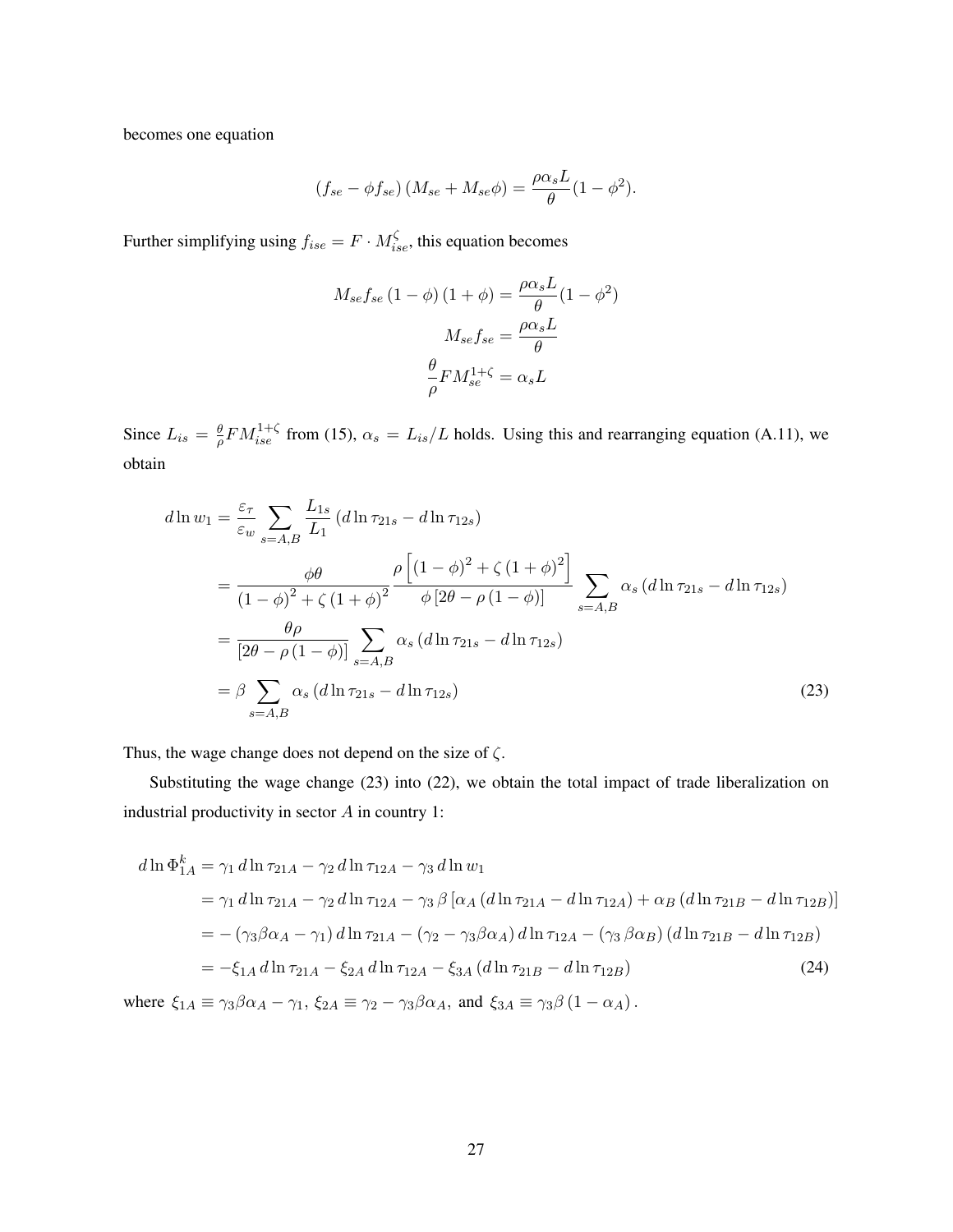### Proof for Theorem 3

First, we introduce two new terms  $\kappa_1 \equiv \gamma_3 \beta - \gamma_1$  and  $\kappa_2 \equiv \gamma_2 - \gamma_3 \beta$  that will be useful for the proof of Theorem 3 and for later welfare analysis. Both terms are strictly positive:

$$
\kappa_1 \equiv \gamma_3 \beta - \gamma_1
$$
\n
$$
= \frac{\phi}{1 - \phi^2} \left[ \frac{\theta(1 + \phi)}{2\theta - \rho(1 - \phi)} - \lambda(\zeta) \right] - \frac{\phi[\phi - \lambda(\zeta)]}{1 - \phi^2}
$$
\n
$$
= \frac{\phi}{1 - \phi^2} \left[ \frac{\theta(1 + \phi)}{2\theta - \rho(1 - \phi)} - \phi \right]
$$
\n
$$
= \frac{\phi}{1 - \phi^2} \left[ \frac{\theta + \theta\phi - \phi 2\theta + \phi\rho(1 - \phi)}{2\theta - \rho(1 - \phi)} \right]
$$
\n
$$
= \frac{\phi}{(1 - \phi)(1 + \phi)} \left[ \frac{\theta(1 - \phi) + \rho\phi(1 - \phi)}{2\theta - \rho(1 + \phi)} \right]
$$
\n
$$
= \frac{\phi(\theta + \rho\phi)}{(1 + \phi)[2\theta - \rho(1 - \phi)]} > 0
$$

and

$$
\kappa_2 \equiv \gamma_2 - \gamma_3 \beta
$$
  
=  $\frac{\phi [1 - \lambda (\zeta)]}{1 - \phi^2} - \frac{\phi}{1 - \phi^2} \left[ \frac{\theta (1 + \phi)}{2\theta - \rho (1 - \phi)} - \lambda (\zeta) \right]$   
=  $\frac{\phi}{1 - \phi^2} \left[ 1 - \frac{\theta (1 + \phi)}{2\theta - \rho (1 - \phi)} \right]$   
=  $\frac{\phi}{1 - \phi^2} \left[ \frac{2\theta - \rho (1 - \phi) - \theta - \theta \phi}{2\theta - \rho (1 - \phi)} \right]$   
=  $\frac{\phi}{(1 - \phi) (1 + \phi)} \left[ \frac{\theta (1 - \phi) - \rho (1 - \phi)}{2\theta - \rho (1 - \phi)} \right]$   
=  $\frac{\phi (\theta - \rho)}{(1 + \phi) [2\theta - \rho (1 - \phi)]} > 0.$ 

(1) If  $\zeta < \zeta_1$ , then  $\gamma_1 > 0$  and  $\gamma_3 > 0$  from Theorems 1 and 2. Then

$$
\xi_{1A} > 0
$$
  
\n
$$
\Leftrightarrow \gamma_3 \beta \alpha_A - \gamma_1 > 0
$$
  
\n
$$
\Leftrightarrow \gamma_3 \beta \alpha_A > \gamma_1
$$
  
\n
$$
\Leftrightarrow \alpha_A > \bar{\alpha} (\zeta) \equiv \frac{\gamma_1}{\beta \gamma_3}
$$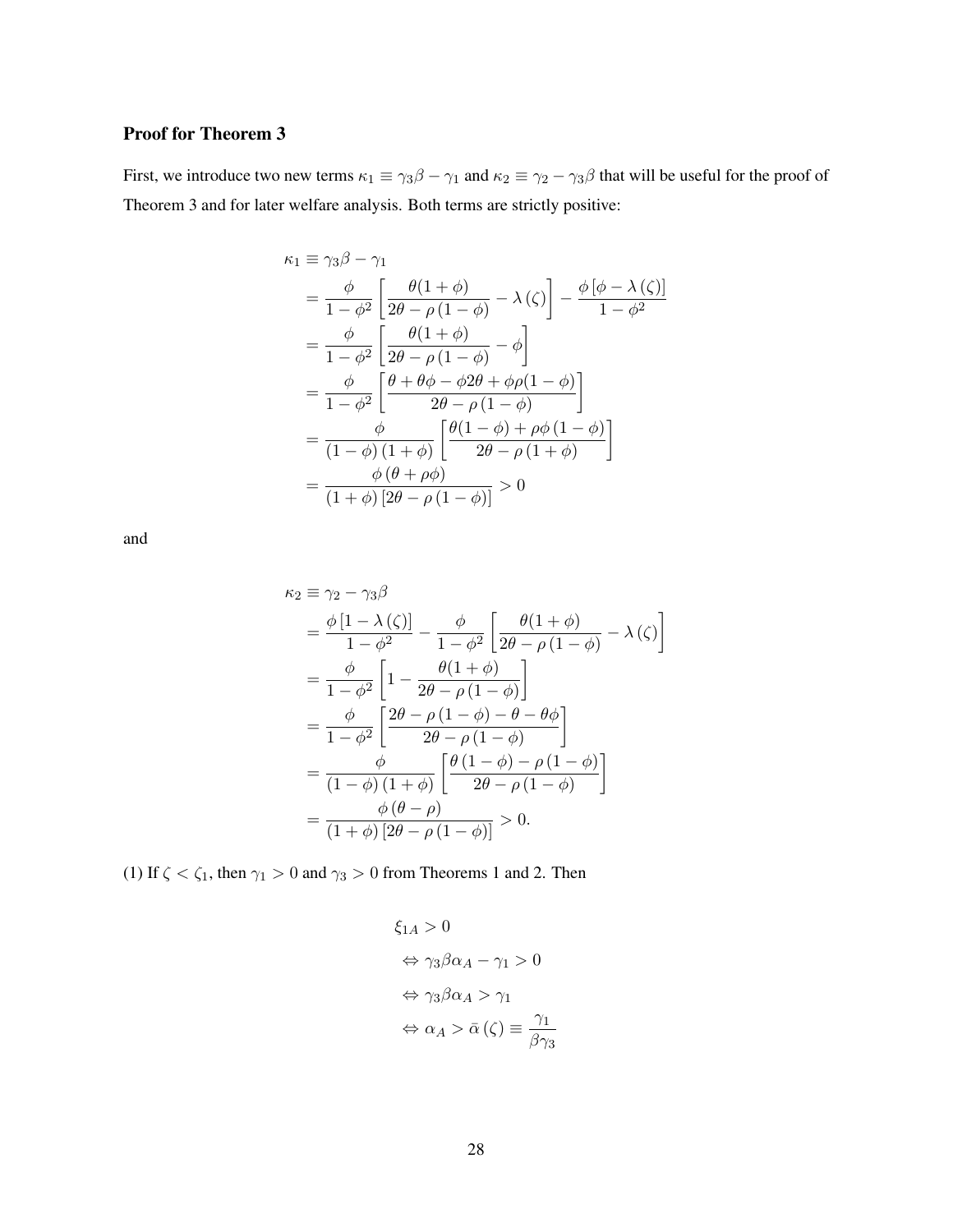It follows that  $\xi_{1A} > 0$  if  $\alpha_A > \bar{\alpha}(\zeta)$  and  $\xi_{1A} < 0$  if  $\alpha_A < \bar{\alpha}(\zeta)$ . Next note that  $\bar{\alpha}(\zeta)$  can be written as

$$
\bar{\alpha}(\zeta) \equiv \frac{\gamma_1}{\beta \gamma_3} = \left[ \frac{\phi \left[ \phi - \lambda(\zeta) \right]}{1 - \phi^2} \right] / \left[ \frac{\phi}{1 - \phi^2} \left[ \frac{\theta \left( 1 + \phi \right)}{2\theta - \rho \left( 1 - \phi \right)} - \lambda(\zeta) \right] \right]
$$

$$
= \left[ \phi - \frac{\zeta \left( 1 + \phi \right)^2}{\left( 1 - \phi \right)^2 + \zeta \left( 1 + \phi \right)^2} \right] / \left[ \frac{\theta \left( 1 + \phi \right)}{2\theta - \rho \left( 1 - \phi \right)} - \frac{\zeta \left( 1 + \phi \right)^2}{\left( 1 - \phi \right)^2 + \zeta \left( 1 + \phi \right)^2} \right]
$$

Using

$$
\phi - \frac{\zeta (1 + \phi)^2}{(1 - \phi)^2 + \zeta (1 + \phi)^2} = \frac{\phi (1 - \phi)^2 - \zeta (1 - \phi) (1 + \phi)^2}{(1 - \phi)^2 + \zeta (1 + \phi)^2}
$$

$$
= \frac{(1 - \phi) \left[ \phi (1 - \phi) - \zeta (1 + \phi)^2 \right]}{(1 - \phi)^2 + \zeta (1 + \phi)^2}
$$

and

$$
\frac{\theta(1+\phi)}{2\theta-\rho(1-\phi)} - \frac{\zeta(1+\phi)^2}{(1-\phi)^2 + \zeta(1+\phi)^2}
$$
\n
$$
= \frac{(1+\phi)\left[\theta(1-\phi)^2 + \theta\zeta(1+\phi)^2 - 2\theta\zeta(1+\phi) + \rho(1-\phi)\zeta(1+\phi)\right]}{[2\theta-\rho(1-\phi)][(1-\phi)^2 + \zeta(1+\phi)^2]}
$$
\n
$$
= \frac{(1+\phi)\left[\theta(1-\phi)^2 + \theta\zeta(1+\phi)\{1+\phi-2\} + \rho(1-\phi)\zeta(1+\phi)\right]}{[2\theta-\rho(1-\phi)][(1-\phi)^2 + \zeta(1+\phi)^2]}
$$
\n
$$
= \frac{(1+\phi)\left[\theta(1-\phi)^2 - \zeta\theta(1-\phi)(1+\phi) + \zeta\rho(1-\phi)(1+\phi)\right]}{[2\theta-\rho(1-\phi)][(1-\phi)^2 + \zeta(1+\phi)^2]}
$$
\n
$$
= \frac{(1+\phi)(1-\phi)[\theta(1-\phi) - \zeta(\theta-\rho)(1+\phi)]}{[2\theta-\rho(1-\phi)][(1-\phi)^2 + \zeta(1+\phi)^2]},
$$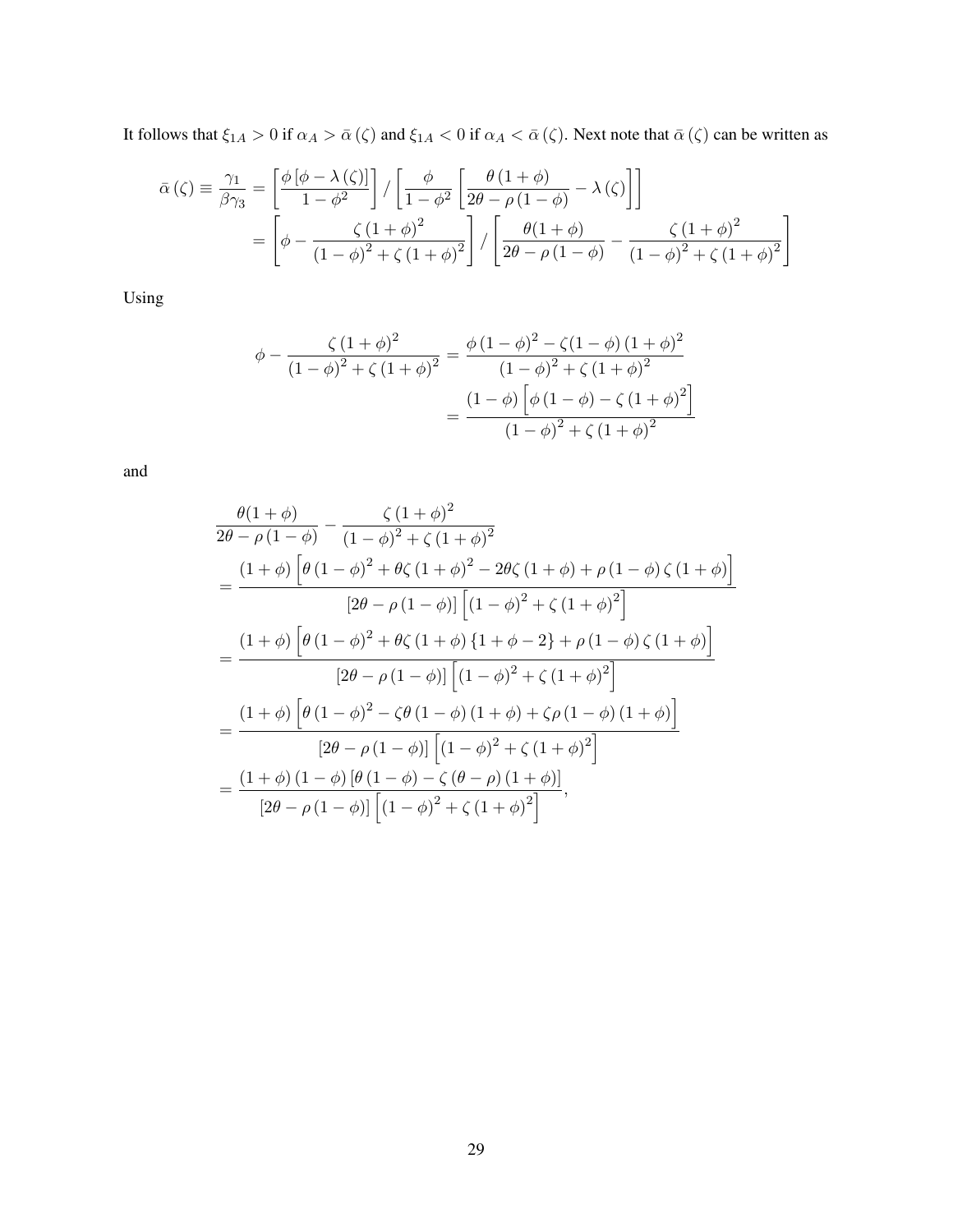we obtain

$$
\bar{\alpha}(\zeta) = \left[ \frac{(1-\phi)\left[\phi(1-\phi)-\zeta(1+\phi)^2\right]}{(1-\phi)^2 + \zeta(1+\phi)^2} \right] / \left[ \frac{(1+\phi)(1-\phi)\left[\theta(1-\phi)-\zeta(\theta-\rho)(1+\phi)\right]}{\left[2\theta-\rho(1-\phi)\right]\left[(1-\phi)^2 + \zeta(1+\phi)^2\right]} \right]
$$
\n
$$
= \frac{\left[2\theta-\rho(1-\phi)\right]\left[\phi(1-\phi)-\zeta(1+\phi)^2\right]}{(1+\phi)\left[\theta(1-\phi)-\zeta(\theta-\rho)(1+\phi)\right]}
$$
\n
$$
= \frac{(1+\phi)^2\left[2\theta-\rho(1-\phi)\right]\left[\frac{\phi(1-\phi)}{(1+\phi)^2}-\zeta\right]}{(1+\phi)^2(\theta-\rho)\left[\frac{\theta(1-\phi)}{(1+\phi)(\theta-\rho)}-\zeta\right]}
$$
\n
$$
= \frac{\left[2\theta-\rho(1-\phi)\right]\left(\zeta_1-\zeta\right)}{(\theta-\rho)\left(\zeta_3-\zeta\right)}.
$$

It immediately follows that  $\bar{\alpha}(\zeta_1) = 0$  and the derivative of the  $\bar{\alpha}$  function is

$$
\bar{\alpha}'(\zeta) = \frac{\left[2\theta - \rho\left(1 - \phi\right)\right] \left[-\left(\zeta_3 - \zeta\right) + \left(\zeta_1 - \zeta\right)\right]}{\left(\theta - \rho\right)} \\
= -\frac{\left[2\theta - \rho\left(1 - \phi\right)\right] \left(\zeta_3 - \zeta_1\right)}{\left(\theta - \rho\right)} \\
\frac{\left(\zeta_3 - \zeta_1\right)}{\left(\zeta_3 - \zeta\right)^2} < 0 \quad \text{for } \zeta < \zeta_1.
$$

Next note that

$$
\bar{\alpha}(0) \equiv \frac{\left[2\theta - \rho(1-\phi)\right]\zeta_1}{\left(\theta - \rho\right)\zeta_3}
$$

$$
= \frac{\left[2\theta - \rho(1-\phi)\right]\phi(1-\phi)}{\left(\theta - \rho\right)}\frac{\phi(1-\phi)}{\left(1+\phi\right)^2}\frac{\theta(1-\phi)}{\theta(1-\phi)}
$$

$$
= \frac{\phi\left[2\theta - \rho(1-\phi)\right]}{\theta(1+\phi)} > 0
$$

and

$$
1 - \bar{\alpha}(0) = \frac{\theta(1+\phi) - \phi[2\theta - \rho(1-\phi)]}{\theta(1+\phi)}
$$

$$
= \frac{\theta - \theta\phi + \phi\rho(1-\phi)}{\theta(1+\phi)}
$$

$$
= \frac{(\theta + \phi\rho)(1-\phi)}{\theta(1+\phi)} > 0,
$$

so  $\bar{\alpha}(0)$  lies between 0 and 1. If  $\zeta_3 > \zeta > \zeta_1$ , then  $\gamma_1 < 0$  and  $\gamma_3 > 0$ , so  $\alpha_A > 0 > \bar{\alpha}(\zeta)$  and  $\xi_{1A} > 0$ . If  $\zeta>\zeta_3,$  then  $\gamma_1<0$  and  $\gamma_3<0,$  so

$$
\xi_{1A} \equiv \gamma_3 \beta \alpha_A - \gamma_1 \ge \gamma_3 \beta - \gamma_1 \equiv \kappa_1 = \frac{\phi(\theta + \rho \phi)}{(1 + \phi) [2\theta - \rho(1 - \phi)]} > 0.
$$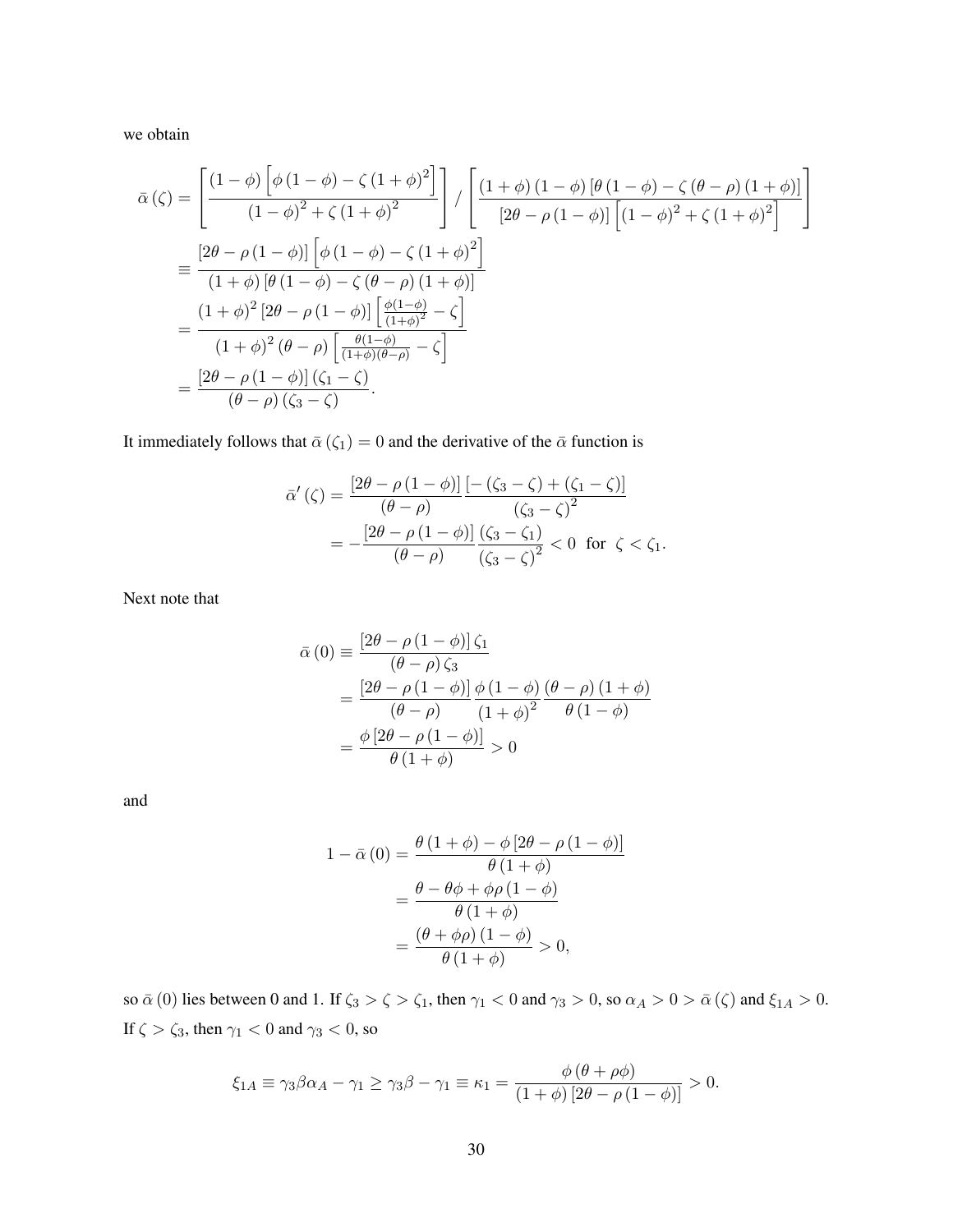(2) If  $\zeta \ge \zeta_3$  and  $\gamma_3 \le 0$ , then  $\xi_{2A} \equiv \gamma_2 - \gamma_3 \beta \alpha_A > 0$ . If  $\zeta < \zeta_3$  and  $\gamma_3 > 0$ , then

$$
\xi_{2A} \equiv \gamma_2 - \gamma_3 \beta \alpha_A \ge \gamma_2 - \gamma_3 \beta \equiv \kappa_2 = \frac{\phi (\theta - \rho)}{(1 + \phi) [2\theta - \rho (1 - \phi)]} > 0.
$$

Thus  $\xi_{2A} > 0$  holds in general.

(3) The sign of  $\xi_{3A} \equiv \gamma_3 \beta (1 - \alpha_A)$  is the same as the sign of  $\gamma_3$ , so  $\xi_{3A} > 0$  if  $\zeta < \zeta_3$  and  $\xi_{3A} < 0$ if  $\zeta > \zeta_3$ .

### Types of Trade Liberalization

First, we consider the symmetric trade liberalization that Melitz (2003) analyzes. Suppose country 1 and country 2 symmetrically liberalize  $(d \ln \tau_{21s} = d \ln \tau_{12s} = d \ln \tau_s < 0$ ) in a single industry s. Since symmetric trade liberalization keeps countries symmetric, the wage continues to be  $w_1 = 1$ . Thus, equation (22) leads to

$$
d\ln \Phi_{1s}^{k} = (\gamma_1 - \gamma_2) d\ln \tau_s
$$
  
=  $\left(\frac{\phi [\phi - \lambda(\zeta)]}{1 - \phi^2} - \frac{\phi [1 - \lambda(\zeta)]}{1 - \phi^2}\right) d\ln \tau_s$   
=  $\frac{\phi (\phi - 1)}{(1 - \phi)(1 + \phi)} d\ln \tau_s$   
=  $-\frac{\phi}{1 + \phi} d\ln \tau_s > 0$ .

Second, we consider unilateral trade liberalization by country 1 that is uniform across industries  $(d \ln \tau_{21A} = d \ln \tau_{21B} = d \ln \tau < d \ln \tau_{12A} = d \ln \tau_{12B} = 0$ . Then, equation (24) leads to

$$
d \ln \Phi_{1A}^{k} = -\xi_{1A} d \ln \tau - \xi_{3A} d \ln \tau
$$
  
= -(\gamma\_{3}\beta\alpha\_{A} - \gamma\_{1} + \gamma\_{3}\beta (1 - \alpha\_{A})) d \ln \tau  
= -(\gamma\_{3}\beta - \gamma\_{1}) d \ln \tau  
= -\kappa\_{1} d \ln \tau  
= -\frac{\phi (\theta + \rho\phi)}{(1 + \phi) [2\theta - \rho (1 - \phi)]} d \ln \tau > 0.

#### The Welfare Effect

First, consider the symmetric industries case that we have analyzed so far. The utility of the representative consumer in country 1 is  $U_1 = (\alpha_A \Phi_{1A}^W)^{\alpha_A} (\alpha_B \Phi_{1B}^W)^{\alpha_B}$ . From equation (24), the productivity change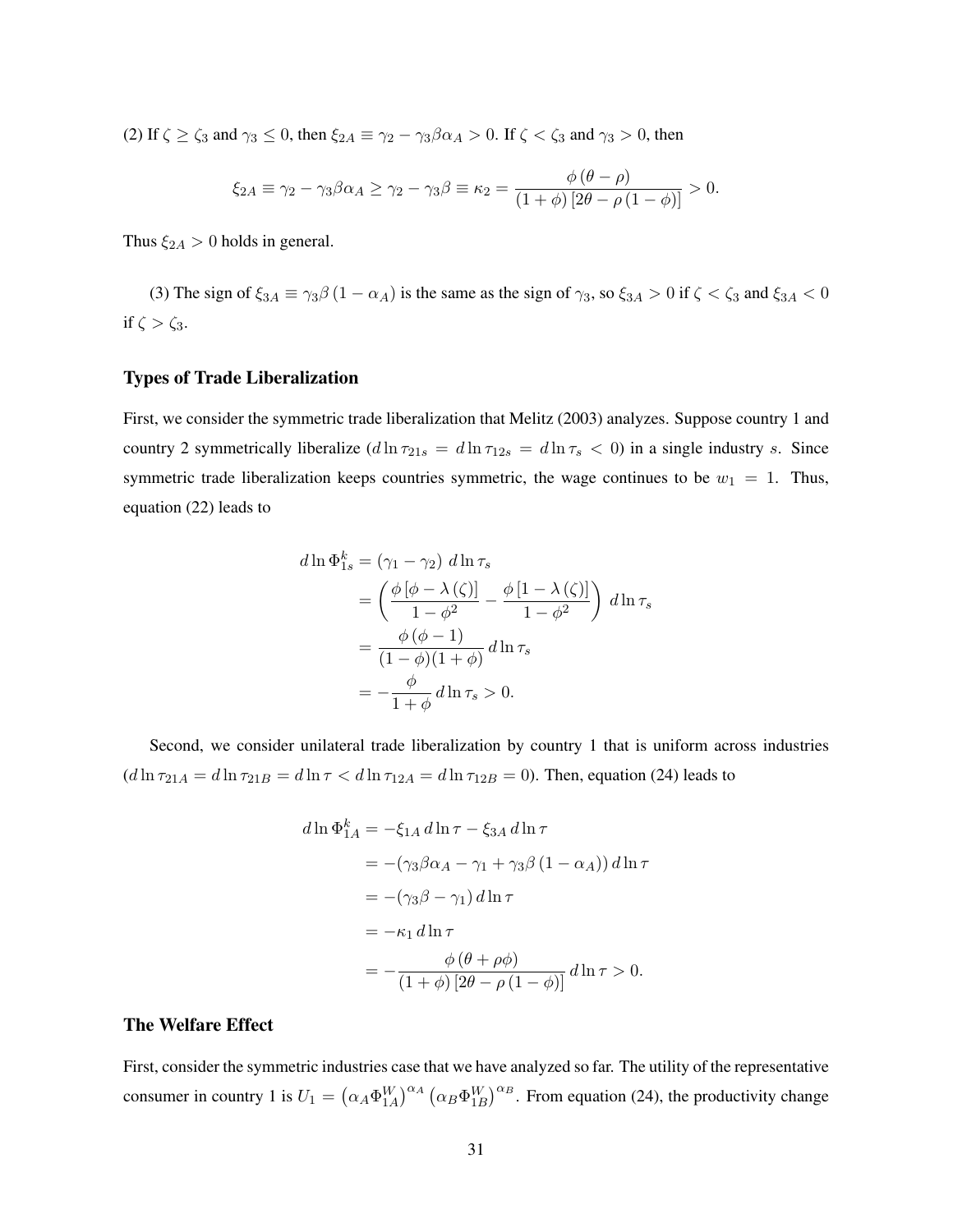for country 1 and industry  $A$  is

$$
d\ln \Phi_{1A}^W = -(\gamma_3 \beta \alpha_A - \gamma_1) d\ln \tau_{21A} - (\gamma_2 - \gamma_3 \beta \alpha_A) d\ln \tau_{12A} - (\gamma_3 \beta \alpha_B) (d\ln \tau_{21B} - d\ln \tau_{12B})
$$

and the corresponding expression for industry  $B$  is

$$
d\ln \Phi_{1B}^W = -(\gamma_3\beta\alpha_B - \gamma_1) d\ln \tau_{21B} - (\gamma_2 - \gamma_3\beta\alpha_B) d\ln \tau_{12B} - (\gamma_3\beta\alpha_A) (d\ln \tau_{21A} - d\ln \tau_{12A}).
$$

Taking logs of both sides and differentiating the consumer utility function  $U_1$ , and then substituting for the productivity changes, we obtain the welfare change:

$$
d\ln U_{1} = \alpha_{A} d\ln \Phi_{1A}^{W} + \alpha_{B} d\ln \Phi_{1B}^{W}
$$
  
\n
$$
= -\alpha_{A}(\gamma_{3}\beta\alpha_{A} - \gamma_{1}) d\ln \tau_{21A} - \alpha_{A}(\gamma_{2} - \gamma_{3}\beta\alpha_{A}) d\ln \tau_{12A} - \alpha_{A}\gamma_{3}\beta\alpha_{B} (d\ln \tau_{21B} - d\ln \tau_{12B})
$$
  
\n
$$
- \alpha_{B}(\gamma_{3}\beta\alpha_{B} - \gamma_{1}) d\ln \tau_{21B} - \alpha_{B}(\gamma_{2} - \gamma_{3}\beta\alpha_{B}) d\ln \tau_{12B} - \alpha_{B}\gamma_{3}\beta\alpha_{A} (d\ln \tau_{21A} - d\ln \tau_{12A})
$$
  
\n
$$
= -\alpha_{A}(\gamma_{3}\beta\alpha_{A} + \gamma_{3}\beta\alpha_{B} - \gamma_{1}) d\ln \tau_{21A} - \alpha_{A}(\gamma_{2} - \gamma_{3}\beta\alpha_{A} - \gamma_{3}\beta\alpha_{B}) d\ln \tau_{12A}
$$
  
\n
$$
- \alpha_{B}(\gamma_{3}\beta\alpha_{B} + \gamma_{3}\beta\alpha_{A} - \gamma_{1}) d\ln \tau_{21B} - \alpha_{B}(\gamma_{2} - \gamma_{3}\beta\alpha_{B} - \gamma_{3}\beta\alpha_{A}) d\ln \tau_{12B}
$$
  
\n
$$
= -\alpha_{A}(\gamma_{3}\beta - \gamma_{1}) d\ln \tau_{21A} - \alpha_{A}(\gamma_{2} - \gamma_{3}\beta) d\ln \tau_{12A}
$$
  
\n
$$
- \alpha_{B}(\gamma_{3}\beta - \gamma_{1}) d\ln \tau_{21B} - \alpha_{B}(\gamma_{2} - \gamma_{3}\beta) d\ln \tau_{12B}
$$
  
\n
$$
= -\sum_{s \in A, B} \alpha_{s} (\kappa_{1} d\ln \tau_{21s} + \kappa_{2} d\ln \tau_{12s})
$$
 (26)

where

$$
\kappa_1 \equiv \gamma_3 \beta - \gamma_1 = \frac{\phi (\theta + \rho \phi)}{(1 + \phi) [2\theta - \rho (1 - \phi)]} > 0
$$

and

$$
\kappa_2 \equiv \gamma_2 - \gamma_3 \beta = \frac{\phi(\theta - \rho)}{(1 + \phi) [2\theta - \rho(1 - \phi)]} > 0.
$$

Both domestic and foreign trade liberalization cause domestic welfare to increase ( $\tau_{ijs} \downarrow \Rightarrow U_1 \uparrow$ ).

### Home Market Effect

The system of equations  $(A.9)$  for industry  $A$  is

$$
\left(f_{1Ae} - \frac{\phi_{12A}}{w_1} f_{2se}\right) (M_{1Ae} + M_{2Ae}\phi_{21A}) = \frac{\rho \alpha_A L_1}{\theta} (1 - \phi_{12A}\phi_{21A})
$$

$$
(f_{2Ae} - \phi_{21A} w_1 f_{1Ae}) (M_{1Ae}\phi_{12A} + M_{2sA}) = \frac{\rho \alpha_A L_2}{\theta} (1 - \phi_{12A}\phi_{21A}).
$$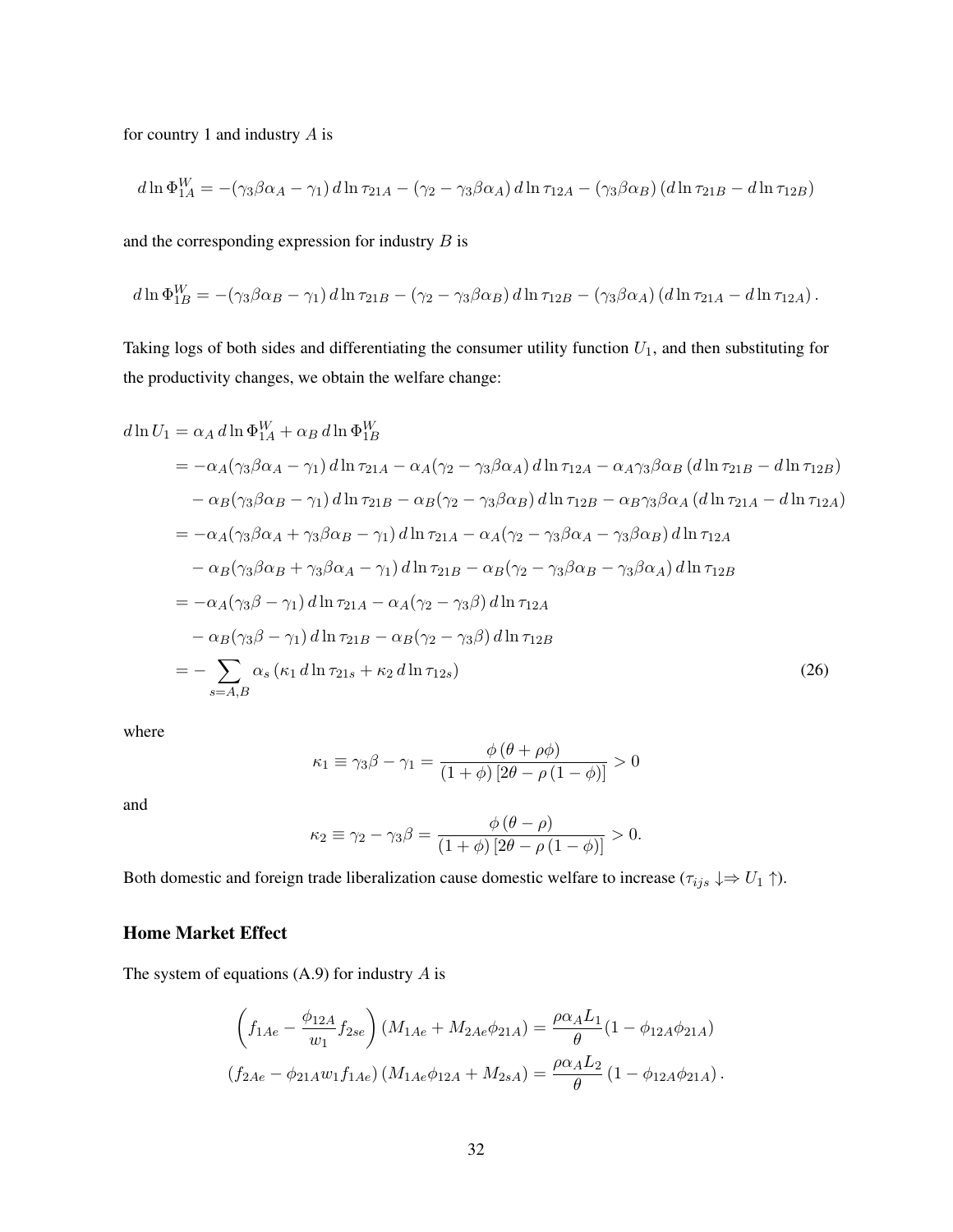Taking into account that  $f_{iAe} = F M_{iAe}^{\zeta}$ ,  $w_1 = w_2 = 1$  and  $\phi_{12s} = \phi_{21s} = \phi$ , this system of equations becomes

$$
\left(M_{1Ae}^{\zeta} - \phi M_{2Ae}^{\zeta}\right) (M_{1Ae} + M_{2Ae}\phi) = \frac{\rho \alpha_A L_1}{\theta F} (1 - \phi^2)
$$
  

$$
\left(M_{2Ae}^{\zeta} - \phi M_{1Ae}^{\zeta}\right) (M_{1Ae}\phi + M_{2Ae}) = \frac{\rho \alpha_A L_2}{\theta F} (1 - \phi^2).
$$

Note that  $\phi$  does not change when  $L_1$  increases, since it is only a function of trade costs and the relative wage. Taking logs of both sides and then differentiating this system of equations, we obtain

$$
d\ln\left(M_{1Ae}^{\zeta} - \phi M_{2Ae}^{\zeta}\right) + d\ln\left(M_{1Ae} + M_{2Ae}\phi\right) = d\ln L_1
$$
  

$$
d\ln\left(M_{2Ae}^{\zeta} - \phi M_{1Ae}^{\zeta}\right) + d\ln\left(M_{1Ae}\phi + M_{2Ae}\right) = 0.
$$

Since

$$
d\ln\left(M_{1Ae}^{\zeta} - \phi M_{2Ae}^{\zeta}\right) = \frac{M_{1Ae}^{\zeta}}{M_{1Ae}^{\zeta} - \phi M_{2Ae}^{\zeta}} \zeta d\ln M_{1Ae} - \frac{\phi M_{2Ae}^{\zeta}}{M_{1Ae}^{\zeta} - \phi M_{2Ae}^{\zeta}} \zeta d\ln M_{2Ae}
$$
  
\n
$$
= \frac{\zeta}{1 - \phi} d\ln M_{1Ae} - \frac{\zeta \phi}{1 - \phi} d\ln M_{2Ae}
$$
  
\n
$$
d\ln\left(M_{1Ae} + M_{2Ae}\phi\right) = \frac{M_{1Ae}}{M_{1Ae} + M_{2Ae}\phi} d\ln M_{1Ae} + \frac{\phi M_{2Ae}}{M_{1Ae} + M_{2Ae}\phi} d\ln M_{2Ae}
$$
  
\n
$$
= \frac{1}{1 + \phi} d\ln M_{1Ae} + \frac{\phi}{1 + \phi} d\ln M_{2Ae}
$$
  
\n
$$
d\ln\left(M_{2Ae}^{\zeta} - \phi M_{1Ae}^{\zeta}\right) = \frac{M_{2Ae}^{\zeta}}{M_{2Ae}^{\zeta} - \phi M_{1Ae}^{\zeta}} \zeta d\ln M_{2Ae} - \frac{\phi M_{1Ae}^{\zeta}}{M_{2Ae}^{\zeta} - \phi M_{1Ae}^{\zeta}} \zeta d\ln M_{1Ae}
$$
  
\n
$$
= \frac{\zeta}{1 - \phi} d\ln M_{2Ae} - \frac{\zeta \phi}{1 - \phi} d\ln M_{1Ae}
$$
  
\n
$$
d\ln\left(M_{1Ae}\phi + M_{2Ae}\right) = \frac{M_{1Ae}\phi}{M_{1Ae}\phi + M_{2Ae}} d\ln M_{1Ae} + \frac{M_{2Ae}}{M_{1Ae}\phi + M_{2Ae}} d\ln M_{2Ae}
$$
  
\n
$$
= \frac{\phi}{1 + \phi} d\ln M_{1Ae} + \frac{1}{1 + \phi} d\ln M_{2Ae},
$$

we have

$$
\left(\frac{1}{1+\phi}+\frac{\zeta}{1-\phi}\right)d\ln M_{1Ae}+\left(\frac{\phi}{1+\phi}-\frac{\zeta\phi}{1-\phi}\right)d\ln M_{2Ae}=d\ln L_1
$$

$$
\left(\frac{\phi}{1+\phi}-\frac{\zeta\phi}{1-\phi}\right)d\ln M_{1Ae}+\left(\frac{1}{1+\phi}+\frac{\zeta}{1-\phi}\right)d\ln M_{2Ae}=0.
$$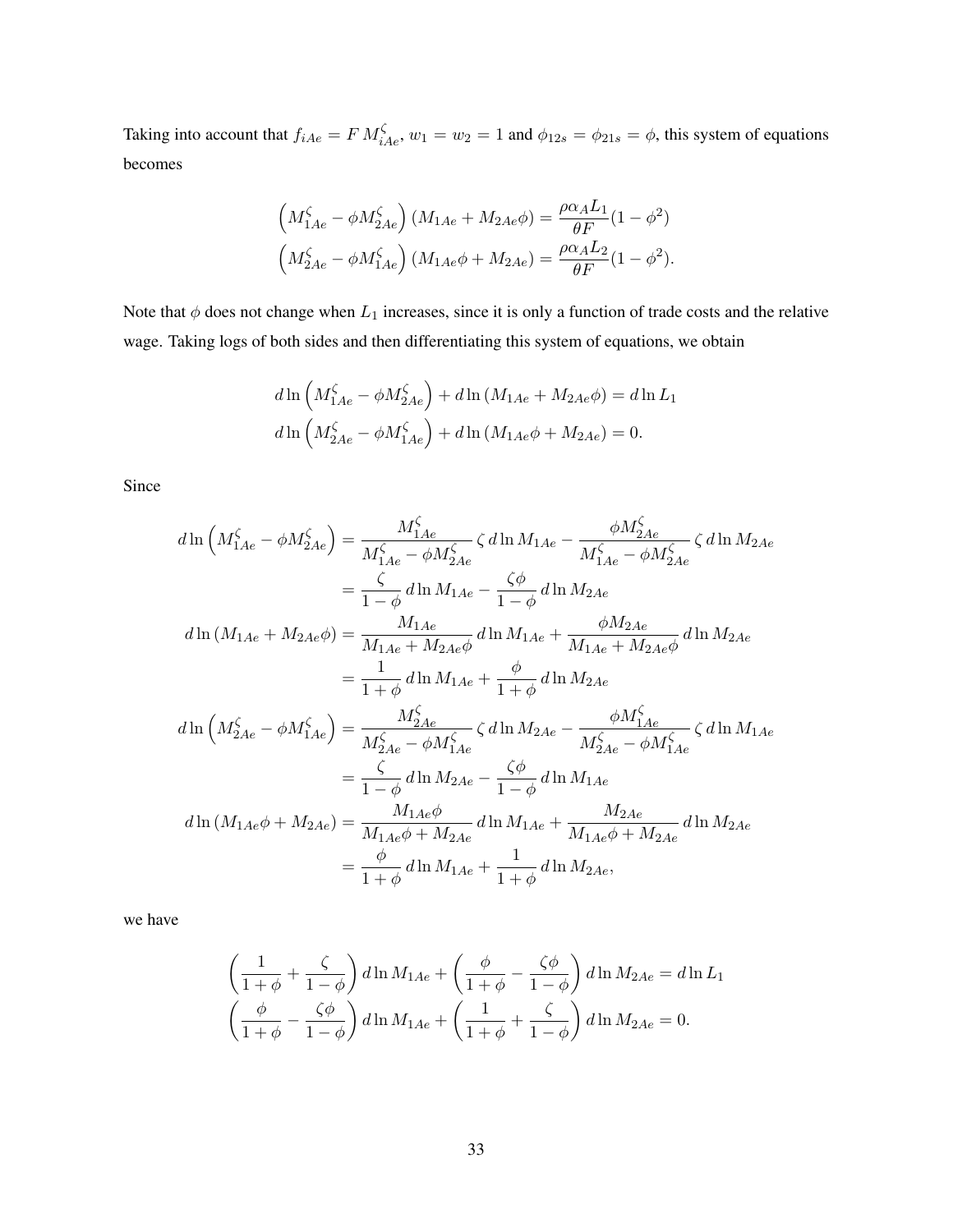Since

$$
\frac{1}{1+\phi} + \frac{\zeta}{1-\phi} = \frac{(1-\phi) + \zeta(1+\phi)}{(1+\phi)(1-\phi)}
$$

and

$$
\frac{\phi}{1+\phi} - \frac{\zeta\phi}{1-\phi} = \frac{\phi\{(1-\phi) - \zeta(1+\phi)\}}{(1+\phi)(1-\phi)}
$$

the system of equations can be written in matrix form as

$$
\begin{pmatrix}\n(1-\phi) + \zeta(1+\phi) & \phi\{(1-\phi) - \zeta(1+\phi)\} \\
\phi\{(1-\phi) - \zeta(1+\phi)\} & (1-\phi) + \zeta(1+\phi)\n\end{pmatrix}\n\begin{pmatrix}\nd\ln M_{1Ae} \\
d\ln M_{2Ae}\n\end{pmatrix} = \begin{pmatrix}\n1-\phi^2 \\
0\n\end{pmatrix} d\ln L_1.
$$

The determinant of the matrix on the left hand side becomes

$$
\begin{aligned} \left\{ (1 - \phi) + \zeta (1 + \phi) \right\}^2 &- \phi^2 \left\{ (1 - \phi) - \zeta (1 + \phi) \right\}^2 \\ &= \left[ (1 - \phi) + \zeta (1 + \phi) - \phi \left\{ (1 - \phi) - \zeta (1 + \phi) \right\} \right] \left[ (1 - \phi) + \zeta (1 + \phi) + \phi \left\{ (1 - \phi) - \zeta (1 + \phi) \right\} \right] \\ &= \left\{ (1 - \phi)^2 + \zeta (1 + \phi)^2 \right\} \left[ (1 - \phi) (1 + \phi) + \zeta (1 + \phi) (1 - \phi) \right] \\ &= \left\{ (1 - \phi)^2 + \zeta (1 + \phi)^2 \right\} (1 - \phi^2) (1 + \zeta) > 0 \end{aligned}
$$

Using Cramer's law, we obtain

$$
\frac{d \ln M_{1Ae}}{d \ln L_1} = \frac{(1 - \phi^2) \{ (1 - \phi) + \zeta (1 + \phi) \}}{(1 - \phi^2) (1 + \zeta) \{ (1 - \phi)^2 + \zeta (1 + \phi)^2 \}}
$$

$$
= \frac{(1 - \phi) + \zeta (1 + \phi)}{(1 + \zeta) \{ (1 - \phi)^2 + \zeta (1 + \phi)^2 \}} \equiv \varepsilon_{1L}
$$

and

$$
\frac{d \ln M_{2Ae}}{d \ln L_1} = -\frac{\left(1 - \phi^2\right) \phi \left\{(1 - \phi) - \zeta \left(1 + \phi\right)\right\}}{\left(1 - \phi^2\right) \left(1 + \zeta\right) \left\{(1 - \phi)^2 + \zeta \left(1 + \phi\right)^2\right\}} = -\frac{\phi \left\{\left(1 - \phi\right) - \zeta \left(1 + \phi\right)\right\}}{\left(1 + \zeta\right) \left\{\left(1 - \phi\right)^2 + \zeta \left(1 + \phi\right)^2\right\}} \equiv -\varepsilon_{2L}.
$$

From (13),

$$
R_{ijs} = \alpha_s w_j L_j \left( \frac{M_{ise}\phi_{ijs}}{\sum_{k=1,2} M_{kse}\phi_{kjs}} \right),
$$

it follows that

$$
R_{12A} = \alpha_A L_2 \left( \frac{M_{1Ae}\phi}{M_{1Ae}\phi + M_{2Ae}} \right),
$$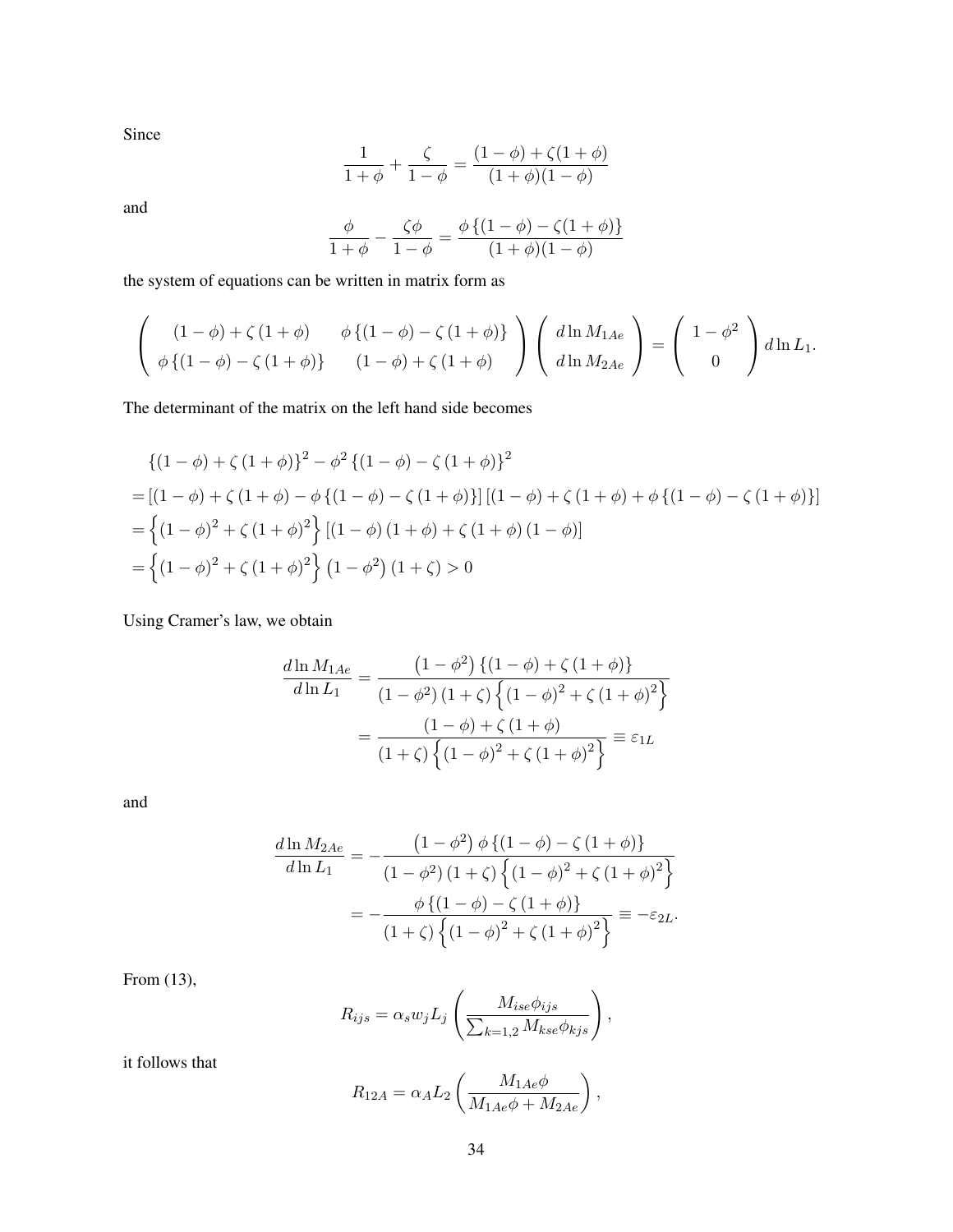$$
R_{21A} = \alpha_A L_1 \left( \frac{M_{2Ae}\phi}{M_{1Ae} + M_{2Ae}\phi} \right),
$$

and

$$
\frac{R_{12A}}{R_{21A}} = \frac{L_2}{L_1} \left( \frac{M_{1Ae}}{M_{2Ae}} \right) \left( \frac{M_{1Ae} + M_{2Ae}\phi}{M_{1Ae}\phi + M_{2Ae}} \right).
$$

Taking logs of both sides and then differentiating, we obtain

$$
d\ln\left(\frac{R_{12A}}{R_{21A}}\right) = -d\ln L_1 + d\ln\left(\frac{M_{1Ae}}{M_{2Ae}}\right) + d\ln\left(M_{1Ae} + M_{2Ae}\phi\right) - d\ln\left(M_{1Ae}\phi + M_{2Ae}\right).
$$

Using the following relationships

$$
d\ln\left(\frac{M_{1Ae}}{M_{2Ae}}\right) = d\ln M_{1Ae} - d\ln M_{2Ae},
$$
  
\n
$$
d\ln\left(M_{1Ae} + M_{2Ae}\phi\right) = \frac{M_{1Ae}}{M_{1Ae} + M_{2Ae}\phi} d\ln M_{1Ae} + \frac{M_{2Ae}\phi}{M_{1Ae} + M_{2Ae}\phi} d\ln M_{2Ae}
$$
  
\n
$$
= \frac{1}{1+\phi} d\ln M_{1Ae} + \frac{\phi}{1+\phi} d\ln M_{2Ae},
$$
  
\n
$$
d\ln\left(M_{1Ae}\phi + M_{2Ae}\right) = \frac{M_{1Ae}\phi}{M_{1Ae}\phi + M_{2Ae}} d\ln M_{1Ae} + \frac{M_{2Ae}}{M_{1Ae}\phi + M_{2Ae}} d\ln M_{2Ae}
$$
  
\n
$$
= \frac{\phi}{1+\phi} d\ln M_{1Ae} + \frac{1}{1+\phi} d\ln M_{2Ae},
$$

we obtain

$$
d\ln(R_{12A}/R_{21A}) = -d\ln L_1 + \left(1 + \frac{1}{1+\phi} - \frac{\phi}{1+\phi}\right) d\ln M_{1Ae} - \left(1 - \frac{\phi}{1+\phi} + \frac{1}{1+\phi}\right) d\ln M_{2Ae}
$$
  
=  $-d\ln L_1 + \frac{2}{1+\phi} (d\ln M_{1Ae} - d\ln M_{2Ae})$ 

and

$$
\frac{d\ln(R_{12A}/R_{21A})}{d\ln L_1} = -1 + \frac{2}{1+\phi} (\varepsilon_{1L} + \varepsilon_{2L})
$$
  
= -1 +  $\frac{2[(1-\phi) + \zeta (1+\phi) + \phi \{(1-\phi) - \zeta (1+\phi)\}] }{(1+\phi) (1+\zeta) \{(1-\phi)^2 + \zeta (1+\phi)^2\}}$   
= -1 +  $\frac{2[(1-\phi) (1+\phi) + \zeta (1+\phi) (1-\phi)]}{(1+\phi) (1+\zeta) \{(1-\phi)^2 + \zeta (1+\phi)^2\}}$   
= -1 +  $\frac{2(1-\phi)}{(1-\phi)^2 + \zeta (1+\phi)^2} > 0$